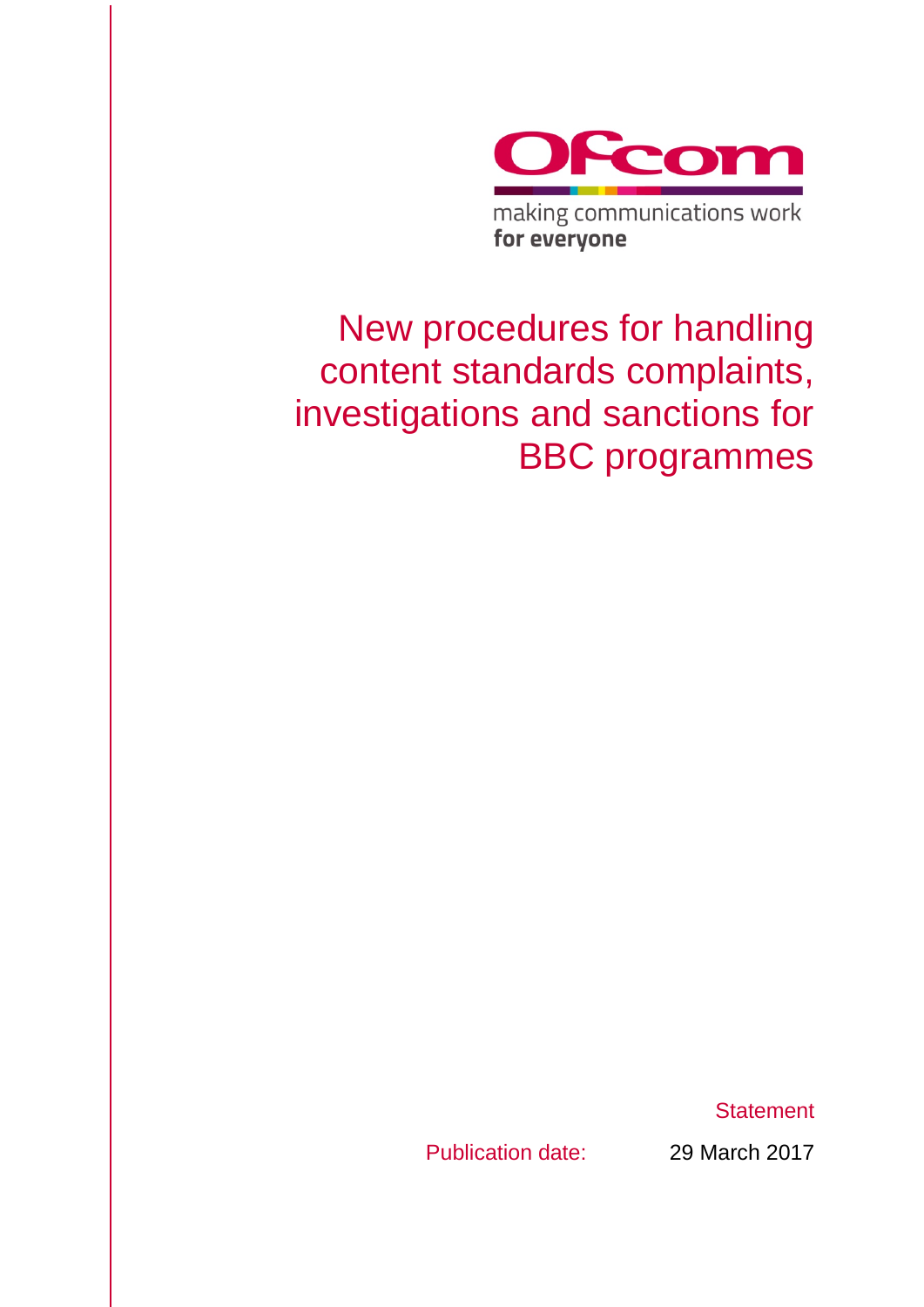# About this document

Under the new BBC Charter and Agreement, the BBC's UK broadcasting and on demand programme services<sup>[1](#page-1-0)</sup> must comply with the Ofcom Broadcasting Code ("the Code"), and Ofcom must secure content standards for the BBC.

When Ofcom receives a complaint, or decides to investigate whether the BBC has breached the Code we will follow our published procedures. Following consultation, this document sets out the final procedures Ofcom will normally follow in relation to the BBC's UK broadcasting and on demand programme services funded by the licence fee when:

- considering and investigating content standards issues under the Code;
- considering and adjudicating Fairness and Privacy complaints under the Code; and
- considering the imposition of sanctions for breaches of the Code.

These procedures will come into effect when Ofcom takes over responsibility for regulating the BBC on the Effective Date contained in the Charter, which is 3 April 2017.

<span id="page-1-0"></span> <sup>1</sup> Such as the BBC iPlayer and iPlayer Kids (both audiovisual and sound programmes).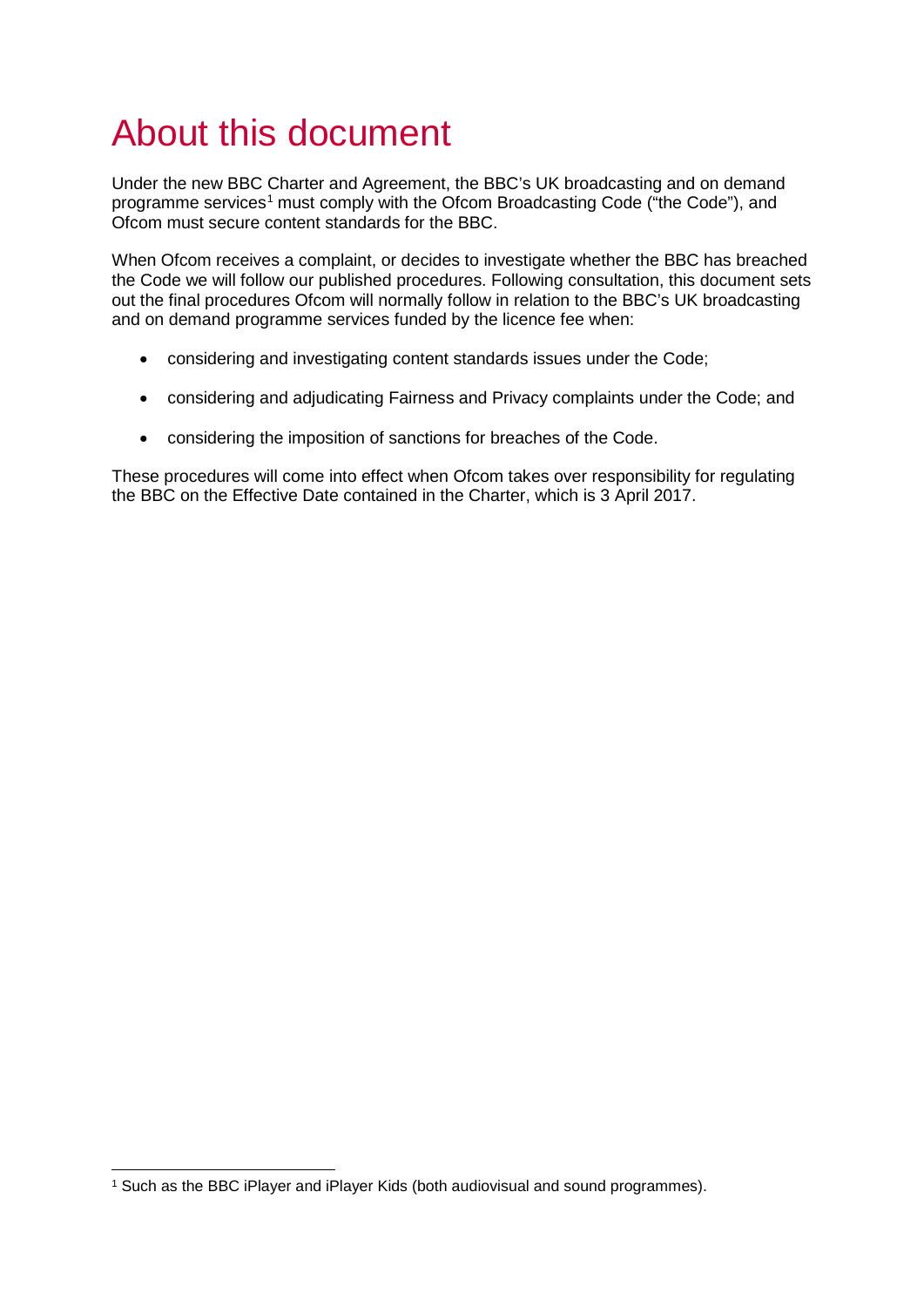# **Contents**

| <b>Section</b> |                                                                                                                                                              |    |
|----------------|--------------------------------------------------------------------------------------------------------------------------------------------------------------|----|
| 1              | Introduction                                                                                                                                                 |    |
| 2              | Consultation responses and Ofcom's decisions on new<br>procedures for handling BBC content standards complaints,<br>investigations and sanctions             | 4  |
| Annex          |                                                                                                                                                              |    |
| 1              | Procedures for investigating breaches of content standards on<br>BBC broadcasting services and BBC on demand programme<br>services                           | 14 |
| $\mathcal{P}$  | Procedures for the consideration and adjudication of Fairness<br>and Privacy complaints on BBC broadcasting services and BBC<br>on-demand programme services | 24 |
| 3              | Procedures for the consideration of sanctions for breaches of<br>content standards on BBC broadcasting services and BBC on<br>demand programme services      | 35 |
|                |                                                                                                                                                              |    |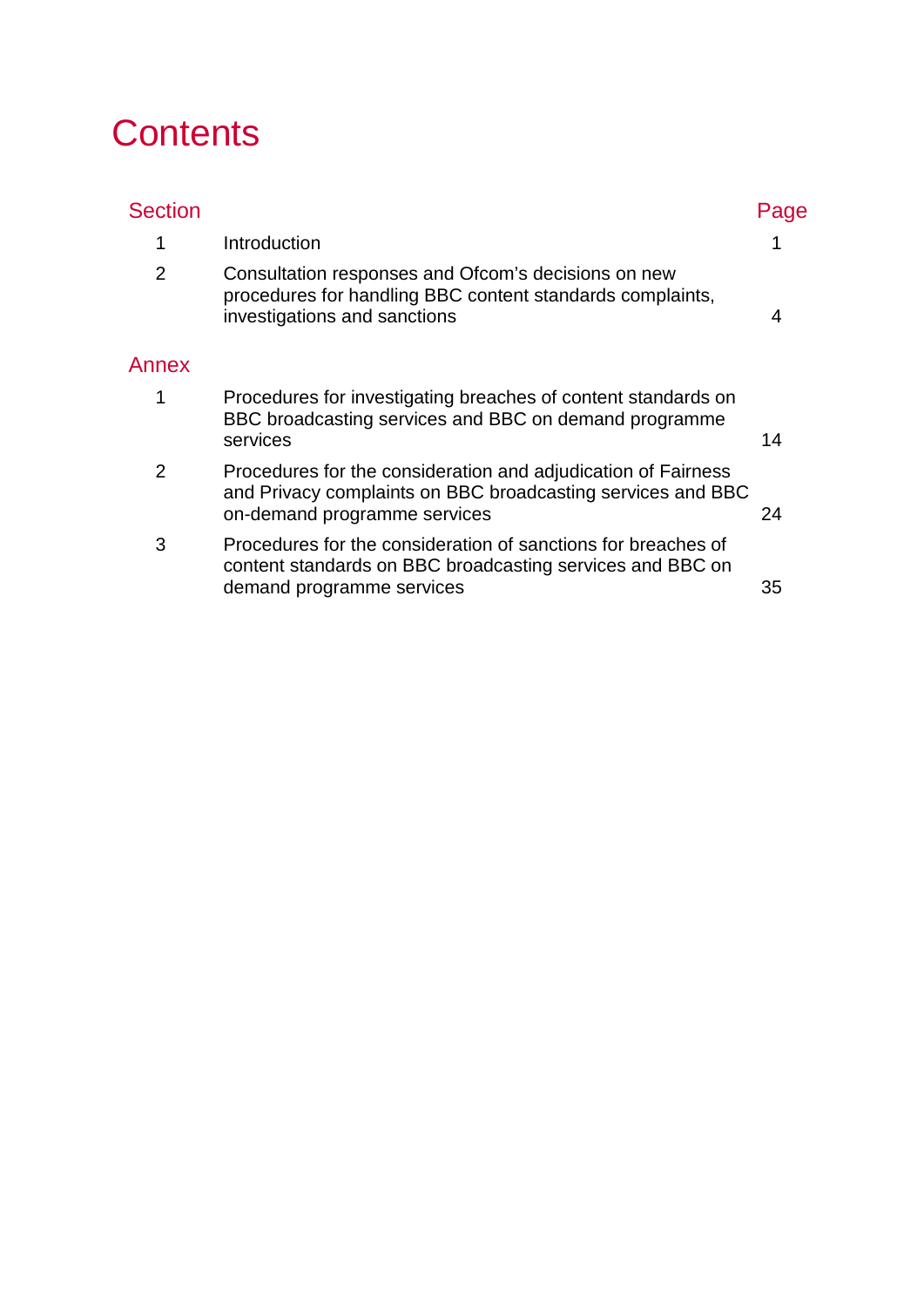# **Section 1**

# <span id="page-3-0"></span>**Introduction**

- 1.1 On 15 December 2016, the UK Government published a new Royal Charter and Framework Agreement for the BBC<sup>[2](#page-3-1)</sup>. This will form the constitutional basis for the BBC's operation over the next 11 years, guaranteeing the BBC's independence and providing a framework for how the BBC is governed, regulated and funded.
- 1.2 The Charter introduces full external regulation of the BBC by Ofcom. This means that Ofcom will be required to regulate content standards for the BBC's UK Public Broadcasting Services ("BBC broadcasting services") and the BBC's UK Public On Demand Programme Services ("BBC ODPS")<sup>[3](#page-3-2)</sup> to ensure they meet requirements. The requirements will be set out in Ofcom's Broadcasting Code ("the Code").
- 1.3 This statement sets out Ofcom's decisions on the procedures Ofcom will normally follow in relation to BBC broadcasting services and BBC ODPS when:
	- considering and investigating content standards issues under the Code;
	- considering and adjudicating Fairness and Privacy complaints under the Code; and
	- considering the imposition of sanctions for breaches of the Code.

# **Background and statutory objectives**

- 1.4 Ofcom's broadcasting duties include securing the application, in the case of all television and radio services, of standards that provide adequate protection:
	- to members of the public from offensive or harmful material in such services: section 3(2)(e) of the Communications Act 2003 ("the 2003 Act"); and
	- to members of the public and all other persons from both unfair treatment in programmes included in such services and unwarranted infringements of privacy resulting from activities carried on for the purposes of such services: section 3(2)(f) of the 2003 Act.
- 1.5 In securing the application of these standards, Ofcom must have regard to the need to secure them in the manner that best guarantees an appropriate level of freedom of expression.
- 1.6 More specifically, Ofcom has a duty under section 319 of the 2003 Act to set such standards for the content of programmes to be included in television and radio services as appear to Ofcom best calculated to secure certain "standards objectives", which are set out in section 319(2). Ofcom is required to establish Codes containing these standards. To meet this duty, Ofcom applies the provisions of the Code.
- 1.7 Similarly, Ofcom has a specific duty under section 107 of the Broadcasting Act 1996 ("the 1996 Act") to draw up a Code giving guidance as to the principles to be observed and the practices to be followed by broadcasters in connection with the

<span id="page-3-1"></span> <sup>2</sup> <https://www.gov.uk/government/publications/bbc-charter-and-framework-agreement>

<span id="page-3-2"></span><sup>&</sup>lt;sup>3</sup> Such as the BBC iPlayer and iPlayer Kids (both audiovisual and sound programmes).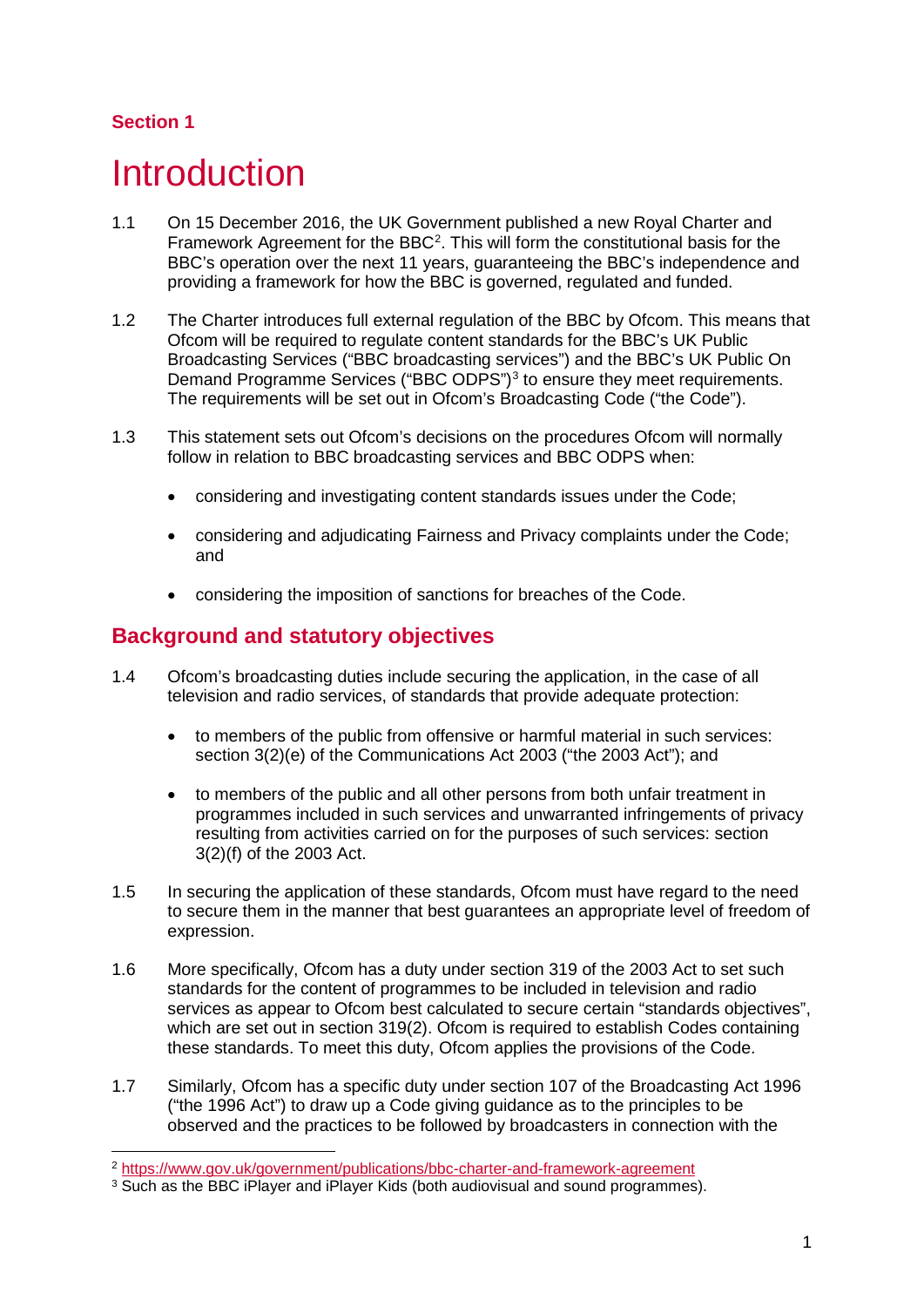avoidance of unjust or unfair treatment in programmes and unwarranted infringement of privacy in programmes (or in connection with the obtaining of material included in such programmes). To meet that duty, Ofcom applies Sections Seven (Fairness) and Eight (Privacy) of the Code.

1.8 Ofcom regulates the provision of the BBC's services by virtue of section 198<sup>[4](#page-4-0)</sup> of the 2003 Act to the extent that provision to do so is contained in the BBC Charter and Agreement, the 2003 Act and Part 5 of the 1996 Act. The Charter and Agreement set out the BBC's obligations to comply with the Code and Ofcom's powers to investigate and enforce compliance by the BBC.

## **Overview of consultation proposals**

- 1.9 Ofcom is required under the BBC Agreement to set and publish procedures for handling and resolving complaints referred to it about the BBC, and for carrying out investigations on its own initiative<sup>[5](#page-4-1)</sup>.
- 1.10 The BBC Agreement states that Ofcom's complaints procedures must give information on how complainants can expect to be treated by complying with at least the following:
	- a) the public must know about their to right to make a complaint and how;
	- b) referring a complaint to Ofcom must be straightforward and accessible;
	- c) references must be considered and resolved effectively;
	- d) handling of references must be timely; and
	- e) a complaint must be handled in a proportionate manner.
- 1.11 In addition, the procedures must give clear guidance explaining:
	- a) how the complaints system works;
	- b) the remedies and sanctions Ofcom has the power to apply:
	- c) where relevant, the availability of other methods of redress in relation to the type of issues raised by the complainant or prospective complainant; and
	- d) how complainants will be notified of the resolution of the complaint and provided with an explanation appropriate to the nature of the complaint.
- 1.12 On 23 January 2017, Ofcom published a consultation on its proposed procedures for handling content standards complaints, investigations and sanctions for BBC programmes. At the same time, Ofcom consulted on a small number of amendments to its existing procedures which apply to all other broadcasters and on demand programme service providers. The statement concluding that review can be found here: [https://www.ofcom.org.uk/consultations-and-statements/category-2/review](https://www.ofcom.org.uk/consultations-and-statements/category-2/review-procedures-handling-content-standards-and-broadcast-licensing)[procedures-handling-content-standards-and-broadcast-licensing](https://www.ofcom.org.uk/consultations-and-statements/category-2/review-procedures-handling-content-standards-and-broadcast-licensing)

<span id="page-4-1"></span><span id="page-4-0"></span> <sup>4</sup> The Government has, in the Digital Economy Bill currently before Parliament, proposed amendments to section 198. It has proposed that, rather than referring to the provision of the BBC's services, section 198(1) will state that it is a function of Ofcom 'to regulate the BBC'. <sup>5</sup> Clauses 57 and 58 of the BBC Agreement.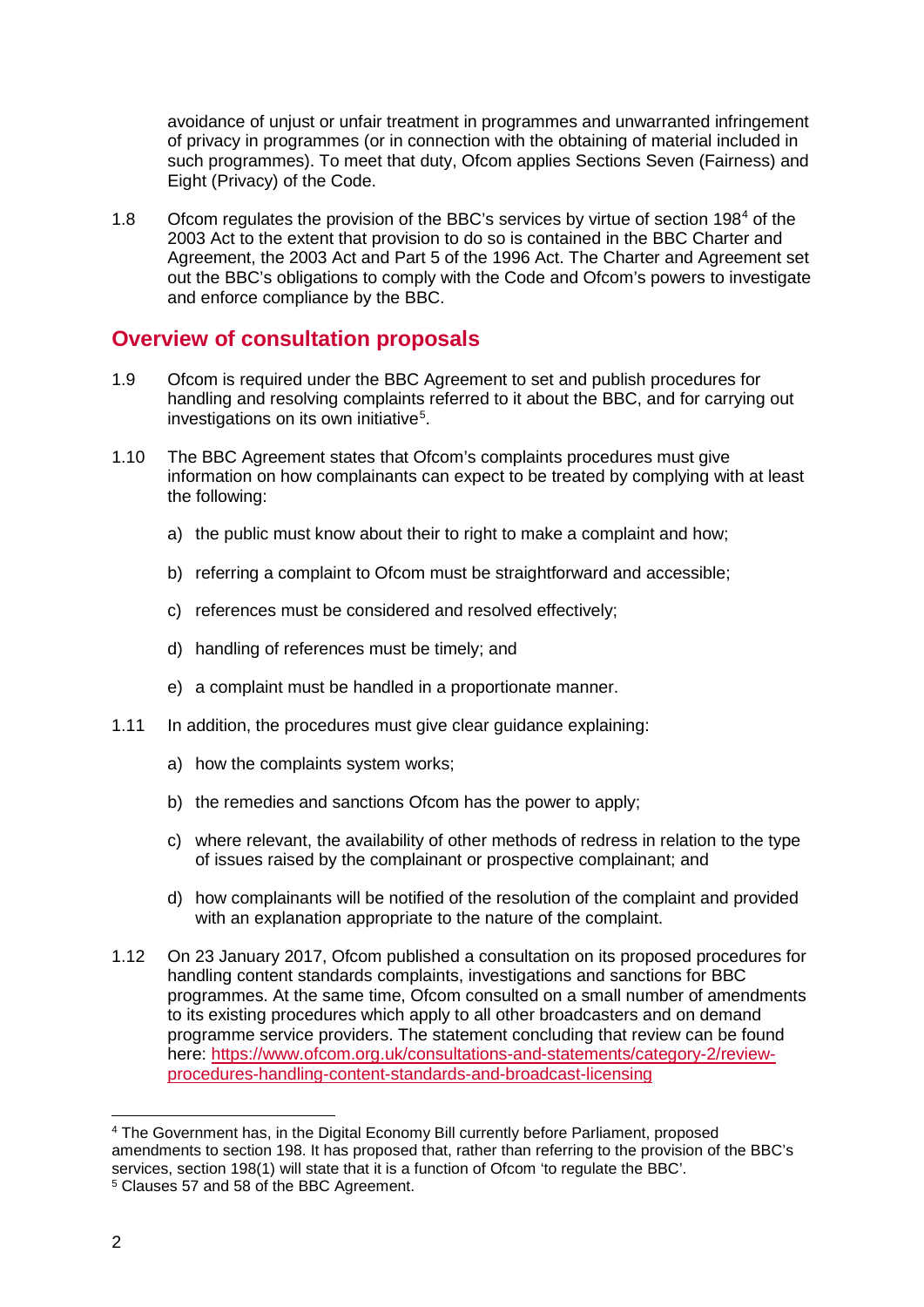1.13 Ofcom's proposals on procedures for complaints about content standards on BBC broadcasting services and BBC ODPS were intended to ensure transparency and accessibility for audiences and other stakeholders. They followed closely Ofcom's existing procedures for other licensed broadcasters (which currently apply to BBC services when Ofcom has jurisdiction to consider a complaint). They were designed with regard to our broadcasting duties and to meet the minimum requirements for such complaints procedures as required by the BBC Agreement.

# **Next steps**

- 1.14 This statement concludes Ofcom's consultation on procedures for handling content standards complaints, investigations and sanctions for BBC programmes<sup>[6](#page-5-0)</sup>. Section Two of this document summarises the views of stakeholders on our proposed new procedures and Ofcom's response to these.
- 1.15 The new procedures are set out in Annexes 1, 2 and 3, and come into effect when Ofcom takes over responsibility for regulating the BBC on the Effective Date contained in the Charter, which is 3 April 2017.

<span id="page-5-0"></span> <sup>6</sup> Ofcom will consult on procedures for handling complaints about the BBC's online material when we have the necessary functions in legislation. These functions are intended to be secured as part of the Digital Economy Bill, which is currently before Parliament.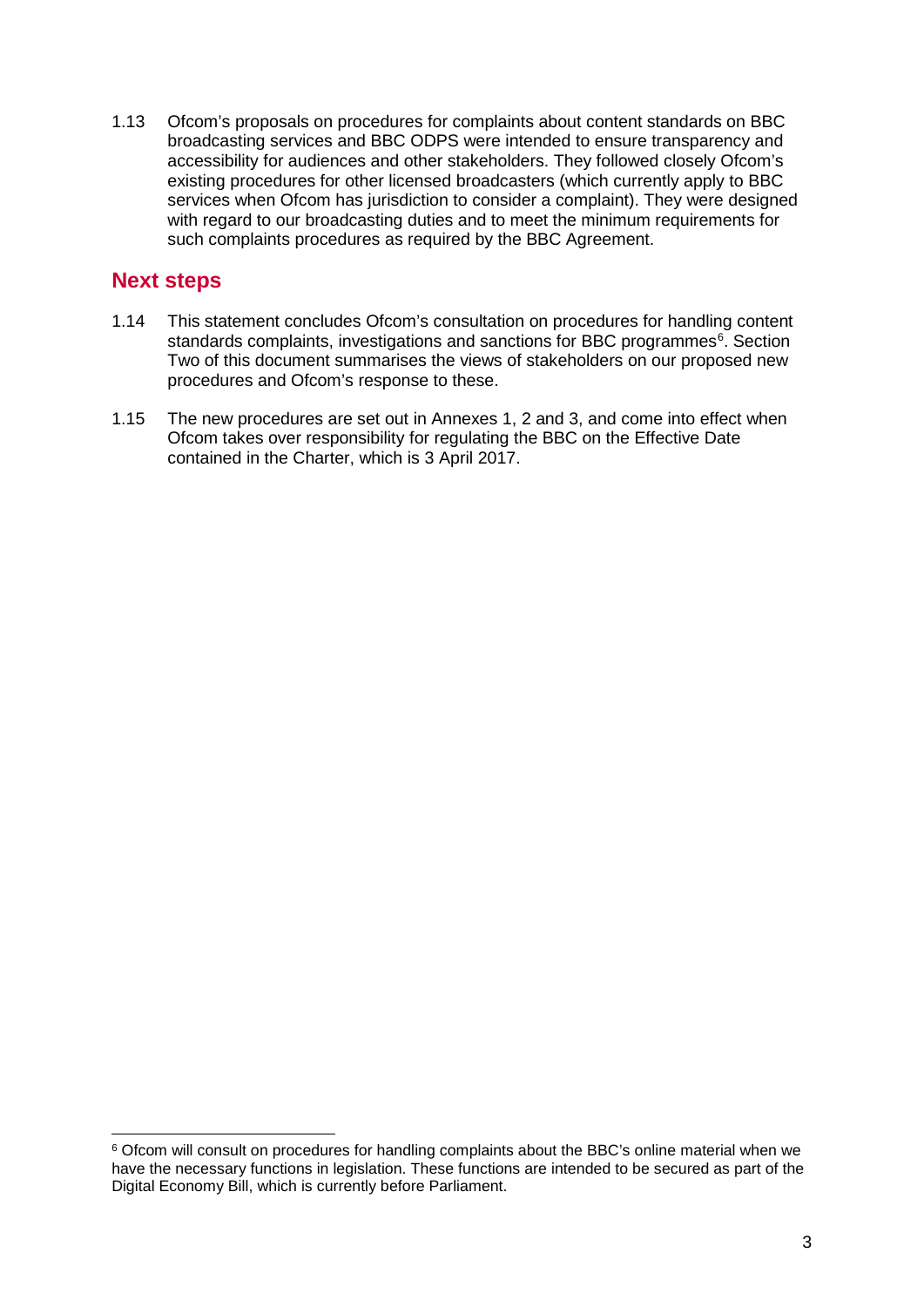## **Section 2**

# <span id="page-6-0"></span>2 Consultation responses and Ofcom's decisions on new procedures for handling BBC content standards complaints, investigations and sanctions

- 2.1 Ofcom received nine consultation responses on its proposed procedures for handling content standards complaints, investigations and sanctions for BBC programmes. These were from: the BBC; the Communications Consumer Panel and Advisory Committee for Older and Disabled People ("CCP/ACOD"); ITV and STV ("ITV/STV"); Radio Centre; UK Lawyers for Israel ("UKLFI"); UK Music; and individual respondents Andrew Todd, Peter Saunders and Neil Turner.
- 2.2 Set out below are the proposals on which stakeholders raised issues, a summary of those issues and Ofcom's responses.
- 2.3 The full published responses can be found on Ofcom's website<sup>[7](#page-6-1)</sup>. The final procedures are available at Annexes 1, 2 and 3.

# **Stakeholder responses to proposals and Ofcom's final decisions**

## **'BBC First'**

- 2.4 The most significant difference between Ofcom's existing procedures which apply to other broadcasters and the proposed procedures for the BBC is the 'BBC First' approach for complaints about content standards, other than Fairness and Privacy complaints. The BBC Agreement requires that, except in the case of Fairness and Privacy complaints which Ofcom is required to consider by statute, a complaint should normally in the first instance be resolved by the BBC $<sup>8</sup>$  $<sup>8</sup>$  $<sup>8</sup>$ . If a complainant is not</sup> satisfied with the BBC's final response or considers that the imposition by Ofcom of a sanction may be appropriate, or if the BBC has failed to respond within the timeframe set in its own procedures, the complainant will be able to refer their complaint to Ofcom<sup>[9](#page-6-3)</sup>.
- 2.5 ITV/STV requested that Ofcom apply the same approach to all broadcasters so that all standards complaints are handled under a 'Broadcaster First' system. ITV/STV considered that the existing procedures "paid lip service" to encouraging complainants to raise complaints with broadcasters first, but suggested that the "new regime" of BBC regulation offered an opportunity to apply an "even-handed approach". BT and A+E Networks, in their responses to Ofcom's separate consultation on procedures applying to all other broadcasters<sup>[10](#page-6-4)</sup>, also suggested that

<span id="page-6-1"></span> <sup>7</sup> [https://www.ofcom.org.uk/consultations-and-statements/category-2/bbc-content-standards](https://www.ofcom.org.uk/consultations-and-statements/category-2/bbc-content-standards-investigations-and-sanctions)[investigations-and-sanctions](https://www.ofcom.org.uk/consultations-and-statements/category-2/bbc-content-standards-investigations-and-sanctions)

<span id="page-6-2"></span> $8 \text{ Clause } 56(4)(a)$  and (5) of the Agreement.

<span id="page-6-3"></span><sup>&</sup>lt;sup>9</sup> In accordance with Clause 57(1) of the Agreement.

<span id="page-6-4"></span><sup>10</sup> [https://www.ofcom.org.uk/consultations-and-statements/category-2/review-procedures-handling](https://www.ofcom.org.uk/consultations-and-statements/category-2/review-procedures-handling-content-standards-and-broadcast-licensing)[content-standards-and-broadcast-licensing](https://www.ofcom.org.uk/consultations-and-statements/category-2/review-procedures-handling-content-standards-and-broadcast-licensing)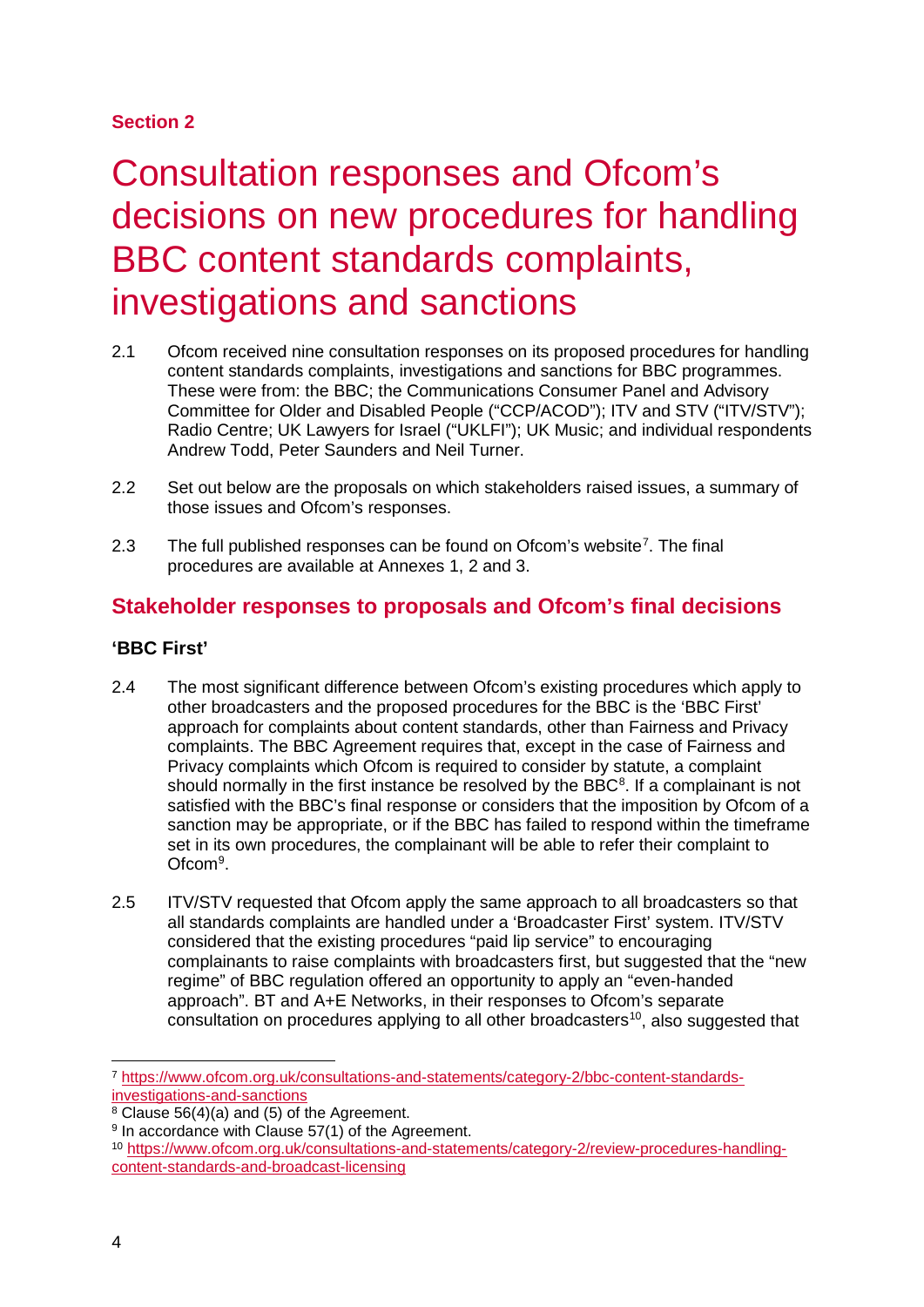the 'BBC First' model could be extended to other broadcasters who can demonstrate that they have effective compliance and complaints handling systems in place.

- 2.6 Ofcom's procedures for broadcasters other than the BBC clearly state that "[i]n the interests of timely resolution, Ofcom considers that complainants should follow the broadcaster's own complaints procedure before making a complaint to Ofcom"[11](#page-7-0). However, Ofcom also accepts complaints made directly to us. The 'BBC First' approach is required by the new BBC Agreement and the BBC must consult on its complaints handling procedures which must meet certain criteria[12](#page-7-1). We recognise that there may be other broadcasters potentially able to meet a similar set of criteria. However, the BBC's scale and regulatory framework are different. Ofcom will implement the 'BBC First' approach only for the BBC in April 2017. We will review this position over time.
- 2.7 Radio Centre sought reassurance that under the 'BBC First' approach Ofcom will be able to judge if the BBC has repeatedly breached the Code "as would make a broadcaster potentially eligible for a sanction".
- 2.8 To ensure transparency and accountability under the 'BBC First' approach, the Agreement requires the BBC to provide reports to Ofcom about complaints it has received in a form and at such intervals as we may determine<sup>[13](#page-7-2)</sup>. This will enable Ofcom to exercise its ability to intervene on an issue at an early stage, if we consider it necessary, and ensure we are informed of the outcomes of BBC investigations to build and assess its compliance record.

## **Relevant time periods**

- 2.9 The BBC Agreement requires Ofcom's procedures to provide for it to consider complaints, among other circumstances, "if the BBC has failed to resolve a complaint within the time period set in…[the BBC's own procedures]". This time period was referred to in the proposed procedures as the "BBC deadline", to be inserted when the BBC set its procedures. Under transitional arrangements in the Charter, the BBC must set and publish an interim framework for complaints handling by 3 April 2017, having consulted Ofcom. The BBC must set and publish a final framework for complaints handling, having also consulted the public, by 3 October 2017.
- 2.10 In the BBC's response, it argued that stating that a complainant would be able to refer their complaint to Ofcom if the BBC failed to respond "within the timeframe set in [the BBC's] procedures", while reflecting the Agreement, gave the impression that "Ofcom will regard all complaints as eligible for consideration… as soon as the target times given in the BBC's complaints procedures are exceeded". The BBC stated that its own timeframes were "indicative, rather than intended to apply to 100% of cases" and suggested less restrictive wording for Ofcom to adopt.
- 2.11 Ofcom accepts that there will, in some instances, be investigations which run longer than the planned timeframes and it would not be in Ofcom, the BBC, or the complainant's interests for us to begin an investigation afresh. However, it is an important aspect of the 'BBC First' approach that complainants can refer their complaint to Ofcom if it has not been resolved, or concluded, within a set time period.

<span id="page-7-0"></span> <sup>11</sup> <https://www.ofcom.org.uk/tv-radio-and-on-demand/information-for-industry/guidance/procedures>

 $12$  Clause 56(3) and (4) of the Agreement.

<span id="page-7-2"></span><span id="page-7-1"></span><sup>&</sup>lt;sup>13</sup> Clause 56(7) of the Agreement.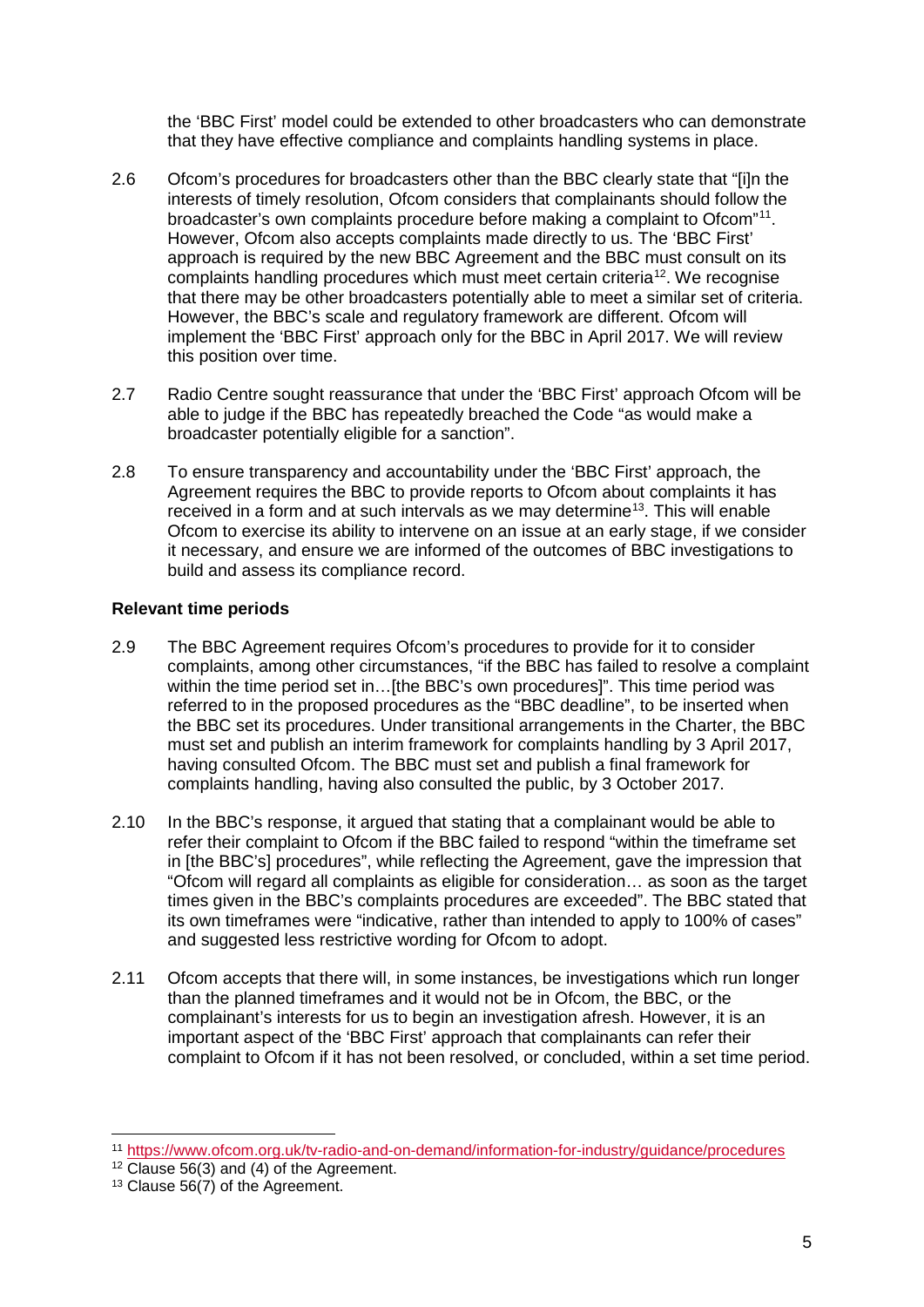- 2.12 The issue of timeliness in the BBC complaints handling process was also raised by UKLFI and an individual, Neil Turner. These respondents called for clarity on BBC complaint timeframes so that complainants know how long a response to their complaint may take and at what point they may refer a complaint to Ofcom.
- 2.13 Ofcom responded to the BBC's draft Interim Complaints Procedures<sup>[14](#page-8-0)</sup> stating that the BBC should make clear in its Interim Procedures that a complainant can refer their complaint to Ofcom if they do not consider that the BBC has handled it in a timely way, and set clear time periods for each stage of its process to indicate the point at which a complainant can refer their complaint to Ofcom. We will update our procedures to reflect the timeframes given in the BBC's own Interim Complaints Framework, when it is published ahead of 3 April.
- 2.14 CCP/ACOD asked for a definition of "timely" with regards to Ofcom's consideration of complaints so that complainants know how long a response may take. Ofcom aims to complete its initial assessment of content standards complaints within 15 working days and any cases it then takes forward for investigation within 50 working days (see paragraphs A1.33 and A1.36 of Annex 1)<sup>15</sup>. We will not normally respond individually but will notify complainants about the outcome of complaints in the fortnightly publication of our Broadcast and On Demand Bulletin (see paragraphs 2.41 to 2.44 for more information).
- 2.15 Ofcom proposed that the BBC must retain recordings of radio programmes for at least 42 days after broadcast; recordings of television programmes for at least 90 days after broadcast; and copies of programmes made available on BBC ODPS for at least 42 days after they cease to be available for viewing. We also proposed that, if a complaint is made, the BBC must retain the relevant recordings or copies, and any related material, for the same periods of days, but running from the date on which the BBC may reasonably expect the complainant to have received its final response to the complaint. No objections were made to these proposals and the proposed retention periods have been included in the final procedures.

## **"Exceptional circumstances"**

- 2.16 Under the BBC Agreement Ofcom may, in exceptional circumstances, intervene at an earlier stage to handle and resolve a complaint which has not been resolved by the BBC<sup>[16](#page-8-2)</sup>. The proposed procedures stated that "exceptional circumstances" may include (but are not limited to) Ofcom having concerns regarding incitement to crime, harm to minors, financial or physical harm, the involvement of under 18s in programmes, problematic issues of a systemic nature within the broadcasting industry that may affect the BBC, or whistleblower complaints related to broadcasting. Ofcom may also launch an investigation in the absence of a complaint.
- 2.17 In its response, the BBC suggested some drafting amendments to the list of examples of circumstances in which Ofcom may consider early intervention. It considered that "harm to minors" should be qualified by the adjective "ongoing", otherwise it could be taken as meaning that Ofcom would exercise step-in powers in all cases in which harm to minors was alleged, and that "financial or physical harm"

<span id="page-8-0"></span> <sup>14</sup> Ofcom's response is available here:

[https://www.ofcom.org.uk/\\_resources/documents/consultations/95141-handling-bbc-content-standards](https://www.ofcom.org.uk/_resources/documents/consultations/95141-handling-bbc-content-standards-investigations-and-sanctions/associated-documents/secondary-documents/BBC-draft-Interim-Complaints-Framework.pdf)[investigations-and-sanctions/associated-documents/secondary-documents/BBC-draft-Interim-Complaints-](https://www.ofcom.org.uk/_resources/documents/consultations/95141-handling-bbc-content-standards-investigations-and-sanctions/associated-documents/secondary-documents/BBC-draft-Interim-Complaints-Framework.pdf)[Framework.pdf](https://www.ofcom.org.uk/_resources/documents/consultations/95141-handling-bbc-content-standards-investigations-and-sanctions/associated-documents/secondary-documents/BBC-draft-Interim-Complaints-Framework.pdf)

<span id="page-8-1"></span><sup>&</sup>lt;sup>15</sup> For the timeframes on Fairness and Privacy complaints see paragraphs A2.24 and A2.25of Annex 2.

<span id="page-8-2"></span><sup>16</sup> Clause 57(2) of the Agreement.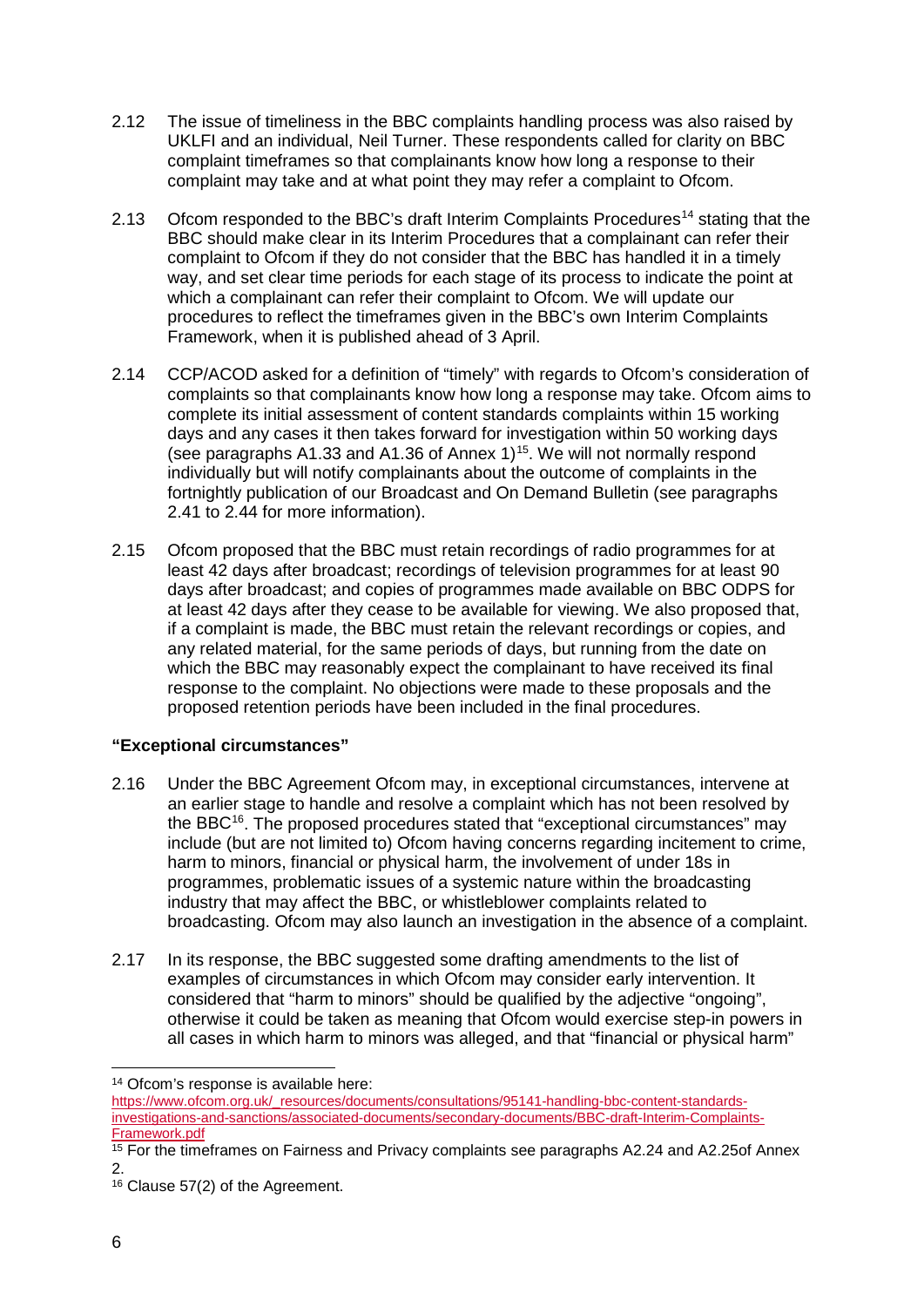should be preceded by the word "severe" (as it was in paragraph 1.24 of the consultation). UKLFI considered that an additional example was where content that is misleading or biased remains available and the subject matter is liable to promote racism, including anti-Semitism.

- 2.18 Ofcom can step in early on any case, if it considers the circumstances exceptional, and the examples given of the types of material which might lead to early intervention are not exhaustive. Likewise, Ofcom will not always consider it necessary to exercise its step-in rights when material of this nature is brought to our attention; we will assess the individual circumstances of each case. Therefore we do not consider it necessary to amend the list of examples.
- 2.19 The BBC commented that if it is Ofcom's intention to launch an investigation in the absence of a complaint only in exceptional circumstances, then it would be helpful to clarify this. Clause 58 of the Agreement provides that Ofcom may carry out such investigations as it considers appropriate to determine compliance with a specified requirement<sup>17</sup>. Ofcom intends to launch an investigation in the absence of a complaint when it considers it appropriate, in accordance with the Agreement. We have not therefore added "in exceptional circumstances" to this part of the standards procedures.

## **Fairness and privacy**

- 2.20 Ofcom's proposed procedures for considering fairness and privacy complaints about BBC programmes, like its existing procedures for all other broadcasters which until now have applied to the BBC, explain that in exceptional circumstances Ofcom may consider fairness or privacy issues in the absence of a complaint from "the person affected". The BBC and ITV/STV argued that Ofcom does not have the statutory power to do this. Channel 4, in its response to Ofcom's separate consultation on procedures applying to all other broadcasters, argued the same<sup>[18](#page-9-1)</sup>.
- 2.21 Normally, Ofcom requires a complaint from "the person affected" before investigating a fairness and privacy issue. However, where Ofcom considers it necessary in order to fulfil its general duty (under section 3(2)(f) of the 2003 Act) to secure the application of standards that provide adequate protection to members of the public (and all other persons) from unfair treatment in programmes and unwarranted infringements of privacy, Ofcom may consider fairness or privacy issues in the absence of a complaint from "the person affected". This is the provision in Ofcom's existing procedures and we proposed to maintain it unchanged in our BBC procedures, although we note the broad scope of clause 58 of the Agreement. Ofcom-initiated fairness and privacy investigations have been rare, given the exceptional nature of the circumstances considered to trigger such an investigation. To date, there have been only six instances in which Ofcom has launched a fairness and privacy investigation in the absence of a complaint from "the person affected". We will therefore retain this provision.
- 2.22 ITV/STV considered the proposal that Ofcom may direct the BBC to broadcast a summary of an Adjudication if a complaint is upheld or upheld in part was unnecessary and in conflict with Ofcom's sanctions procedures, and unclear without further explanation of what is meant by "a complainant's legitimate interests being seriously damaged". The provision, also found in Ofcom's procedures applying to all

<span id="page-9-0"></span><sup>&</sup>lt;sup>17</sup> The specified requirements are set out in clause 59 of the Agreement.

<span id="page-9-1"></span><sup>18</sup> [https://www.ofcom.org.uk/consultations-and-statements/category-2/review-procedures-handling](https://www.ofcom.org.uk/consultations-and-statements/category-2/review-procedures-handling-content-standards-and-broadcast-licensing)[content-standards-and-broadcast-licensing](https://www.ofcom.org.uk/consultations-and-statements/category-2/review-procedures-handling-content-standards-and-broadcast-licensing)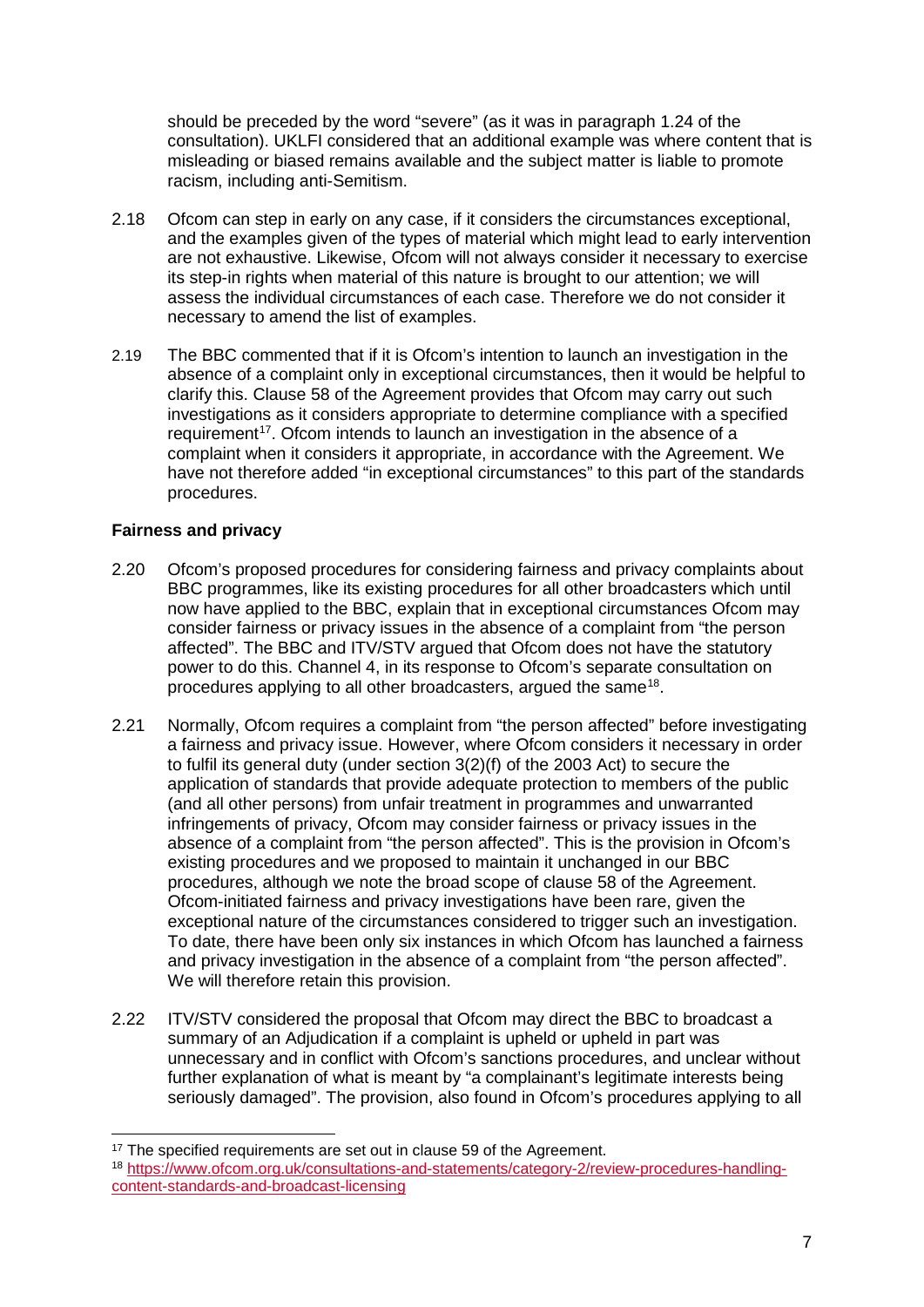other broadcasters, reflects section 119 of the Broadcasting Act 1996 and applies in addition to Ofcom's enforcement powers under article 49 of the BBC Charter. Any decision by Ofcom to issue a such direction will reflect our duties to be proportionate and consistent and to target action only at cases in which, in our view, it is merited. Also, this does not preclude Ofcom seeking a broadcaster's comments before issuing a direction under the Fairness and Privacy Procedures where we consider doing so appropriate to ensure fairness.

### **Accessibility of the complaints system**

- 2.23 CCP/ACOD urged Ofcom to ensure that its complaints procedures are accessible to all, and to make sure that the views of older and disabled people can be heard. Ofcom was encouraged to make sure that provision is made for access service users requiring textphones, next generation text services, video relay, email and post. CCP/ACOD welcomed the use already of a dedicated email address for audio description complaints by visually impaired users but recommended extending use of email to other consumers.
- 2.24 We agree that is it is essential that our complaints procedures are accessible to all, including for access service users. While complainants are encouraged to use the online webform, Ofcom also provides a postal address and telephone number, including a textphone number. A Video Relay Service to contact Ofcom in British Sign Language is available on Ofcom's website and we have mentioned this in the final procedures. Ofcom also accepts complaints about audio description via a dedicated email address.
- 2.25 CCP/ACOD also stressed the importance of communicating clearly whose responsibility it is to regulate programmes, and where complainants should direct their complaints. CCP/ACOD wanted to see an obligation on the BBC to ensure it accurately signposts the complaints process, and Ofcom was urged to ensure that it is equipped and ready to guide complainants who may contact it in error. UKLFI noted that Ofcom's complaint forms and accompanying instructions should be revised for referral of BBC complaints, and considered that we should consult on them.
- 2.26 Ofcom will update the information on its website about the BBC to make clear how we will handle BBC complaints, the 'BBC First' process and where complaints should be directed. Ofcom has developed new complaints forms specifically for BBC complaints which will be available on the Ofcom website from 3 April 2017. The relevant sections of the website and complaints forms will be kept under review to ensure they are fit for purpose. Ofcom's Contact Centre will be advised where to direct complainants who contact Ofcom in error. Under the BBC Agreement, there are specific obligations placed on the BBC to ensure its complaint procedures are straightforward and accessible, with clear guidance on how the complaints system (including references to Ofcom) works[19](#page-10-0).

## **Anonymity of complainants**

2.27 Ofcom proposed in its procedures for investigating breaches of content standards on BBC broadcasting services and BBC ODPS that unless a complainant specifically requests at the time a complaint is made that his/her name and contact details should remain confidential, we may disclose them to the BBC but would consider any request from a complainant to remain anonymous. ITV/STV argued that, other than

<span id="page-10-0"></span> <sup>19</sup> Clause 56(4) of the Agreement.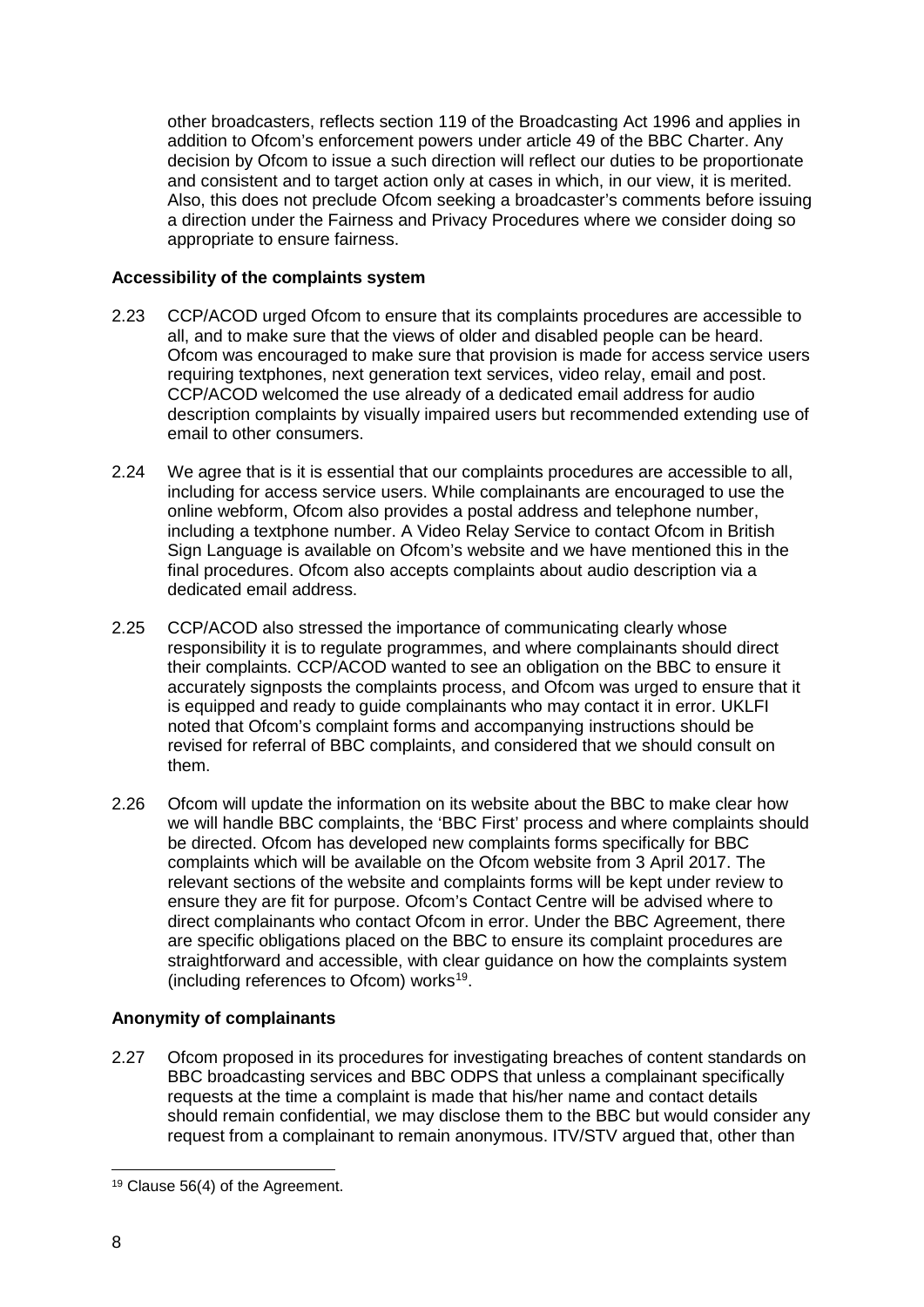for whistleblowers, there was no rationale for complainants remaining anonymous, and there were some circumstances where it could be potentially unfair to not be told the identity of a complainant. It made the same point in its response to Ofcom's separate consultation on procedures applying to all other broadcasters.

2.28 In applying the standards procedures, Ofcom will be considering the objective question of whether the BBC (as any other broadcaster) has breached a standards requirement. In Ofcom's view, a fair and effective procedure does not, in most cases, require disclosure to the broadcaster of a complainant's identity. Given the BBC First approach, we consider that it will be standard practice to disclose the identity of a complainant to the BBC when investigating a complaint. However, there may be circumstances in which Ofcom will receive representations on anonymity and we will consider these on a case by case basis.

#### **Ofcom's initial assessment and consideration of complaints**

- 2.29 When a BBC standards complaint is referred to Ofcom in accordance with our procedures, we proposed first to consider whether, on its face, it raises potentially substantive issues under the Code that warrant investigation by Ofcom. We proposed to do so by reference to the gravity and/or extent of the matter complained of, including, for example, whether it involves ongoing harm, harm to minors and/or financial harm; and whether Ofcom considers the BBC reached an appropriate decision on the matter. In addition, we proposed that if we consider that the BBC has reached an appropriate decision, we will consider whether the imposition by Ofcom of a sanction against the BBC may be appropriate.
- 2.30 UKLFI consider that Ofcom should investigate all complaints that raise potentially substantive issues under the Code that have not been remedied by the BBC. It stated that any assessment of "gravity" should take into account whether the content relates to subject matter whose coverage is liable to promote racism, including anti-Semitism, and the cumulative effect of accuracy and impartiality deficiencies in different programmes about similar subject matter.
- 2.31 We will carefully assess all complaints we receive against the Broadcasting Code rules. Complaints which are considered by Ofcom to raise potentially substantive issues against the Code that warrant investigation are pursued to an investigation. The examples given of the types of content which may be considered to have the gravity to warrant investigation are not exhaustive. Potential breaches on the grounds of incitement, hate speech or abusive and derogatory treatment are treated extremely seriously by Ofcom, and, depending on the facts of each case, will be expeditiously investigated wherever we consider a substantive potential Code issue has been raised.
- 2.32 ITV/STV suggested that "the BBC cannot simply consider complaints against its own Editorial Standards, but must explicitly consider complaints against the Code, as all other broadcasters do".
- 2.33 Schedule 3, paragraph 2 of the BBC Agreement requires the BBC to "set, publish, review periodically, and observe guidelines designed to secure appropriate standards in the content of the UK Public Services". These guidelines must incorporate the provisions of the Ofcom Broadcasting Code. Clause 56(2) of the Agreement provides that "the BBC will consider a complaint… against whether the BBC has observed the editorial guidelines set under paragraph 2 of Schedule 3 whereas Ofcom will consider the complaint against… [the Code]."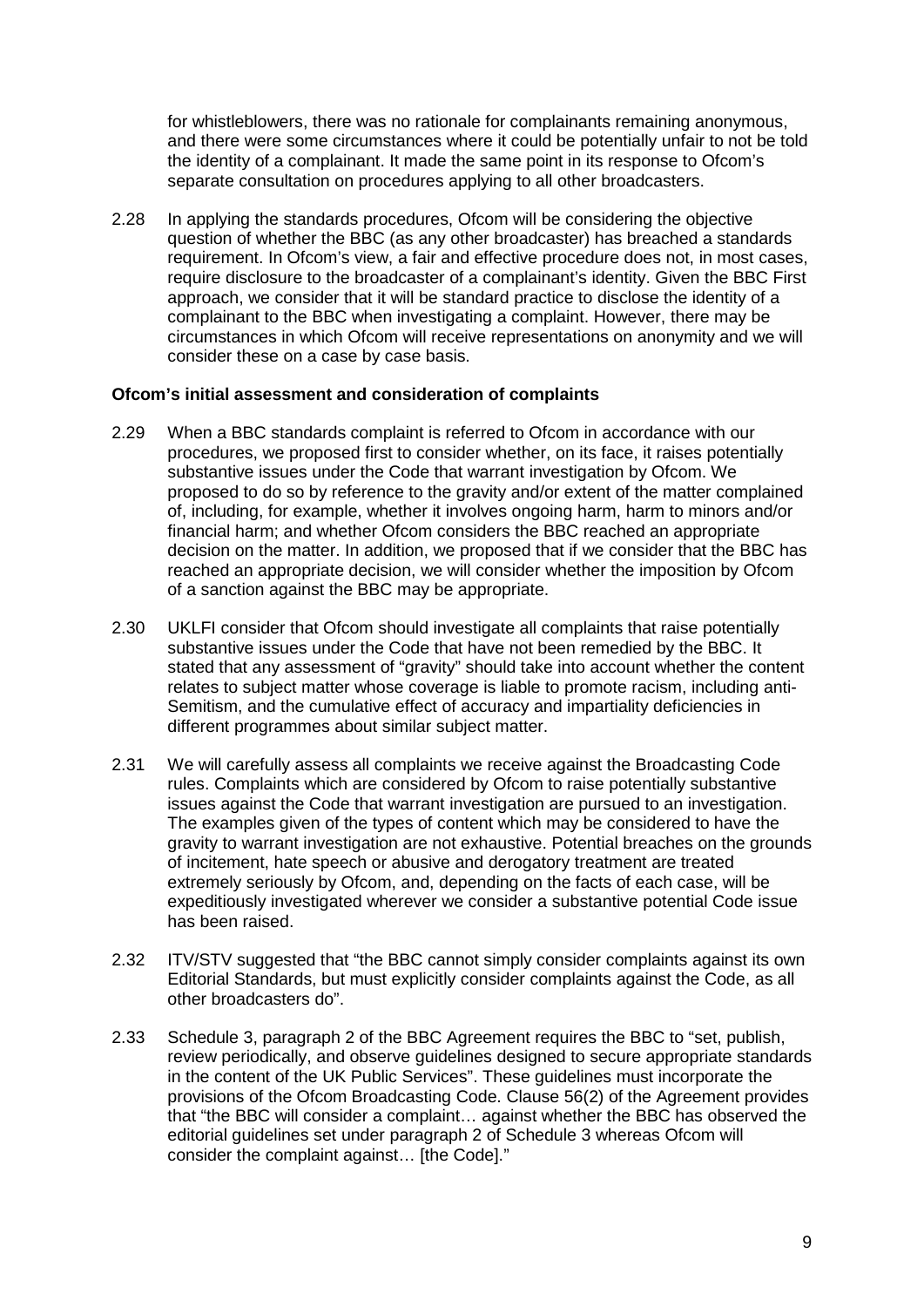- 2.34 An individual, Peter Saunders, queried how Ofcom will receive and consider "bias by omission" complaints about the BBC. The BBC will be required to comply with Section Five of the Code which sets out rules on due accuracy and due impartiality. Application of those rules to the BBC is considered in a statement published by Ofcom on 9 March 2017[20](#page-12-0).
- 2.35 In our proposed procedures, we stated that there may be cases when Ofcom does not consider it necessary to seek representations or information from the BBC before reaching a Preliminary View. ITV/STV argued that it could not see how it could ever be reasonable for Ofcom to come to a Preliminary View without first seeking broadcaster representations, unless the broadcaster had accepted the breach had occurred[21](#page-12-1).
- 2.36 We do not agree, and consider that there may be instances where the facts of the case are clear, or where the BBC has admitted to a breach, such that seeking representations before reaching a Preliminary View is not necessary. The BBC will always be given the opportunity to comment on a Preliminary View before Ofcom reaches its Final Decision, which we consider sufficient in such cases to ensure a fair process.

## **Content Board and Executive involvement**

- 2.37 UKLFI urged Ofcom to avoid using executive staff and members of the Content Board who were formerly BBC employees for the consideration of BBC complaints because of concerns about their objectivity, particularly in considering complaints about the BBC's coverage of Israel.
- 2.38 Ofcom's requirement for impartial, objective decision making extends to all executives and non-executive members of Ofcom's Boards and Committees. Ofcom's Content Board members are bound by a published Code of Conduct and required to maintain the highest standards of propriety involving integrity, impartiality and objectivity. This applies to all aspects of their role including their provision of advisory opinions on editorial standards decisions.

### **Representations to Ofcom**

- 2.39 An individual, Andrew Todd, and UKLFI made several arguments about the rights afforded to the complainant in Ofcom's procedures. Ofcom's proposed procedures were said to be "manifestly unfair" to the complainant as there is no provision for complainants (unlike the BBC) to have sight of, or make representations on, Ofcom's Preliminary Views or see an advance copy of the Final Decision.
- 2.40 Ofcom notes these views. All complaints are important to Ofcom as they help us understand whether the BBC may be failing to comply with a requirement in a particular case. Ofcom assesses, and investigates where necessary, a standards complaint based on the issues raised. We acknowledge all complaints we receive, but we do not normally correspond any further with individual complainants. Complainants have the opportunity to provide representations when making a complaint. We consider this approach is appropriate in the circumstances, and does

<span id="page-12-0"></span><sup>&</sup>lt;sup>20</sup> https://www.ofcom.org.uk/ data/assets/pdf file/0030/98148/Due-impartiality-and-elections[statement.pdf](https://www.ofcom.org.uk/__data/assets/pdf_file/0030/98148/Due-impartiality-and-elections-statement.pdf)

<span id="page-12-1"></span> $\frac{21}{21}$  This issue is considered in more detail in paragraphs 2.26 and 2.29 of Ofcom's Statement on Procedures for handling content standards and licensing investigations and sanctions for other broadcasters and ODPS providers: [https://www.ofcom.org.uk/consultations-and-statements/category-](https://www.ofcom.org.uk/consultations-and-statements/category-2/review-procedures-handling-content-standards-and-broadcast-licensing)[2/review-procedures-handling-content-standards-and-broadcast-licensing](https://www.ofcom.org.uk/consultations-and-statements/category-2/review-procedures-handling-content-standards-and-broadcast-licensing)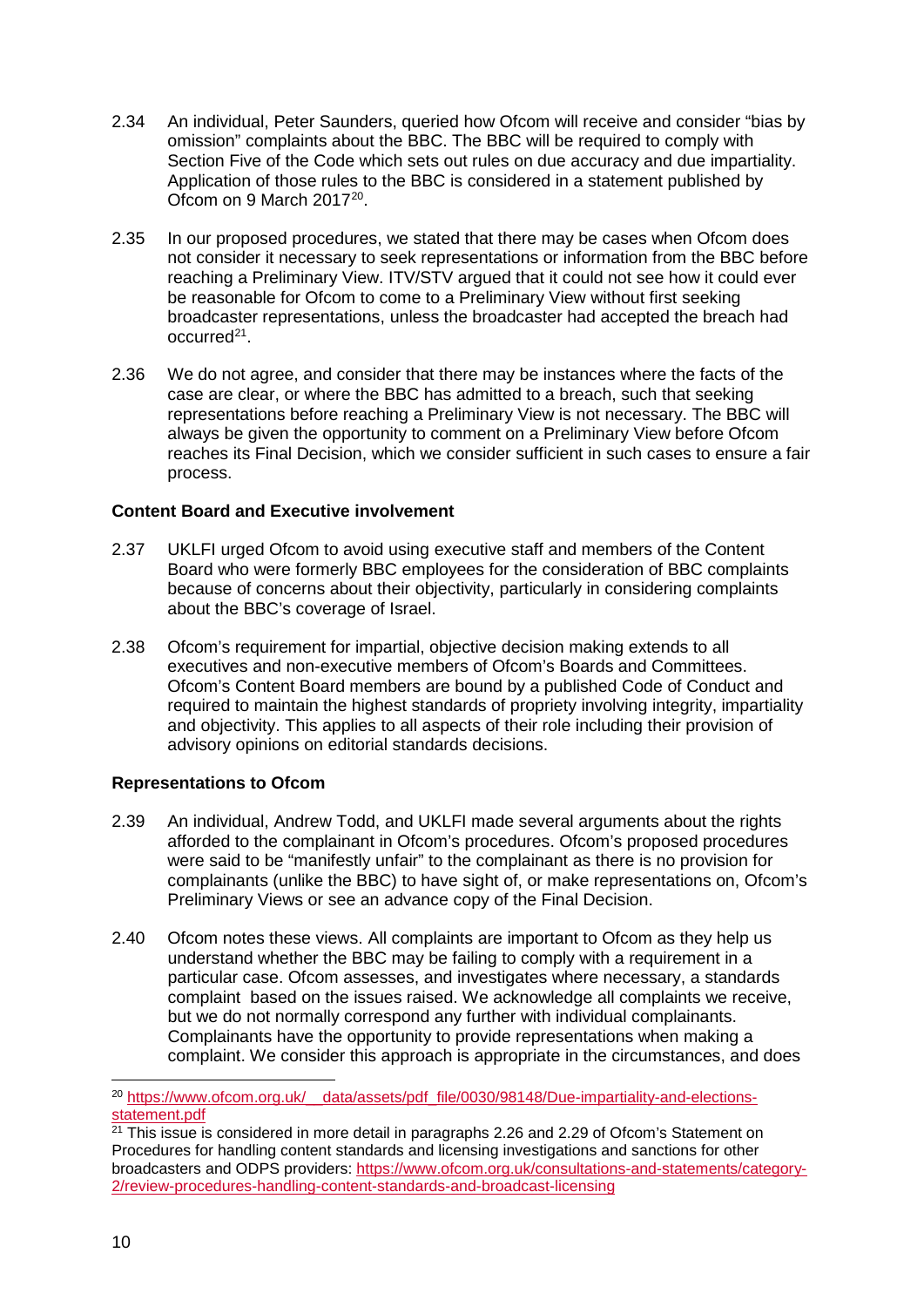not result in any unfairness to complainants. In a standards investigation, we are concerned with assessing whether the BBC has breached the Code and are not concerned with adjudicating on the merits of an individual complaint. Therefore, once we have decided to investigate, we provide the BBC (and any relevant third parties who may be directly affected by the outcome of the investigation) with the opportunity to make representations to us, but not normally complainants.

2.41 We have a different procedure for handling complaints about fairness and privacy issues, and, as explained in the Fairness and Privacy Procedures set out in Annex 2, complainants also have the opportunity to make representations on Ofcom's Preliminary View before Ofcom issues its final adjudication. This is because the position of a complainant in a fairness and privacy complaint is different from that of a complainant in a standards case. In order for Ofcom to entertain a fairness or privacy complaint, the complainant must be able to show that they are a "person affected"<sup>[22](#page-13-0)</sup> and they will therefore have a direct interest in the outcome of the complaint.

### **Ofcom's publication of Final Decisions**

- 2.42 Ofcom proposed to notify complainants of the resolution of complaints by publishing its decisions in Ofcom's Broadcast and On Demand Bulletin on its website. This is the same approach as we apply to complaints about other broadcasters and on demand programme services. Ofcom proposed to provide the BBC, for information only, with an embargoed copy of the decision one working day before publication (and, in a separate consultation, to amend our procedures applying to all other broadcasters to make the same provision).
- 2.43 UKLFI argued that the publication of decisions not to investigate in the Broadcast and On Demand Bulletin is inadequate and that Ofcom should contact individual complainants by email with a record of why the complaint was not taken forward. An individual, Neil Turner, said that Ofcom should publish what action was taken to rectify the complaint, when and by whom. ITV/STV said that Ofcom should publish full decisions on complaints which have been the subject of full submissions by the BBC, whether or not a breach is found.
- 2.44 ITV/STV argued that it would be unreasonable to provide any broadcaster with one working day's notice of a decision, which might contain factual errors, and considered that Ofcom provided no rationale for changing its current practice of giving broadcasters 48 hours to respond with corrections. ITV/STV made the same comments in response to Ofcom's separate consultation on our procedures applying to all other broadcasters, as did A+E Networks, BT, Channel 4, and Radio Centre<sup>[23](#page-13-1)</sup>.
- 2.45 Ofcom notes the views summarised in paragraph 2.43. When a complaint is submitted, the complainant will be informed that we will notify them about the outcome of the complaint in the fortnightly publication of our Broadcast and On Demand Bulletin. By publishing a record of the complaints we have received in the Bulletin (listing separately those that, after careful assessment, we have taken forward for investigation and those we consider do not raise issues under the Code),

<span id="page-13-1"></span><span id="page-13-0"></span> $22$  As explained in the fairness and privacy procedures set out in Annex 2, a "person affected" means, in relation to a fairness complaint, someone who was a participant in the programme who was the subject of unfair treatment being complained of or had a direct interest in the subject matter of that treatment, and in relation to a privacy complaint, means someone whose privacy was infringed. <sup>23</sup> See paragraphs 2.43 to 2.47 in Ofcom's Statement on Procedures for handling content standards and licensing investigations and sanctions for other broadcasters and ODPS providers: [https://www.ofcom.org.uk/consultations-and-statements/category-2/review-procedures-handling](https://www.ofcom.org.uk/consultations-and-statements/category-2/review-procedures-handling-content-standards-and-broadcast-licensing)[content-standards-and-broadcast-licensing](https://www.ofcom.org.uk/consultations-and-statements/category-2/review-procedures-handling-content-standards-and-broadcast-licensing)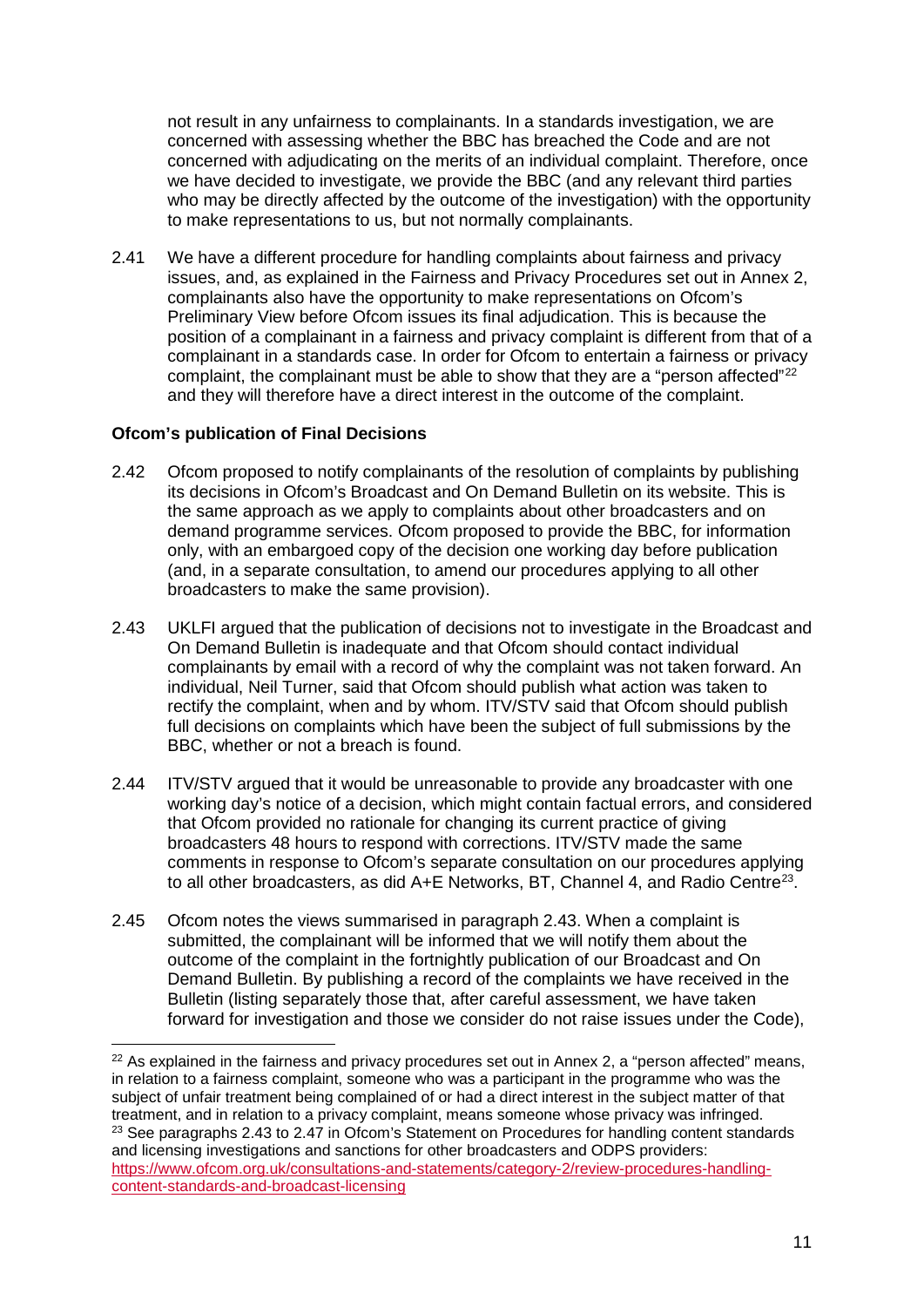together with the outcomes of our investigations, complainants can track the progress of their complaints. Ofcom will publish full decisions on complaints taken forward for investigation where it has found the BBC in breach. For the reasons set out at paragraph 2.40 above, we consider this approach is appropriate in the circumstances and does not result in any unfairness to complainants.

2.46 Ofcom considers one working day sufficient notice of publication for the BBC and other broadcasters, as it is for stakeholders in other sectors Ofcom regulates. We consider it desirable that the notice period is consistent with that in our enforcement procedures, and that one working day is appropriate given the importance that Ofcom's processes are efficient and transparent. We also note that since the introduction of the previous procedures in 2011, the identification of factual inaccuracies during the 48 hour window before publication provided for in those procedures was extremely rare.

### **Consideration of sanctions**

- 2.47 Ofcom's proposed approach to the consideration of sanctions for breaches of content standards by the BBC was, so far as appropriate, to be consistent with its approach to other broadcasters and on demand programme service providers. We proposed, as with other broadcasters and on demand programme service providers, that we may impose a sanction if we consider that the BBC has seriously, deliberately, repeatedly or recklessly breached the Broadcasting Code.
- 2.48 UKLFI considered that the treatment of directions not to repeat a programme, or to include a correction and/or statement of Ofcom's findings, as sanctions is "wrong in principle and deeply unsatisfactory", and would result in "inordinate delay". UKLFI commented that Ofcom should not just require corrections where the BBC has seriously, deliberately, repeatedly, or recklessly breached the Code, but whenever the BBC has broadcast content that is significantly misleading or lacking due impartiality.
- 2.49 Ofcom's powers to sanction the BBC are set out in the Charter and Agreement. If Ofcom is satisfied that the BBC has failed to comply with a requirement, we may direct the BBC, or accept undertakings from the BBC, to take such steps as we consider will:
	- remedy the failure to comply;
	- ensure that the BBC complies with its requirements properly in the future.

We may also impose a fine. Ofcom must not exercise these powers unless it has given the BBC a reasonable opportunity of making representations<sup>[24](#page-14-0)</sup>.

2.50 We consider that the types of sanctions and the sanctions procedures we proposed are in accordance with the Charter and Agreement, and the proposal to consider the imposition of a sanction if the BBC has seriously, deliberately, repeatedly or recklessly failed to comply with the Code is appropriate. It is consistent with Ofcom's approach to sanctions for all other broadcasters and on demand programme service providers, and our current ability to impose sanctions on the BBC.

## **Amendments to our existing procedures**

<span id="page-14-0"></span><sup>24</sup> Article 49 of the Charter.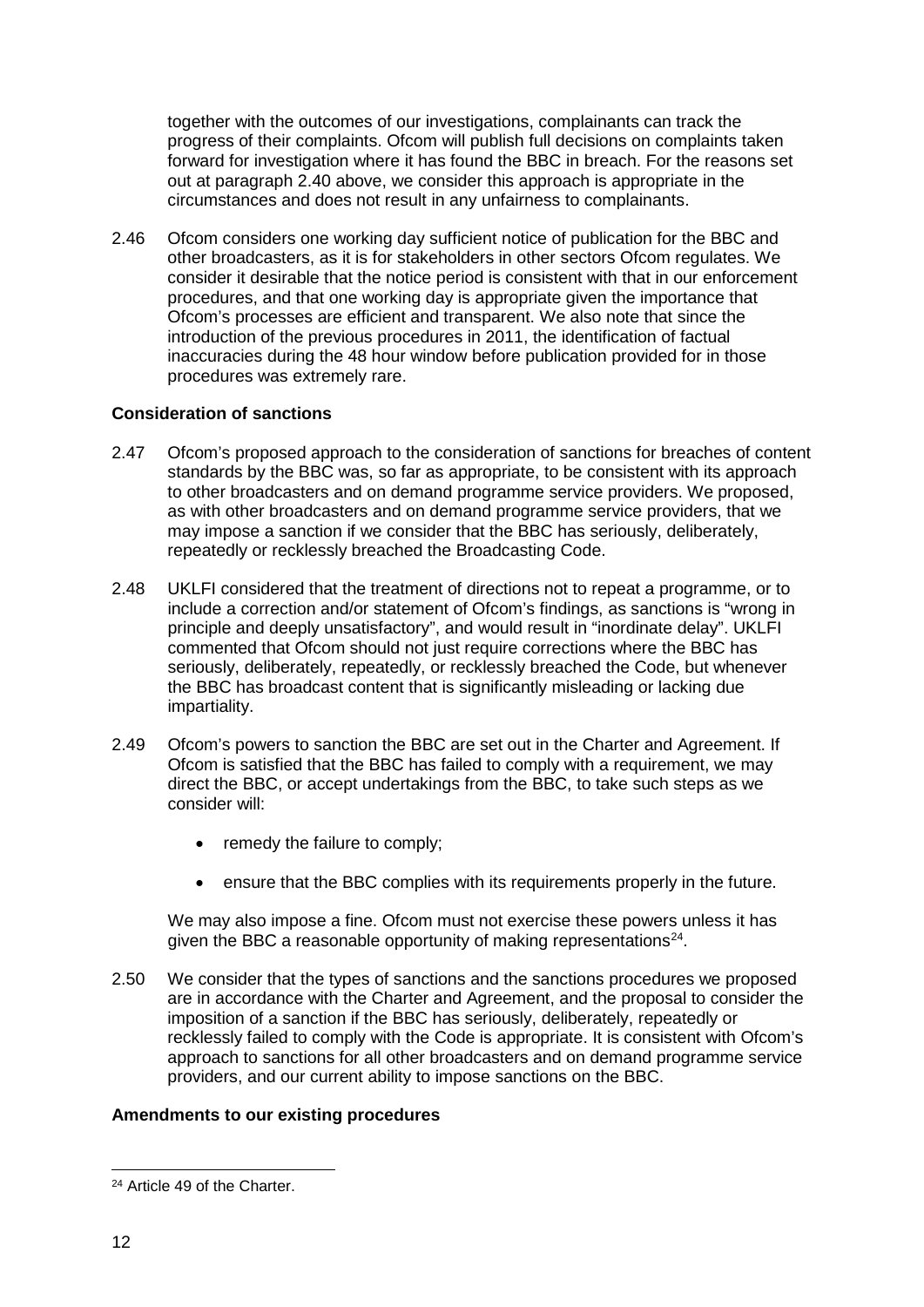- 2.51 As noted above in paragraph 1.12 Ofcom also consulted on a small number of amendments to our existing procedures for other broadcasters and on demand programme service providers, including commercial BBC companies licensed by Ofcom. These proposals were to bring the procedures for all broadcasters in line with the new proposed procedures for handling BBC complaints and investigations.
- 2.52 The substantive changes relevant to investigations of content standards issues and Fairness and Privacy complaints were, in particular:
	- clarifying the role of members of the Content Board in our investigations and decision making stages;
	- clarifying that, in any one investigation, there will be a different Ofcom Executive decision maker at the Preliminary View stage and at the final decision stage;
	- providing that a broadcaster may request an opportunity to make oral representations to Ofcom following a Preliminary View; and
	- changing how we will notify broadcasters of our final decision prior to publication.
- 2.53 The substantive changes relevant to considering the imposition of sanctions were, in particular:
	- clarifying the identity and number of decision makers depending on the nature of the breach being considered for sanction;
	- ensuring that Ofcom will always offer the broadcaster an opportunity to make oral representation following a Preliminary View; and
	- changing how we will notify broadcasters of the final sanction decision prior to publication.
- 2.54 The responses Ofcom received to these proposals and our decisions on them can be found in the statement on that consultation<sup>25</sup>. As a result of responses to those proposals, Ofcom has added, for clarity, the following sentence to paragraph A2.29 of the procedures for considering fairness and privacy complaints at Annex 2: *"This preliminary view is only provisional and may be subject to change in the light of subsequent representations/material provided by the complainant and the BBC[26](#page-15-1): see paragraphs 2.31 and 2.32, below."*

<span id="page-15-0"></span> <sup>25</sup> [https://www.ofcom.org.uk/consultations-and-statements/category-2/review-procedures-handling](https://www.ofcom.org.uk/consultations-and-statements/category-2/review-procedures-handling-content-standards-and-broadcast-licensing)[content-standards-and-broadcast-licensing](https://www.ofcom.org.uk/consultations-and-statements/category-2/review-procedures-handling-content-standards-and-broadcast-licensing)

<span id="page-15-1"></span><sup>&</sup>lt;sup>26</sup> including any relevant third party (see "Representations from third parties" text box [in the procedures] below).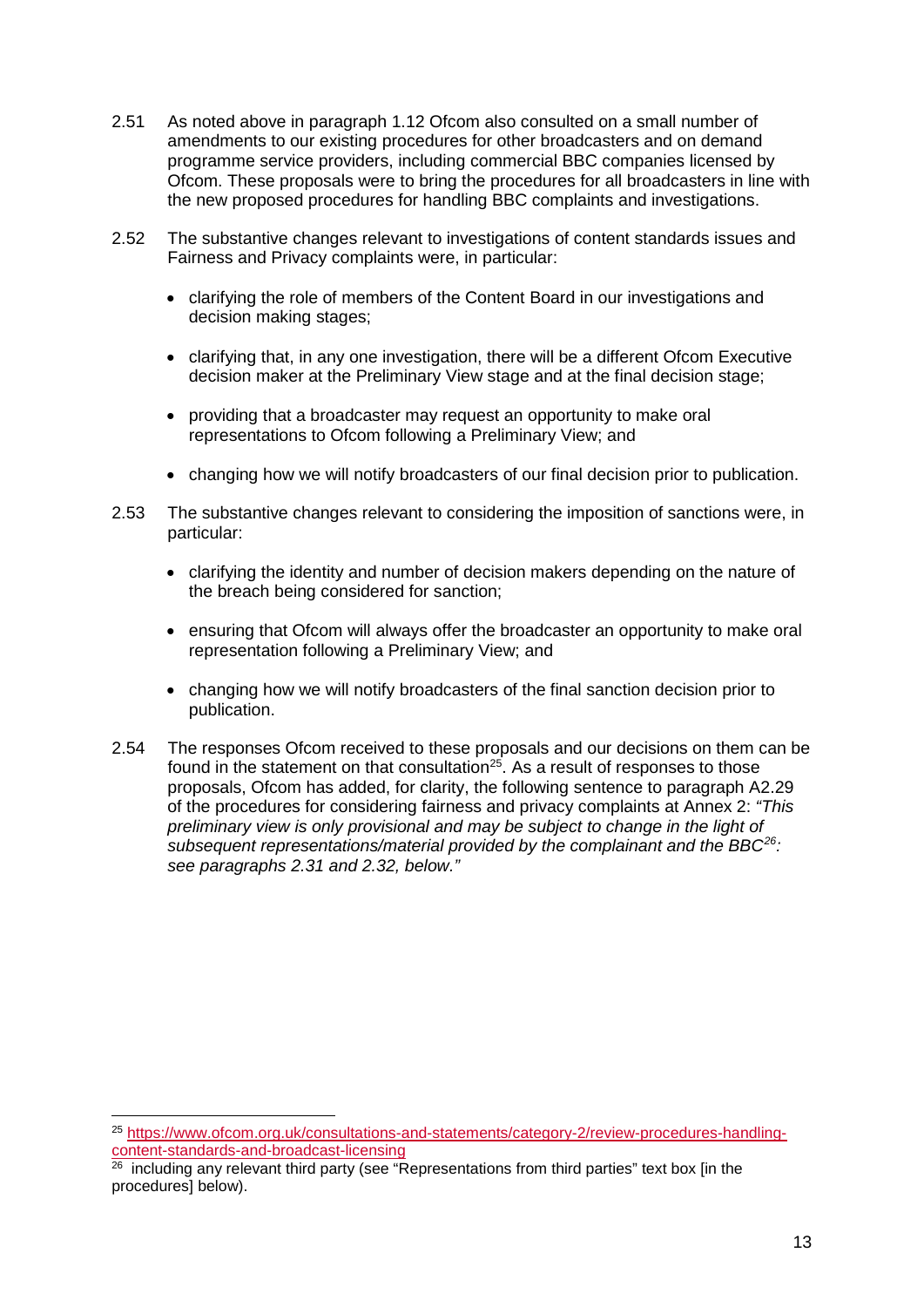## **Annex 1**

# <span id="page-16-0"></span>Procedures for investigating breaches of content standards on BBC broadcasting services and BBC on demand programme services

# **Introduction**

- A1.1 This document outlines Ofcom's Procedures for the handling and resolution of complaints (or for the conduct of its own investigations) about the BBC's compliance with the content standards set under section 319 of the Communications Act 2003 ("the 2003 Act") and the BBC Charter and Agreement<sup>[27](#page-16-1)</sup>. These Procedures are effective from 3 April 2017<sup>28</sup>.
- A1.2 These Procedures apply to BBC UK Public Broadcasting Services ("BBC broadcasting services") and BBC UK Public On Demand Programme Services  $("BBC ODPS")<sup>29</sup>$  $("BBC ODPS")<sup>29</sup>$  $("BBC ODPS")<sup>29</sup>$ .
- A1.3 Under the BBC Charter and Agreement, Ofcom has no remit to consider complaints concerning the BBC World Service and these procedures do not apply to material broadcast on the BBC World Service.
- A1.4 Procedures applying to services provided by BBC commercial broadcasting companies licensed by Ofcom and procedures applying to BBC commercial ondemand programme services notifiable to Ofcom are available separately on the Ofcom website<sup>30</sup>. Further, separate procedures apply to the consideration of Fairness and/or Privacy complaints $31$ .
- A1.5 If Ofcom considers it necessary to depart from these Procedures in any material respect in a particular case, for reasons of fairness and/or in order for Ofcom properly to consider a complaint or carry out an investigation, it will write to the BBC (and any other relevant parties) in advance setting out the nature/extent of its departure, and its reasons for doing so.
- A1.6 As material on BBC ODPS (in comparison with broadcast material) will often remain available for viewing, a risk of any harm from a breach of content standards may be ongoing. An example of where it may therefore be appropriate to depart from these Procedures (in particular, to expedite the process) is where a potential breach involves incitement or the protection of minors, and the material remains available for viewing.

<span id="page-16-1"></span> <sup>27</sup> <https://www.gov.uk/government/publications/bbc-charter-and-framework-agreement>

<span id="page-16-2"></span><sup>&</sup>lt;sup>28</sup> Other methods of redress may be available to complainants through the civil courts. Complaints may wish to obtain legal advice.

<span id="page-16-3"></span> $29$  Such as the BBC iPlayer and iPlayer Kids (both audiovisual and sound programmes).

<span id="page-16-4"></span><sup>30</sup> <https://www.ofcom.org.uk/tv-radio-and-on-demand/information-for-industry/guidance/procedures>

<span id="page-16-5"></span><sup>&</sup>lt;sup>31</sup> [The procedures for the investigation of BBC Fairness and Privacy complaints are in Annex 2 of this document.]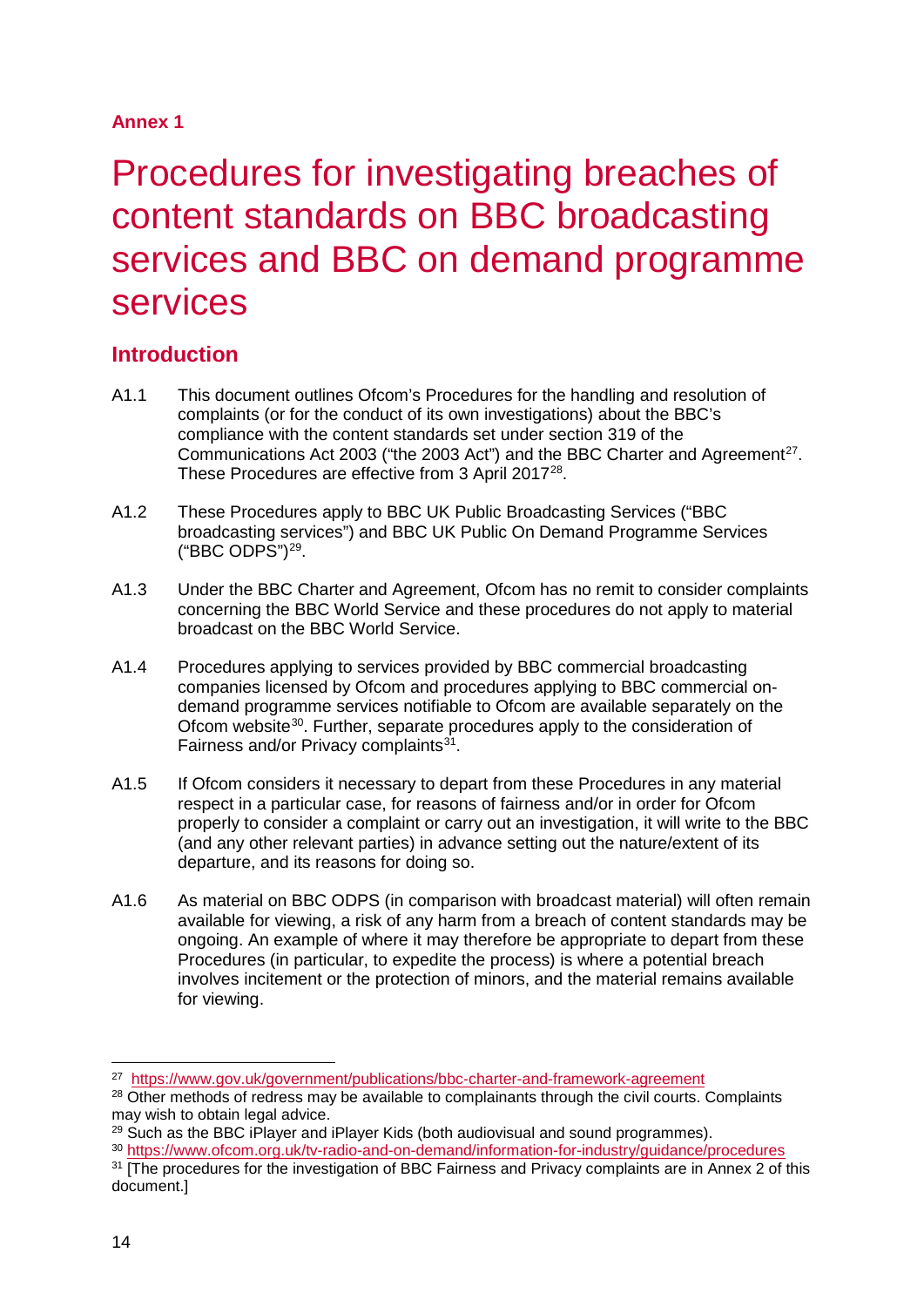## **Statutory framework**

- A1.7 Ofcom's duties in relation to broadcasting include securing the application, in the case of all television and radio services, of standards that provide adequate protection to members of the public from the inclusion of offensive and harmful material in such services: section 3(2)(e) of the 2003 Act.
- A1.8 In securing the application of those standards, Ofcom must have regard to the need to do so in the manner that best guarantees an appropriate level of freedom of expression: section 3(4)(g) of the 2003 Act.
- A1.9 Ofcom has a further duty under section 319 of the 2003 Act to set such standards for the content of programmes to be included in television and radio services as appear to Ofcom best calculated to secure certain "standards objectives". Those standards objectives are set out in section 319(2), and Ofcom is required to establish codes containing these standards. For the purposes of that duty, Ofcom applies the provisions of the Ofcom Broadcasting Code ("the Broadcasting Code" $)^{32}$  $)^{32}$  $)^{32}$ .
- A1.10 Ofcom regulates the BBC by virtue of section 198 of the 2003 Act to the extent that provision to do so is contained in the BBC Charter and Agreement, the 2003 Act and Part 5 of the Broadcasting Act 1996. The Charter and Agreement set out the BBC's obligations to comply with the Broadcasting Code and Ofcom's powers to investigate and enforce compliance by the BBC.
- A1.11 Under the BBC Charter and Agreement, in addition to the BBC's UK broadcast services, BBC ODPS must comply with the Broadcasting Code so far as Ofcom determines the standards are relevant to the provision of BBC ODPS<sup>33</sup>.
- A1.12 Ofcom is required under the BBC Agreement to set and publish procedures for handling and resolving complaints referred to them about the BBC. Complaints and investigations concerning standards covered by the Broadcasting Code (other than about Fairness and Privacy) will be governed by these Procedures.
- A1.13 Ofcom may launch investigations on its own initiative as well as investigate complaints. The Procedures followed in a complaint-led investigation and an Ofcom-initiated investigation are the same.

# **Procedures**

## **Making a complaint**

A1.14 Complaints about services provided by the BBC (other than those raising issues of Fairness and Privacy) should normally be made to the BBC $34$  in the first instance, using one of the following methods:

<span id="page-17-1"></span><sup>33</sup> BBC ODPS are also subject to certain statutory requirements under Part 4A of the 2003 Act. including rules in relation to harmful material and product placement.

<span id="page-17-0"></span><sup>&</sup>lt;sup>32</sup> https://www.ofcom.org.uk/ data/assets/pdf file/0027/95760/Broadcasting-Code-Review.pdf, with the exception of Sections Seven ("Fairness") and Eight ("Privacy"), which Ofcom applies in relation to Fairness and/or Privacy complaints under separate procedures: see paragraph A1.4 above.

<span id="page-17-2"></span><sup>&</sup>lt;sup>34</sup> This 'BBC First' approach does not apply to BBC Fairness and/or Privacy complaints, which may be made directly to Ofcom.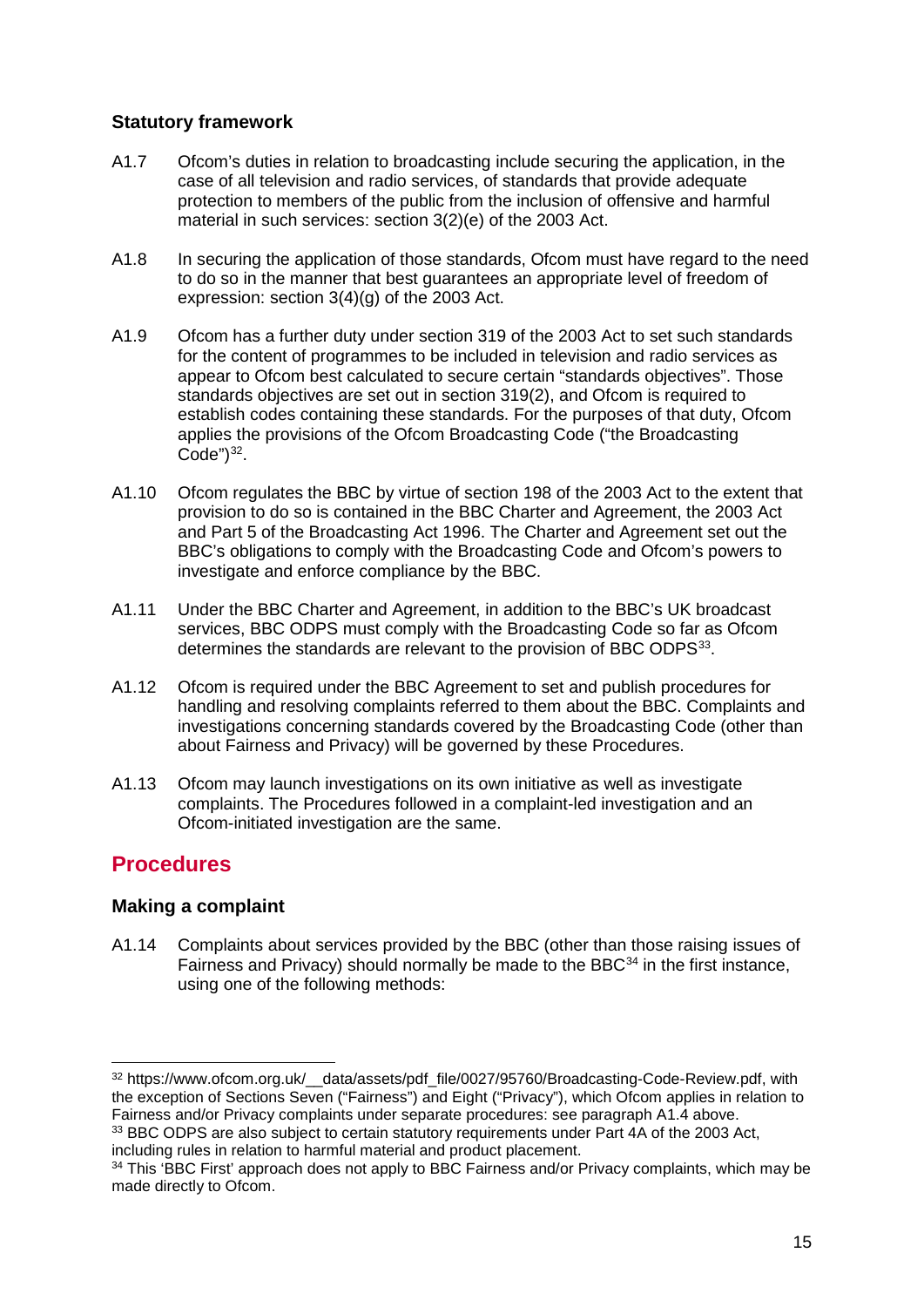Online, at: [https://www.ofcom.org.uk/tv-radio-and-on-demand/how-to-report-a](https://www.ofcom.org.uk/tv-radio-and-on-demand/how-to-report-a-complaint)[complaint](https://www.ofcom.org.uk/tv-radio-and-on-demand/how-to-report-a-complaint)

Phone, on: 037 0010 0222 or 037 0010 0212 (textphone)

Post, to: BBC Complaints, PO Box 1922, Darlington DL3 0UR

- A1.15 Ordinarily, Ofcom will only accept a complaint that has first been considered by the BBC. The BBC considers complaints against its Editorial Guidelines, which reflect the relevant provisions of the Broadcasting Code.
- A1.16 Complaints under these Procedures can be made to Ofcom by any person or body who considers that the BBC has failed to comply with the Broadcasting Code in relation to its broadcasting services funded by the licence fee and/or BBC ODPS in the following circumstances:
	- a) if a complainant is not satisfied with the resolution of a complaint by the BBC;
	- b) if a complainant considers, following the resolution of a complaint by the BBC, that the imposition by Ofcom of a sanction, where available, against the BBC may be appropriate;
	- c) the BBC has failed to resolve a complaint within the time period set in the relevant BBC procedures.
- A1.17 See paragraphs A1.24 to A1.26 below for details about the time limits that apply to referral of complaints to Ofcom.
- A1.18 Ofcom may, in exceptional circumstances, intervene at an earlier stage to handle and resolve a complaint which has not been resolved by the BBC. Such circumstances may include (but are not limited to) Ofcom having potential concerns about material that: is likely to incite crime; may cause financial or physical harm, or harm to minors; involves under 18s in a programme or series; raises problematic issues of a systemic nature within the broadcasting industry that may affect the BBC; has resulted in a 'whistleblower' complaint that it may not be appropriate for the BBC to resolve first<sup>[35](#page-18-0)</sup>. Whether Ofcom decides to intervene at an earlier stage in any such complaint will depend on the relevant facts in each case.
- A1.19 Ofcom will consider the complaint and the BBC's final response to it against the Broadcasting Code. Relevant sections of the Broadcasting Code [\(https://www.ofcom.org.uk/tv-radio-and-on-demand/broadcast-codes/broadcast](https://www.ofcom.org.uk/tv-radio-and-on-demand/broadcast-codes/broadcast-code)[code\)](https://www.ofcom.org.uk/tv-radio-and-on-demand/broadcast-codes/broadcast-code) are as follows:
	- Protecting the Under-Eighteens (Section One);
	- Harm and Offence (Section Two):
	- Crime, Disorder, Hatred and Abuse (Section Three);
	- Religion (Section Four);

<span id="page-18-0"></span> <sup>35</sup> See paragraph A1.23 and footnote 32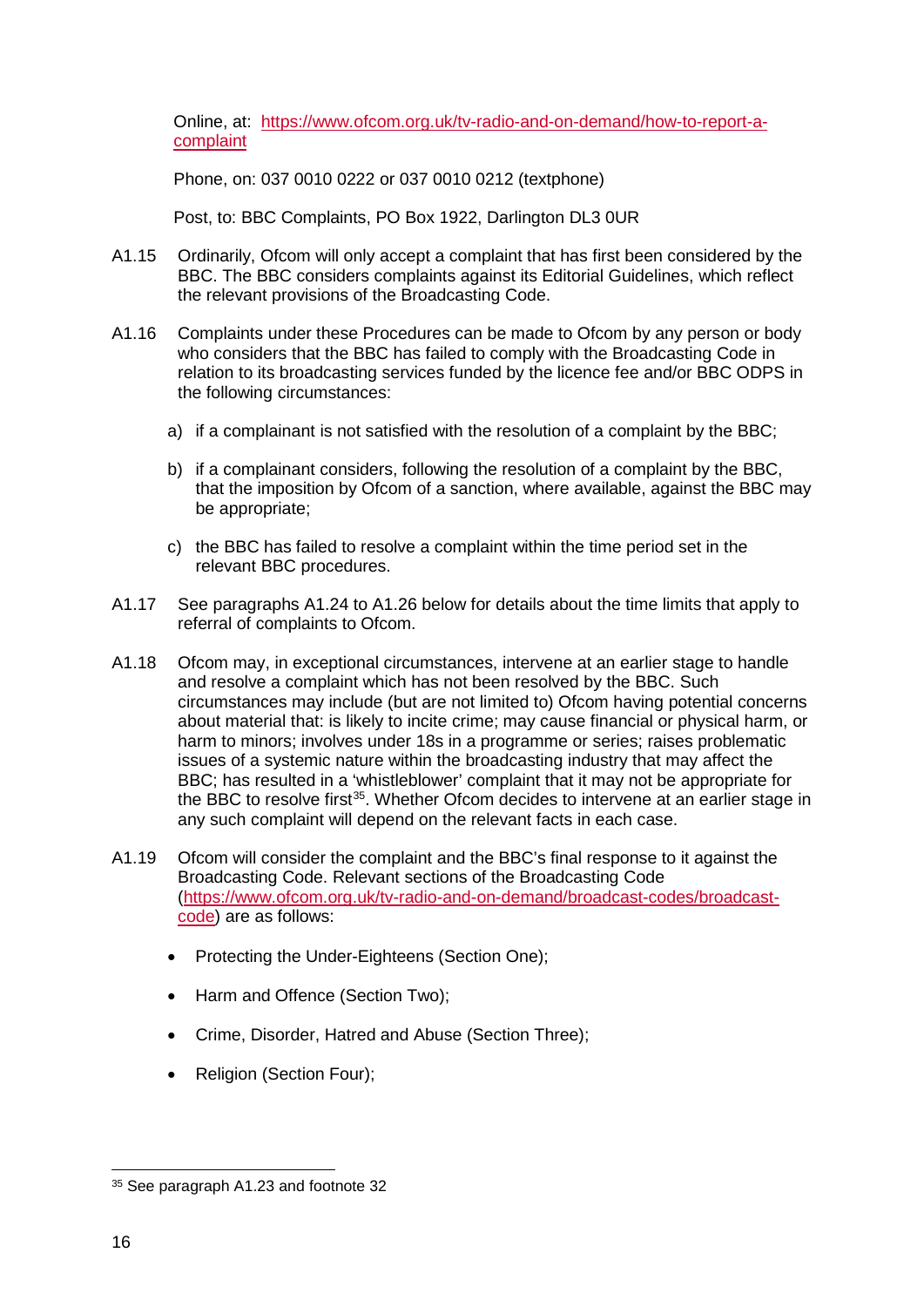- Due Impartiality and Due Accuracy and Undue Prominence of Views and Opinions (Section Five);
- Elections and Referendums (Section Six);
- Commercial References in Television Programming (Section Nine);
- Commercial Communications in Radio Programming (Section Ten);
- A1.20 Fairness and/or Privacy complaints under Sections Seven ("Fairness") and Eight ("Privacy") of the Broadcasting Code must be made under Ofcom's "Procedures for the consideration and adjudication of BBC Fairness and Privacy complaints": available at Annex 2, below.

## **Form of complaint and information to be provided**

- A1.21 Ofcom requests that complaints are submitted on its complaint form, available at [https://www.ofcom.org.uk/tv-radio-and-on-demand/how-to-report-a-complaint.](https://www.ofcom.org.uk/tv-radio-and-on-demand/how-to-report-a-complaint) Alternatively, you may contact us at: Ofcom, Riverside House, 2a Southwark Bridge Road, London SE1 9HA, or telephone either 0300 123 3333 or 020 7981 3040. If you have a text phone you can call 020 7981 3043 (please note that this number only works with special equipment used by people who are deaf or hard of hearing). A Video Relay Service to contact Ofcom in British Sign Language is available on Ofcom's website.
- A1.22 All complaints should include sufficient detail about the matter complained of. Specifically, complaints should include:
	- $\bullet$  the name / title of the programme<sup>36</sup> complained about;
	- the date and time of the (broadcast) programme or the date the BBC ODPS was accessed;
	- the channel on which the programme was broadcast or its location on the BBC ODPS;
	- the nature of the complaint and (where possible) the particular parts of the programme complained about;
	- the complainant's full contact details (including e-mail address if available);
	- when the complainant submitted a complaint to the BBC;
	- the final response the complainant received from the BBC or, if the BBC has failed to reach a decision in the timeframe set out in its own procedures, the most recent correspondence from the BBC on the issue; and
	- any other material the complainant considers relevant.

The inclusion of these details (or as many of them as possible) is very important. A failure to provide them may mean that Ofcom is not able to investigate the complaint.

<span id="page-19-0"></span> <sup>36</sup> References to "programmes" in these Procedures include teletext, subtitles and anything included in the BBC's broadcast services or BBC ODPS.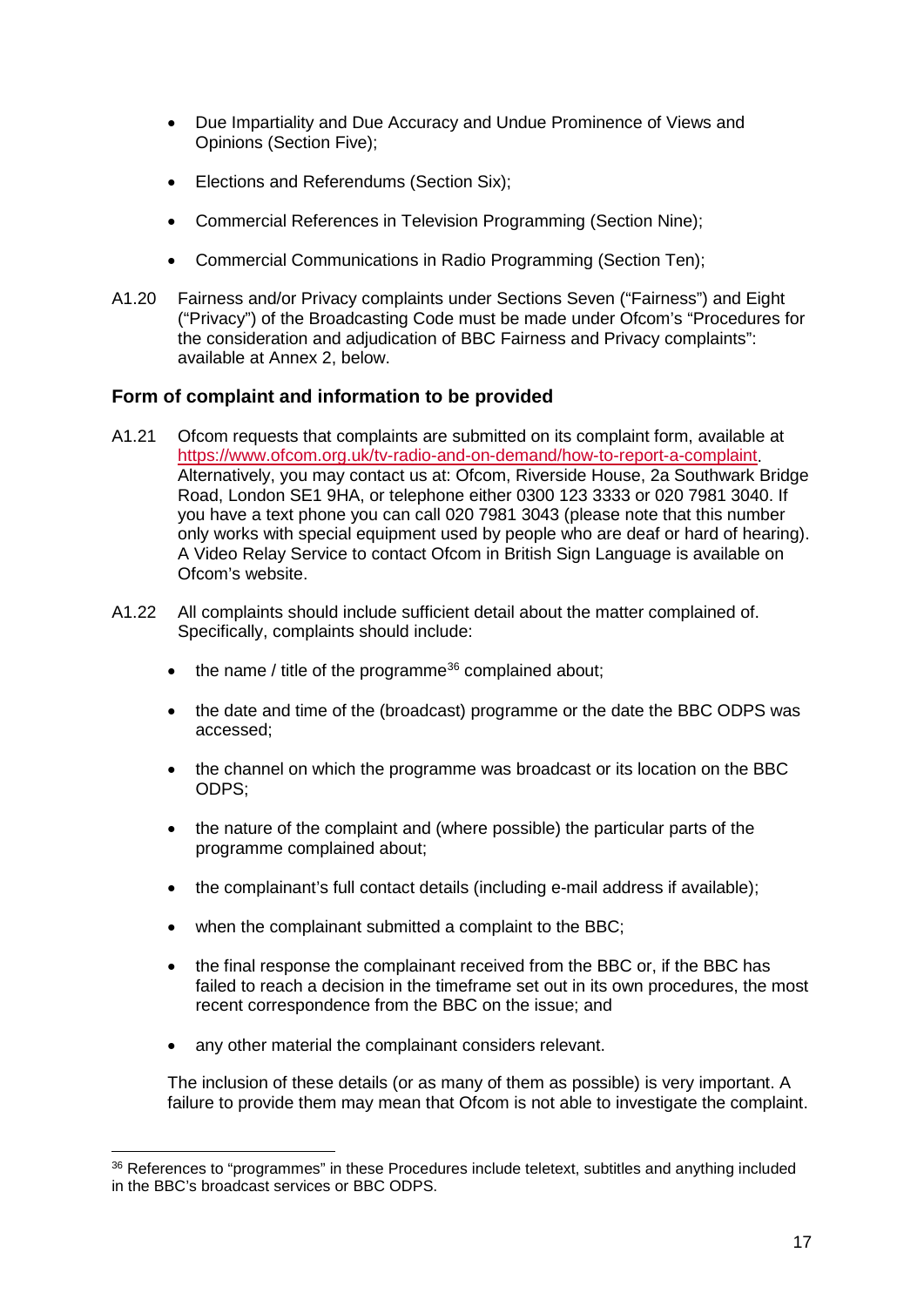A1.23 Unless a complainant specifically requests at the time a complaint is made that his/her name and contact details should remain confidential, Ofcom may disclose them to the BBC. Ofcom will consider requests from complainants to remain anonymous<sup>37</sup>.

## **When a complaint can be made**

- A1.24 As set out in paragraph A1.15 above, complainants (other than those whose complaints relate to Section Seven (Fairness) or Eight (Privacy) of the Broadcasting Code) should in the first instance submit their complaint to the BBC in accordance with the BBC's own complaints procedure, which provides that complaints should be submitted within 30 working days of broadcast or of the date on which the programme first appeared on the BBC ODPS. Ordinarily, Ofcom will not accept a complaint that has not first been considered by the BBC.
- A1.25 [The BBC has [X] working days to consider a complaint and provide a final response to the complainant under its own procedures]<sup>[38](#page-20-1)</sup> (referred to in these procedures as the "BBC deadline"). The complainant should wait to see if they are satisfied with the BBC's final response before referring a complaint to Ofcom. If the complainant is not satisfied (or considers that the imposition by Ofcom of a sanction against the BBC may be appropriate), the complainant should refer their complaint to Ofcom (with the BBC's final response) as soon as possible, and in any event within 20 working days of the final response by the BBC under its procedures. If the complainant has not received a final response to their complaint by the BBC deadline, they may submit the complaint to Ofcom and should do so within 20 working days of the BBC deadline.
- A1.26 If a complaint is submitted later than 20 working days after the BBC's final response (or, if no response is received, later than 20 working days after the BBC deadline), complainants should explain why the complaint was not submitted earlier. Ofcom will then consider all relevant factors (including the complainant's explanation for the delay in submitting the complaint and the limited time periods during which the BBC is required to keep recordings)<sup>39</sup> in deciding whether or not Ofcom should investigate the complaint despite the delay in submission.

<span id="page-20-0"></span><sup>&</sup>lt;sup>37</sup> This does not apply to whistleblowers. Ofcom is a "prescribed person" under Part IVA of the Employment Rights Act 1996 (as inserted by the Public Interest Disclosure Act 1998) to which "qualifying disclosures" can be made about certain matters, including broadcasting and the provision of television and radio services. Ofcom has published guidance (available on our website at: [https://www.ofcom.org.uk/about-ofcom/policies-and-guidelines\)](https://www.ofcom.org.uk/about-ofcom/policies-and-guidelines) on how individuals working in the communications sector may contact us if they have concerns about possible wrongdoing at their own organisation (or their former organisation) and where they have been unable to raise or resolve those concerns internally.

<span id="page-20-2"></span><span id="page-20-1"></span><sup>&</sup>lt;sup>38</sup> [Details to be inserted when the BBC has published its interim complaints handling procedures.] 39Ofcom has determined that the BBC must retain recordings of radio programmes for at least 42 days after broadcast; recordings of television programmes for at least 90 days after broadcast; and copies of programmes made available on BBC ODPS for at least 42 days after they cease to be available for viewing. If a complaint is made, the BBC must retain the relevant recordings or copies, and any related material, for those periods of days, running from the date on which the BBC may reasonably expect the complainant to have received its final response to the complaint. 40 Under the BBC Agreement, the BBC must comply with any request to produce recordings of programmes and any related material to Ofcom.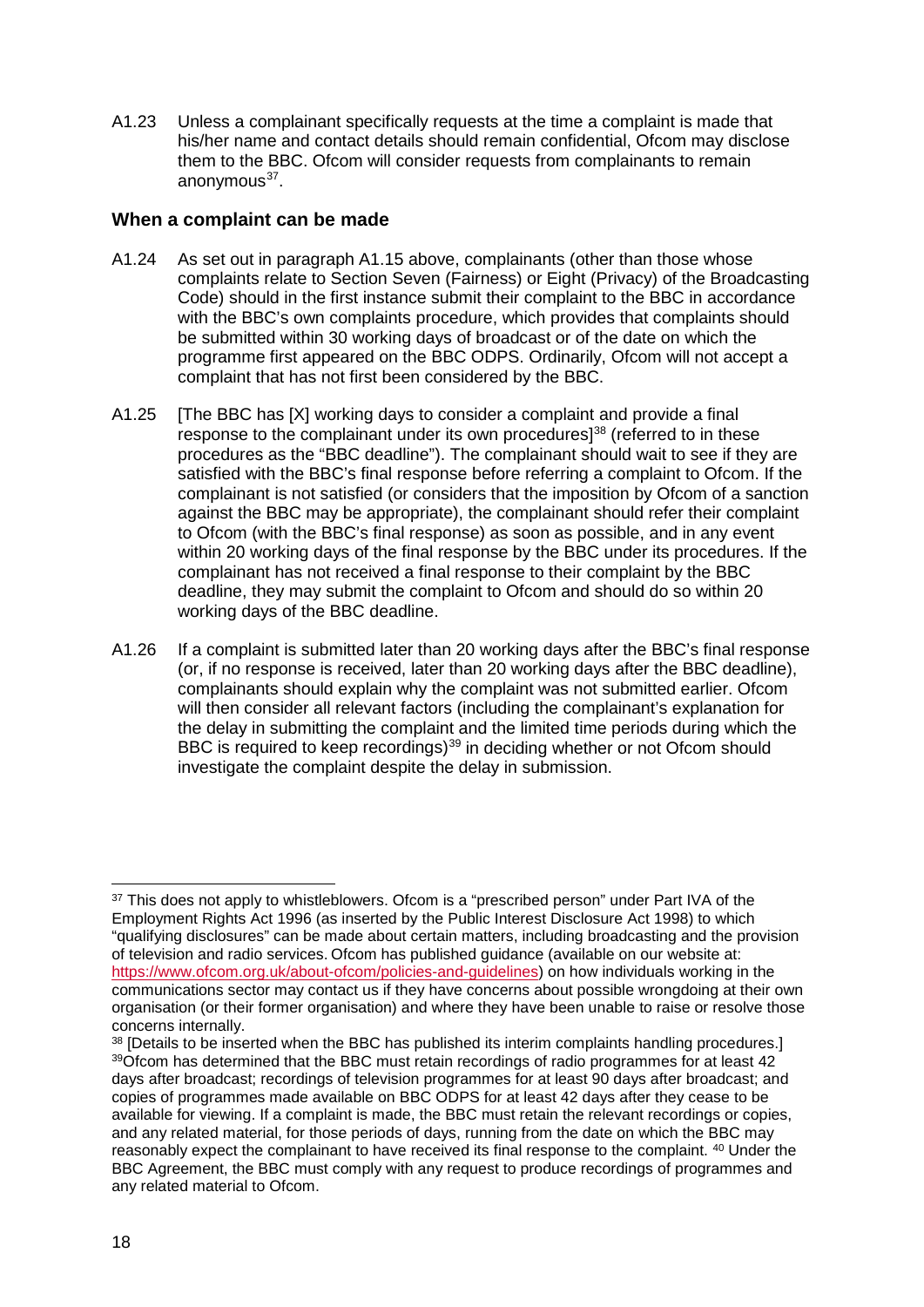A1.27 In exceptional circumstances (see paragraph A1.18, above), Ofcom may intervene at an earlier stage and consider complaints that have not been considered or determined by the BBC.

## **Ofcom's initial assessment of a complaint**

- A1.28 All complaints are important to Ofcom as they help us to understand whether the BBC may be failing to comply with the applicable provisions of the Broadcasting Code in a particular case. Ofcom will log and acknowledge every complaint that it receives. Ofcom will carry out a process of initial assessment, as follows.
- A1.29 Ofcom will first consider whether, on its face, a complaint raises potentially substantive issues under the Broadcasting Code that warrant investigation by Ofcom. It will do so by reference to the gravity and/or extent of the matter complained of, including, for example, whether it involves harm to minors or severe financial or physical harm; and whether Ofcom considers the BBC reached an appropriate decision on the matter. In addition, if Ofcom considers that the BBC has reached an appropriate decision, it will consider whether the imposition by Ofcom of a sanction against the BBC may be appropriate.
- A1.30 Ofcom may ask the BBC for a copy of the relevant programme at this stage, which must be provided within five working days<sup>40</sup>. We may also request any other background material or evidence we consider may be relevant to Ofcom's initial assessment of the complaint, however we will not normally request written representations from the BBC at this stage.
- A1.31 Based on Ofcom's initial assessment of the complaint, the BBC's final response to the complaint under its own procedures, and any other relevant material/evidence from the BBC, Ofcom will consider whether there may have been a breach of particular provisions of the Broadcasting Code that Ofcom considers requires further investigation.
- A1.32 If Ofcom considers that a complaint does not raise a substantive issue under the Code which warrants investigation by Ofcom then it will decide not to investigate the complaint further and will notify the complainant by publishing its decision in its Broadcasting and On Demand Bulletin, which is published fortnightly on its website: <http://stakeholders.ofcom.org.uk/enforcement/broadcast-bulletins/><sup>[41](#page-21-1)</sup>.
- A1.33 Ofcom aims to complete its initial assessment of any complaint within 15 working days.

### **Investigating possible breaches**

A1.34 Other than in cases falling within paragraph A1.35 below, when Ofcom considers that further investigation is required Ofcom will write to the BBC seeking representations. Ofcom will summarise the material parts of the complaint, set out the particular provisions of the Broadcasting Code that it considers relevant and applicable to the complaint, and invite the BBC to make representations in response

<span id="page-21-1"></span><span id="page-21-0"></span> <sup>40</sup> Under the BBC Agreement, the BBC must comply with any request to produce recordings of programmes and any related material to Ofcom.

<span id="page-21-2"></span> $41$  This may include circumstances where a complaint did raise a potential substantive issue under the Code but the issue was appropriately dealt with by the BBC and an investigation by Ofcom is not warranted.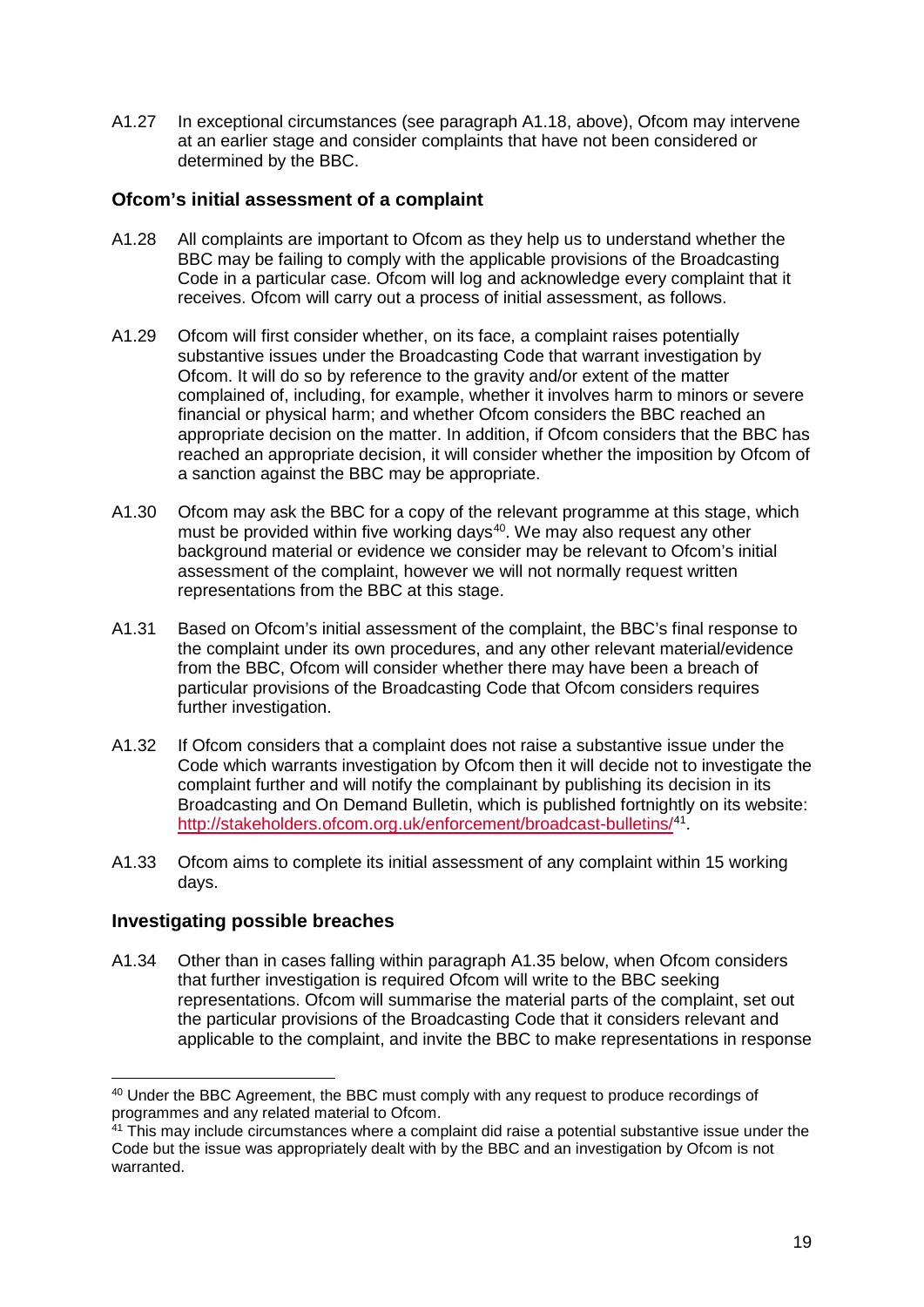(including any relevant material/evidence in support of its representations) within 10 working days. Ofcom may request that the BBC provides material/evidence from its own consideration of the complaint<sup>[42](#page-21-2)</sup>. Ofcom will publish details of programmes under investigation on its website, at:

[http://stakeholders.ofcom.org.uk/enforcement/audience-complaints/.](http://stakeholders.ofcom.org.uk/enforcement/audience-complaints/)

- A1.35 There may be cases where the matter(s) in issue, on the facts, mean that Ofcom does not consider it necessary to seek representations or information from the BBC to reach a Preliminary View. In such cases, Ofcom will write to the BBC with its Preliminary View on the complaint, as set out in paragraph A1.38 below.
- A1.36 Ofcom aims to complete cases it takes forward for investigation within 50 working days.

#### **Representations from third parties**

Ofcom recognises that there may be persons/bodies who may be directly affected by the outcome of Ofcom's investigation and determination of a complaint and who may have interests independent of the BBC (e.g. presenters, producers and/or independent programme-makers). Wherever possible, the BBC should seek to take account of and include the representations of such persons/bodies in its submissions in response to a complaint and confirm to Ofcom that it has done so.

However, such persons/bodies may make representations on their own behalf direct to Ofcom in respect of a complaint that Ofcom proceeds to investigate. In such a case, persons/bodies should seek to make representations to Ofcom as early in an investigation of a complaint as possible, setting out if/to what extent their representations differ from those of the BBC. Ofcom will as appropriate take those representations into account and include those persons/bodies in its decision-making process under these Procedures.

Note: Complainants are not generally third parties from whom Ofcom will seek representations as part of a standards investigation.

Details of Ofcom's live investigations are available in its Broadcasting and On Demand Bulletin at [http://stakeholders.ofcom.org.uk/enforcement/broadcast](http://stakeholders.ofcom.org.uk/enforcement/broadcast-bulletins/)[bulletins/](http://stakeholders.ofcom.org.uk/enforcement/broadcast-bulletins/)

#### Preparation of Ofcom's Preliminary View

A1.37 Ofcom will prepare its Preliminary View having taken account of the BBC's written representations, where provided. This Preliminary View is only provisional and may be subject to change in the light of subsequent representations/material provided by the BBC<sup>43</sup>: see paragraphs  $A1.40$  and  $A1.41$ , below.

<sup>&</sup>lt;sup>42</sup> Under Article 47 of the BBC Charter, Ofcom may require the BBC and any other person to provide information for the purposes of the carrying out by Ofcom of their functions. We are considering whether we require further quidelines on our information gathering powers generally and this will include a consideration of whether we require such guidelines for third parties.

<span id="page-22-1"></span><span id="page-22-0"></span> $43$  including any relevant third party (see "Representations from third parties" text box below).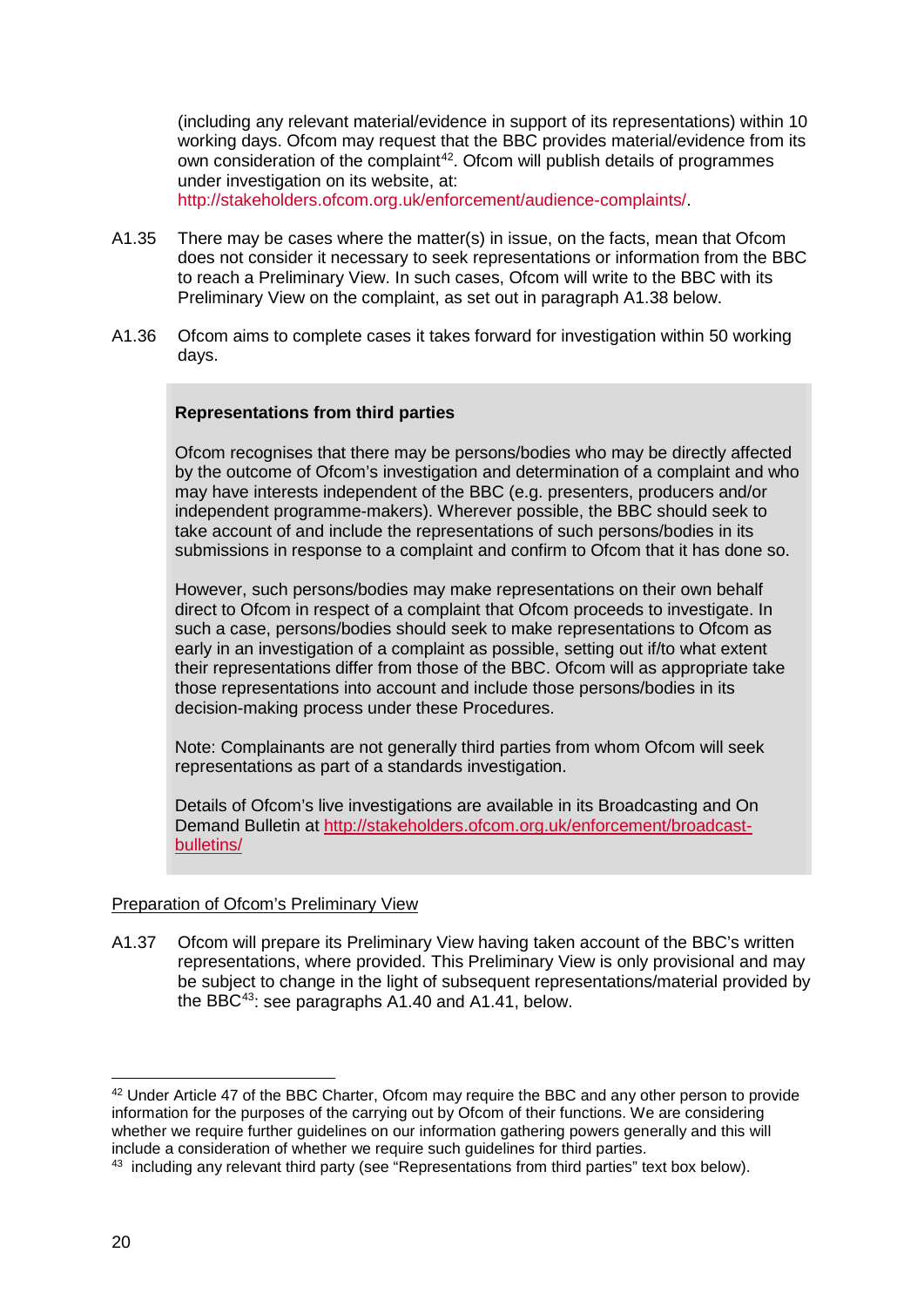- A1.38 All draft Preliminary Views will be provided to a panel of Ofcom's Content Board members<sup>[44](#page-22-1)</sup> for their advisory opinion. The decision on Ofcom's Preliminary View will be taken by a senior member of Ofcom's Executive with appropriate Boarddelegated authority. Typically, this would be the person who is responsible for overseeing the investigation. The Preliminary View will contain:
	- a summary of the complaint;
	- a summary of the material parts of the programme/broadcast to which the complaint relates;
	- a summary of the BBC's representations;
	- the particular provisions of the Broadcasting Code that Ofcom considers are relevant and applicable to the complaint; and
	- Ofcom's preliminary assessment of whether any breaches of those provisions have occurred and the reasons for that assessment.
- A1.39 If in any case Ofcom considers that it is necessary to obtain further information to ensure that it can fairly and properly prepare its Preliminary View, Ofcom may seek such information before preparing that view<sup>45</sup>.
- A1.40 When Ofcom has prepared its Preliminary View, Ofcom will provide it to the BBC (and any relevant third party) and request representations within 10 working days.
- A1.41 Ofcom considers that it will normally be able to reach a decision fairly and properly following written representations and without oral representations from the BBC. However, the BBC may, in any particular case, make a written request to make its representations orally to Ofcom in addition to any written representations. Ofcom will agree to such a request if Ofcom considers that an oral hearing is appropriate in view of the nature of the breach under consideration and the complexity of the issues raised<sup>46</sup>.

## **The final Decision**

- A1.42 Once Ofcom has received and considered the BBC's representations (and/or any representations from a relevant third party) on its Preliminary View, it will reach its final decision.
- A1.43 All draft decisions will be provided to a panel of Ofcom's Content Board members (who have not been involved in the investigation) for their advisory opinion before a final decision is taken. The final decision will be taken by a senior member of Ofcom's executive with appropriate Board-delegated authority, who will not have been involved in the investigation and/or the preparation of the Preliminary View.

<sup>&</sup>lt;sup>44</sup> The Content Board is a committee of the main Ofcom Board established by the Communications Act 2003. It includes members with extensive broadcasting experience. See <https://www.ofcom.org.uk/about-ofcom/how-ofcom-is-run/content-board>

<span id="page-23-1"></span><span id="page-23-0"></span><sup>45</sup> Under Article 47 of the BBC Charter, Ofcom may require the BBC and any other person to provide information for the purposes of the carrying out by Ofcom of their functions (see footnotes 38). <sup>46</sup> The final decision maker would chair any oral hearing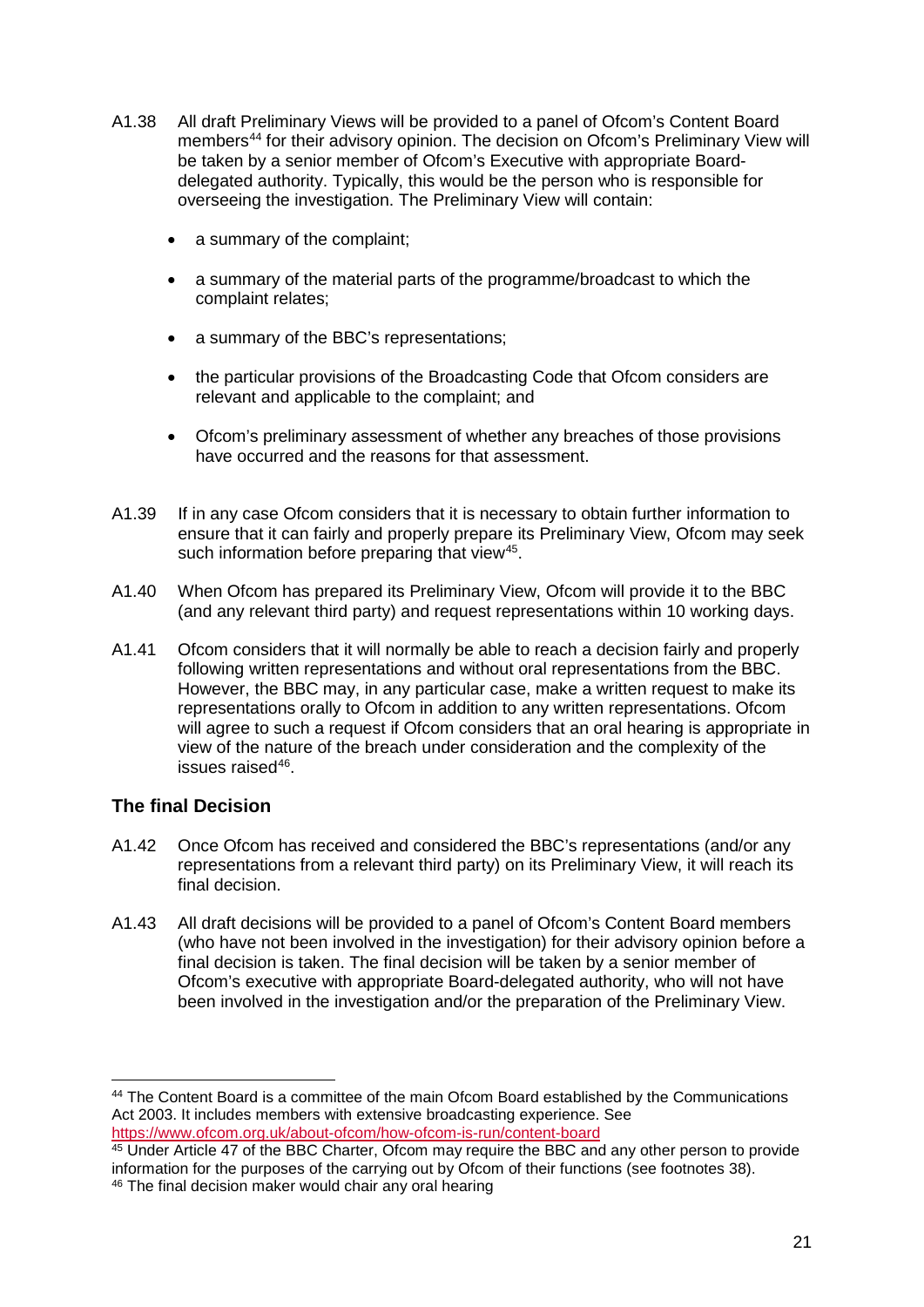## **Publication of Decision**

A1.44 Before publishing the Decision, Ofcom will provide the BBC, for information only with an embargoed copy of the Decision one working day before publication. The Decision will be published in Ofcom's Broadcast and On Demand Bulletin on its website at [http://stakeholders.ofcom.org.uk/enforcement/broadcast-bulletins/.](http://stakeholders.ofcom.org.uk/enforcement/broadcast-bulletins/)

## **Non Disclosure**

A1.45 It is an essential part of the integrity of Ofcom's processes and its ability to regulate fairly that all parties concerned abide by Ofcom's published rules and procedures, including those relating to non disclosure below.

## **Non Disclosure**

Parties to a complaint (complainants, the BBC, Ofcom and any directly affected third parties) may, unless otherwise indicated, make public the fact that a complaint has been made or that Ofcom is investigating a case. They may also use any information which is already in the public domain.

However, parties should not disclose any correspondence, documents or other material concerning the complaint during the course of the investigation<sup>[47](#page-24-0)</sup>.

Failure to follow this requirement may result in Ofcom ceasing to consider the party's representations.

This does not limit what Ofcom can publish in its decision at the end of the investigation<sup>48</sup>.

## **Time limits**

A1.46 Complainants and the BBC should keep to the time limits specified in these Procedures. However, Ofcom may consider it appropriate (in the interests of fairness and/or to carry out an investigation properly) to amend or adapt the time limits set out in the Procedures in a particular case. If a complainant or the BBC seeks an extension to a time limit, they should explain in writing to Ofcom why they believe it is appropriate.

## **Sanctions**

A1.47 Where Ofcom decides there has been a breach (or breaches) of the standards set under section 319 of the 2003 Act and the BBC Charter and Agreement (as reflected in the provisions of the Broadcasting Code), Ofcom may determine that it justifies consideration of a sanction against the BBC. Ofcom will make such a

<span id="page-24-0"></span><sup>&</sup>lt;sup>47</sup> Ofcom is obliged to meet various statutory obligations relating to the disclosure of information (for example, under the Freedom of Information Act 2000 and the Environmental Information Regulations 2004). Information provided to Ofcom as part of a complaint may need to be disclosed by Ofcom in order to meet such obligations.

<span id="page-24-1"></span><sup>48</sup> Ofcom may (in investigating and publishing its decision) withhold material it believes to be confidential, market sensitive or legally privileged or that it is under some other legal obligation to protect from disclosure. In such cases, the BBC will be notified that relevant material has been withheld and the reasons why.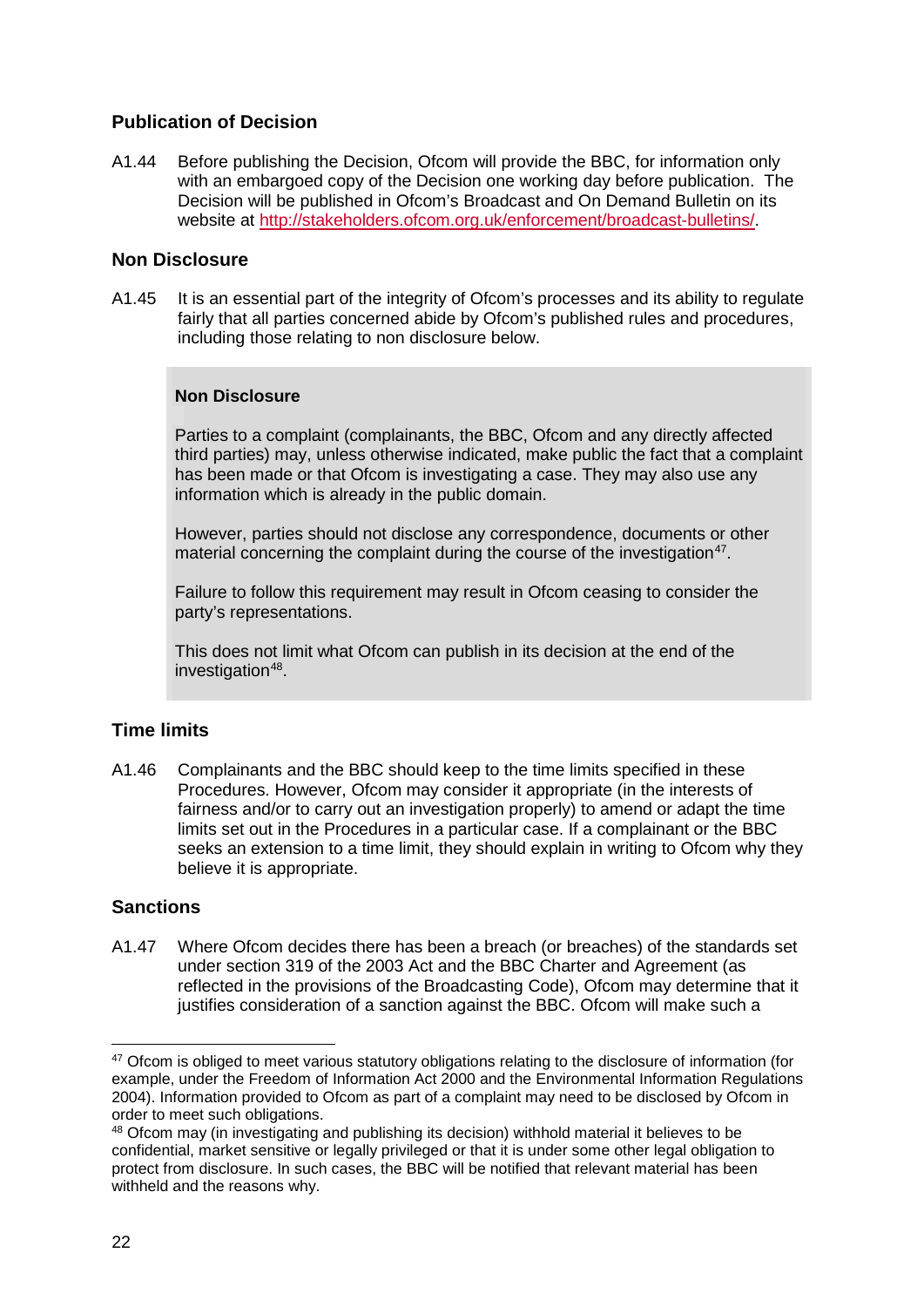determination clear in its Decision (under paragraphs A1.42 to A1.43, above) and the "Procedures for the consideration of sanctions in breaches of content standards on BBC broadcasting services and BBC on demand programme services" will then apply (detailed in Annex 3 of this document).

## **Expedited process**

- A1.48 In certain circumstances, Ofcom may expedite the process described above (as noted in paragraph A1.5). Examples of when this may occur include (but are not limited to):
	- where Ofcom considers there is an ongoing risk of harm as a result of, for example, the participation of under-18s in an ongoing series;
	- where Ofcom considers there is an ongoing risk of harm as a result of material on BBC ODPS remaining available for viewing on demand; and
	- when concerns about due impartiality arise during an election or referendum period which require determining during that period.
- A1.49 Expedition may include Ofcom intervening at an earlier stage to handle and resolve a complaint that has not been resolved by the BBC<sup>[49](#page-25-0)</sup>, allowing substantially less time to provide material and other information, and allowing substantially less time to provide any representations. Ofcom will make clear to the BBC the time limits for responses in such cases.

<span id="page-25-0"></span> <sup>49</sup> Such intervention is generally in exceptional circumstances, which may include (but is not limited to) Ofcom having concerns regarding incitement to crime, harm to minors, severe financial or physical harm, problematic issues of a systemic nature within the broadcasting industry that may affect the BBC, the involvement of under 18s in a programme or series, or whistleblower complaints related to broadcasting.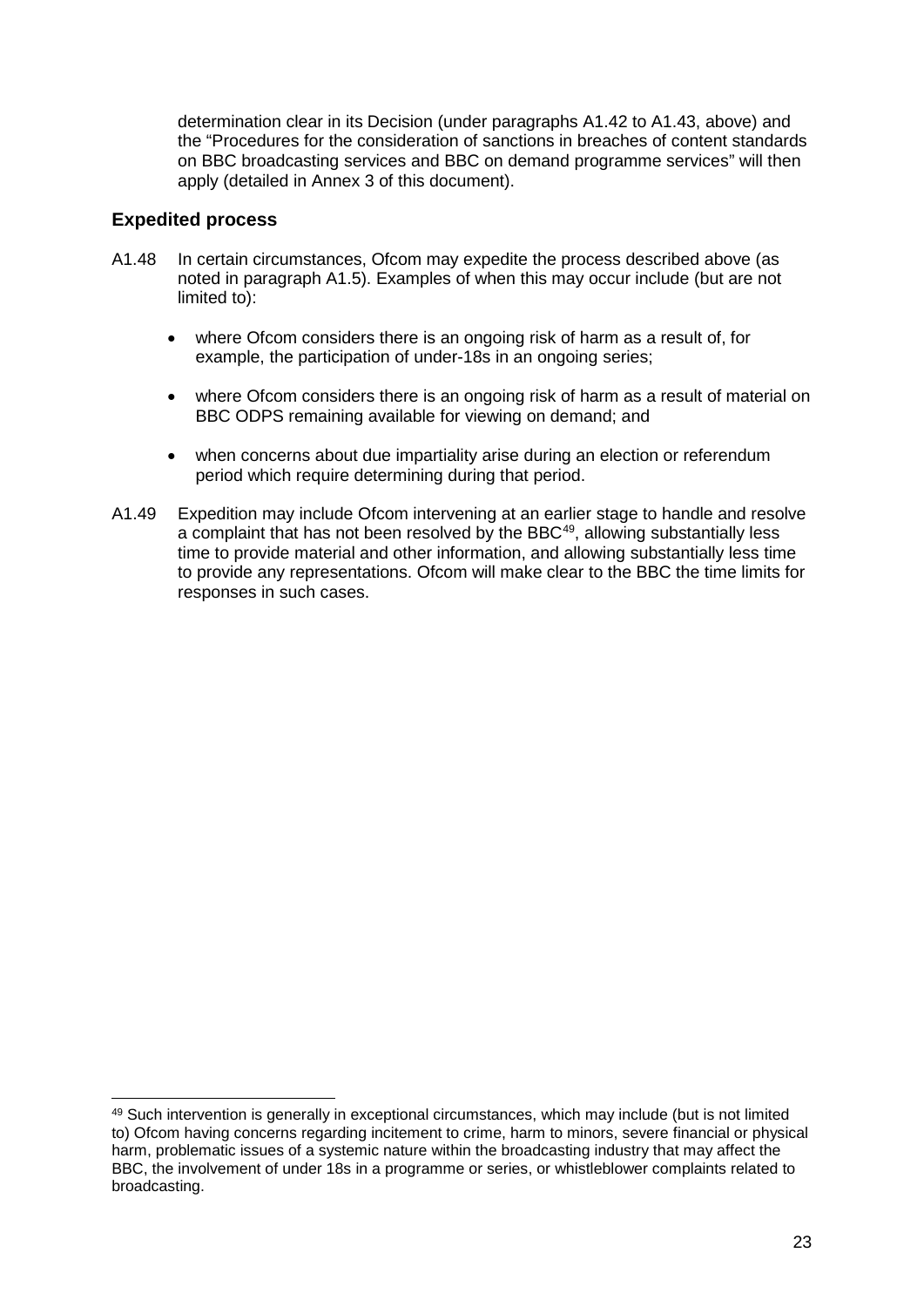## **Annex 2**

# <span id="page-26-0"></span>Procedures for the consideration and adjudication of Fairness and Privacy complaints on BBC broadcasting services and BBC on-demand programme services

# **Introduction**

- A2.1 This document outlines the Procedures for Ofcom's consideration and adjudication of Fairness and Privacy complaints in relation to the BBC's compliance with Ofcom's "fairness code" set under section 107 of the Broadcasting Act 1996 ("the 1996 Act") and the BBC Charter and Agreement<sup>[50](#page-26-1)</sup>. These Procedures are effective from 3 April 2017[51](#page-26-2)*.*
- A2.2 These Procedures apply to BBC UK Public Broadcasting Services ("BBC broadcasting services") and BBC UK Public on-demand programme services ("BBC ODPS")<sup>[52](#page-26-3)</sup>. Fairness and Privacy procedures applying to broadcast services provided by BBC commercial broadcasting companies licensed by Ofcom are available at [https://www.ofcom.org.uk/tv-radio-and-on-demand/information-for](https://www.ofcom.org.uk/tv-radio-and-on-demand/information-for-industry/guidance/procedures)[industry/guidance/procedures.](https://www.ofcom.org.uk/tv-radio-and-on-demand/information-for-industry/guidance/procedures)
- A2.3 Ofcom has no remit to consider complaints concerning the World Service and these procedures do not apply to material broadcast on the BBC World Service.
- A2.4 If Ofcom considers that it is necessary to depart from these Procedures in any material respect in a particular case for reasons of fairness and/or in order for Ofcom properly to consider a complaint or carry out an investigation, it will write to the parties concerned in advance setting out the nature/extent of its departure, and its reasons for doing so. (Separate procedures apply for investigating breaches of other content standards for BBC broadcast services and BBC ODPS, at [https://www.ofcom.org.uk/tv-radio-and-on-demand/information-for](https://www.ofcom.org.uk/tv-radio-and-on-demand/information-for-industry/guidance/procedures)[industry/guidance/procedures\)](https://www.ofcom.org.uk/tv-radio-and-on-demand/information-for-industry/guidance/procedures).

## **Statutory framework**

A2.5 Ofcom has a duty under section 3(2)(f) of the Communications Act 2003 ("the 2003 Act") to (among other things) secure the application, in the case of all television and radio services, of standards that provide adequate protection to members of the public (and all other persons) from both unfair treatment in programmes included in such services and unwarranted infringements of privacy resulting from activities carried on for the purposes of such services. In securing the application of those standards, Ofcom must have regard to the need to do so in the manner that best

<span id="page-26-1"></span> <sup>50</sup> <https://www.gov.uk/government/publications/bbc-charter-and-framework-agreement>

<span id="page-26-2"></span><sup>&</sup>lt;sup>51</sup> Other methods of redress may be available to complainants through the civil courts. Complaints may wish to obtain legal advice.

<span id="page-26-3"></span><sup>52</sup> Such as the BBC iPlayer and iPlayer Kids (both audiovisual and sound programmes).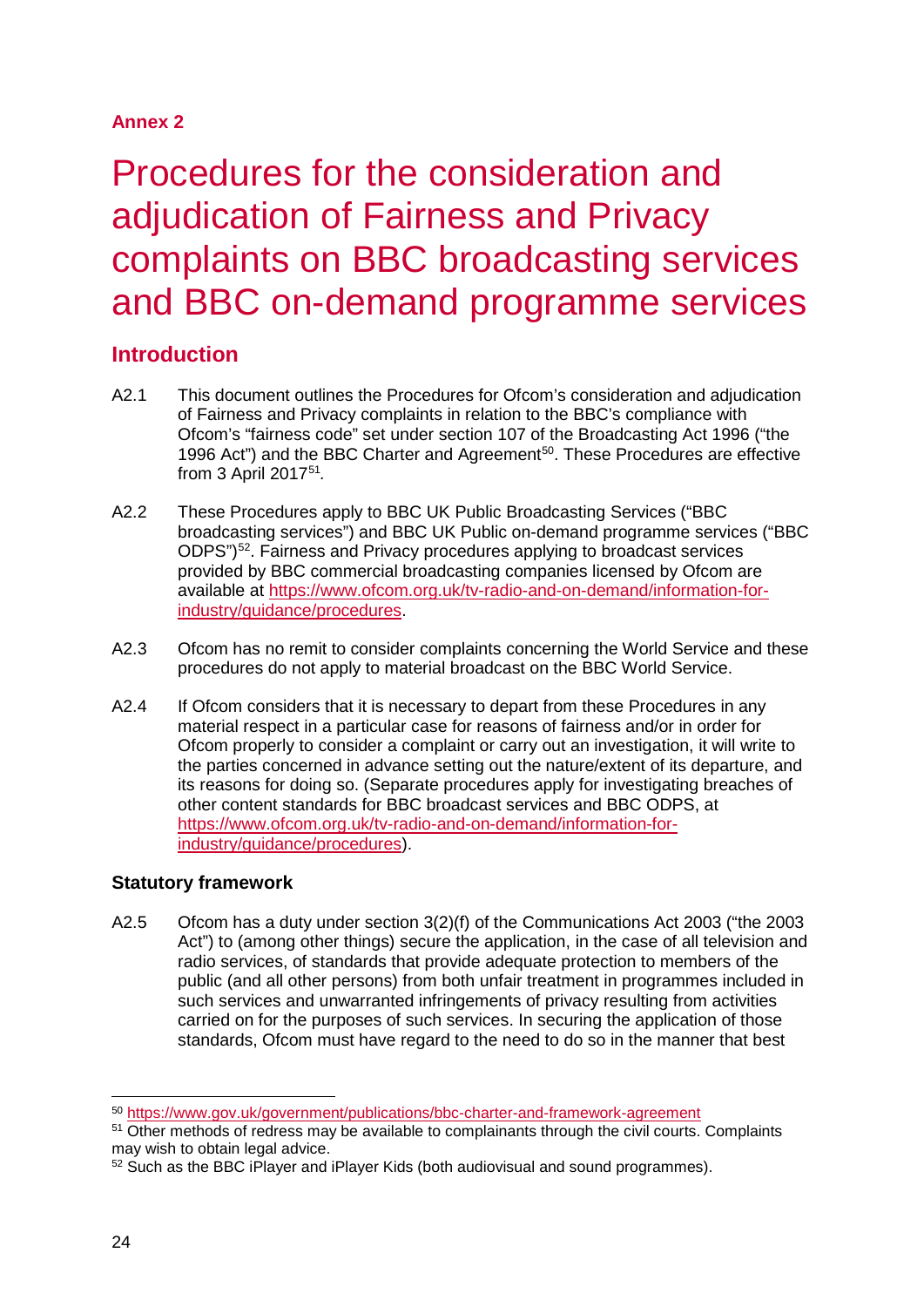guarantees an appropriate level of freedom of expression: section 3(4)(g) of the 2003 Act.

- A2.6 Ofcom has a specific duty under section 107 of the 1996 Act to draw up a code giving guidance as to the principles to be observed and the practices to be followed by broadcasters in connection with the avoidance of unjust or unfair treatment<sup>[53](#page-27-0)</sup> in programmes and unwarranted infringement of privacy in programmes (or in connection with the obtaining of material included in them). For the purposes of that duty, Ofcom applies the provisions in Sections Seven ("Fairness") and Eight ("Privacy") of the Ofcom Broadcasting Code ("the Broadcasting Code")[54.](#page-27-1)
- A2.7 Under section 110 of the 1996 Act (and subject to the other provisions of Part 5 of the 1996 Act), Ofcom also has a specific duty to consider and adjudicate on complaints which relate to unjust or unfair treatment in programmes or to unwarranted infringements of privacy in programmes (or in connection with the obtaining of material included in them). (These are collectively referred to below as "Fairness and/or Privacy complaints"). Sections 111 to 130 of the 1996 Act provide for certain statutory criteria which must be satisfied before Ofcom is entitled to proceed to consider Fairness and/or Privacy complaints, in addition to certain procedures to be followed by Ofcom, complainants and broadcasters.
- A2.8 However, in exceptional circumstances, where Ofcom considers it necessary in order to fulfil its duty under section 3(2)(f) of the 2003 Act to secure the application of standards that provide adequate protection to members of the public (and all other persons) from unfair treatment in programmes and unwarranted infringements of privacy, Ofcom may consider fairness or privacy issues in the absence of a complaint from "the person affected" (see paragraph A2.10 and the Entertainment Decision text box below). In those exceptional circumstances, Ofcom would set out in advance the procedures that it intends to follow<sup>[55](#page-27-2)</sup>. The procedures would be similar to these, but adapted as appropriate to ensure that they are fair in the particular circumstances.
- A2.9 Ofcom regulates the BBC by virtue of section 198 of the 2003 Act to the extent that provision to do so is contained in the BBC Charter and Agreement<sup>[56](#page-27-3)</sup> the 2003 Act and Part 5 of the 1996 Act. The BBC is required by the 1996 Act to observe Sections Seven ("Fairness") and Eight ("Privacy") of the Broadcasting Code in the provision of its broadcast services and in relation to programmes included in those services. Under the BBC Charter and Agreement, the BBC must also observe Sections Seven and Eight in the provision of BBC ODPS, so far as Ofcom determines the standards are relevant to the provision of BBC ODPS, and Ofcom must treat complaints which relate to any programme included in BBC ODPS in the same manner as programmes broadcast by the BBC.

<span id="page-27-0"></span><sup>&</sup>lt;sup>53</sup> Uniust or unfair treatment is defined by section 130 of the 1996 Act as including treatment which is unjust or unfair because of the way in which material included in a programme has been selected or arranged.

<span id="page-27-1"></span><sup>54</sup> <https://www.ofcom.org.uk/tv-radio-and-on-demand/broadcast-codes/broadcast-code>

<span id="page-27-2"></span><sup>55</sup> As Ofcom does, for example, in relation to complaints made to the Election Committee.

<span id="page-27-3"></span><sup>56</sup> <https://www.gov.uk/government/publications/bbc-charter-and-framework-agreement>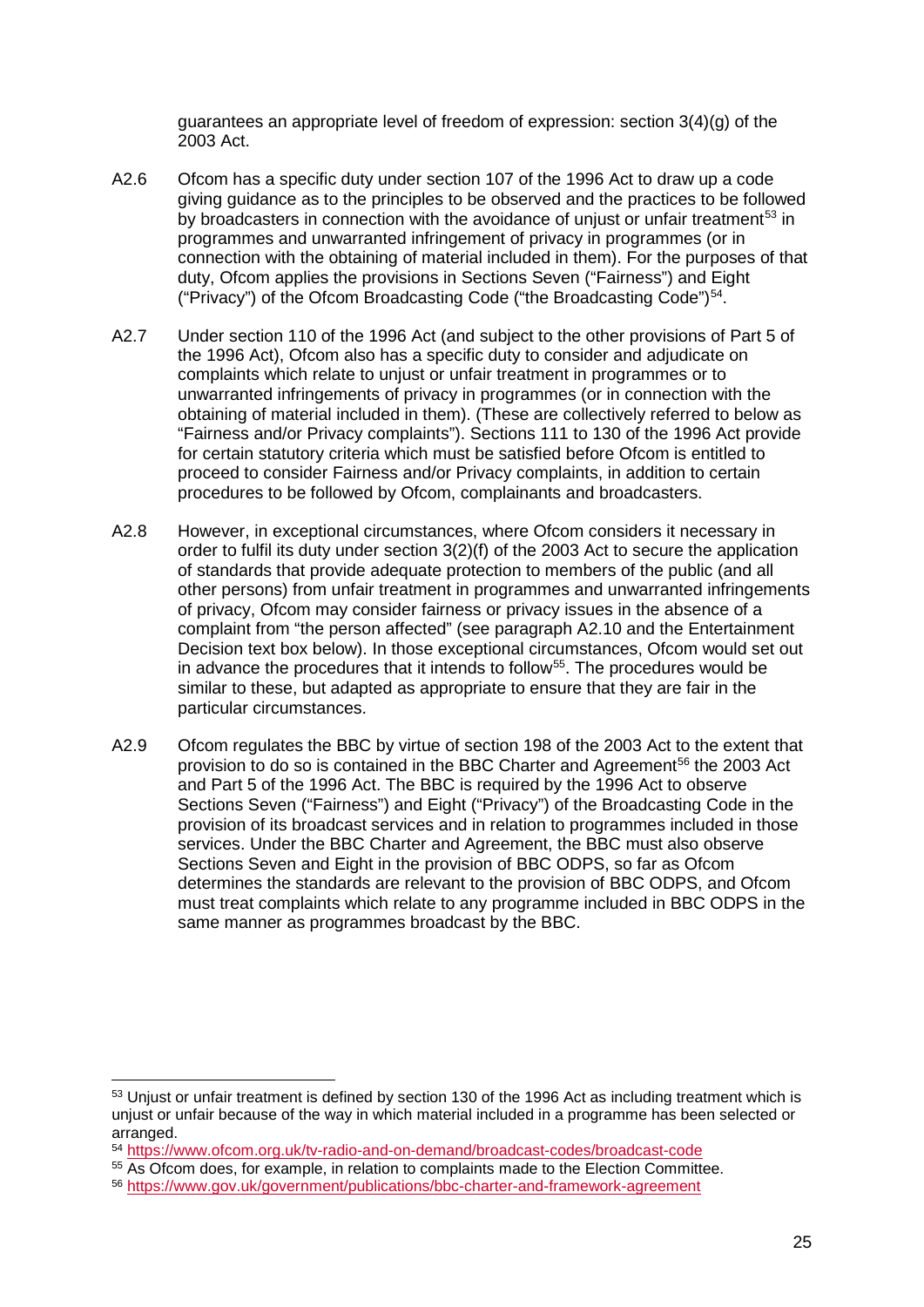# **Procedures**

## **Making a complaint: who may make a complaint**

- A2.10 Fairness and/or Privacy complaints may be made by an individual or by a body of persons (whether incorporated or not). However, Ofcom is normally under a duty not to entertain such a complaint unless it is made by "the person affected" or by a person authorised by him/her to make the complaint on their behalf: for further details on who can make a complaint, see the Entertainment Decisions text box below.
- A2.11 The 'BBC First' approach, which requires complainants to raise their concerns initially with the BBC, does not apply to those raising issues of Fairness and/or Privacy, which may be made directly to Ofcom. Nevertheless, Ofcom encourages complainants with Fairness and/or Privacy concerns to follow the BBC's own complaints procedures<sup>[57](#page-28-0)</sup> in the first instance, by one of the following methods:

Online, at: <https://ssl.bbc.co.uk/complaints/forms/?lang=en&reset=&uid=275022859>

Phone, on: 037 0010 0222 or 037 0010 0212 (textphone)

Post, to: BBC Complaints, PO Box 1922, Darlington DL3 0UR

A2.12 If a complainant is then not satisfied with the BBC's final response, the complaint can be submitted to Ofcom. See paragraphs A2.16 to A2.20, below, for the time limits on making a complaint.

## **Form of complaint & information to be provided**

- A2.13 Fairness and/or Privacy complaints must be submitted to Ofcom in writing. Ofcom will normally only consider such complaints if they are submitted through the completion of Ofcom's Fairness and Privacy Complaint form, which can be found at: <https://www.ofcom.org.uk/tv-radio-and-on-demand/how-to-report-a-complaint>*.*  Alternatively, complainants may contact us at: Ofcom, Riverside House, 2a Southwark Bridge Road, London SE1 9HA; tel. 030 0123 3333 or 020 7981 3040. If you have a text phone you can call 020 7981 3043 (please note that this number only works with special equipment used by people who are deaf or hard of hearing). A Video Relay Service to contact Ofcom in British Sign Language is available on Ofcom's website.
- A2.14 All complaints should include:
	- $\bullet$  the name/title of the programme<sup>58</sup> complained about:
	- the date and time of the (broadcast) programme or the date the BBC ODPS was accessed;
	- the channel on which the programme was broadcast or location on the BBC ODPS;

<span id="page-28-0"></span> <sup>57</sup> [link to be inserted]

<span id="page-28-1"></span><sup>58</sup> References to "programmes" in these Procedures include teletext, subtitles and anything included in BBC UK broadcast services or BBC ODPS.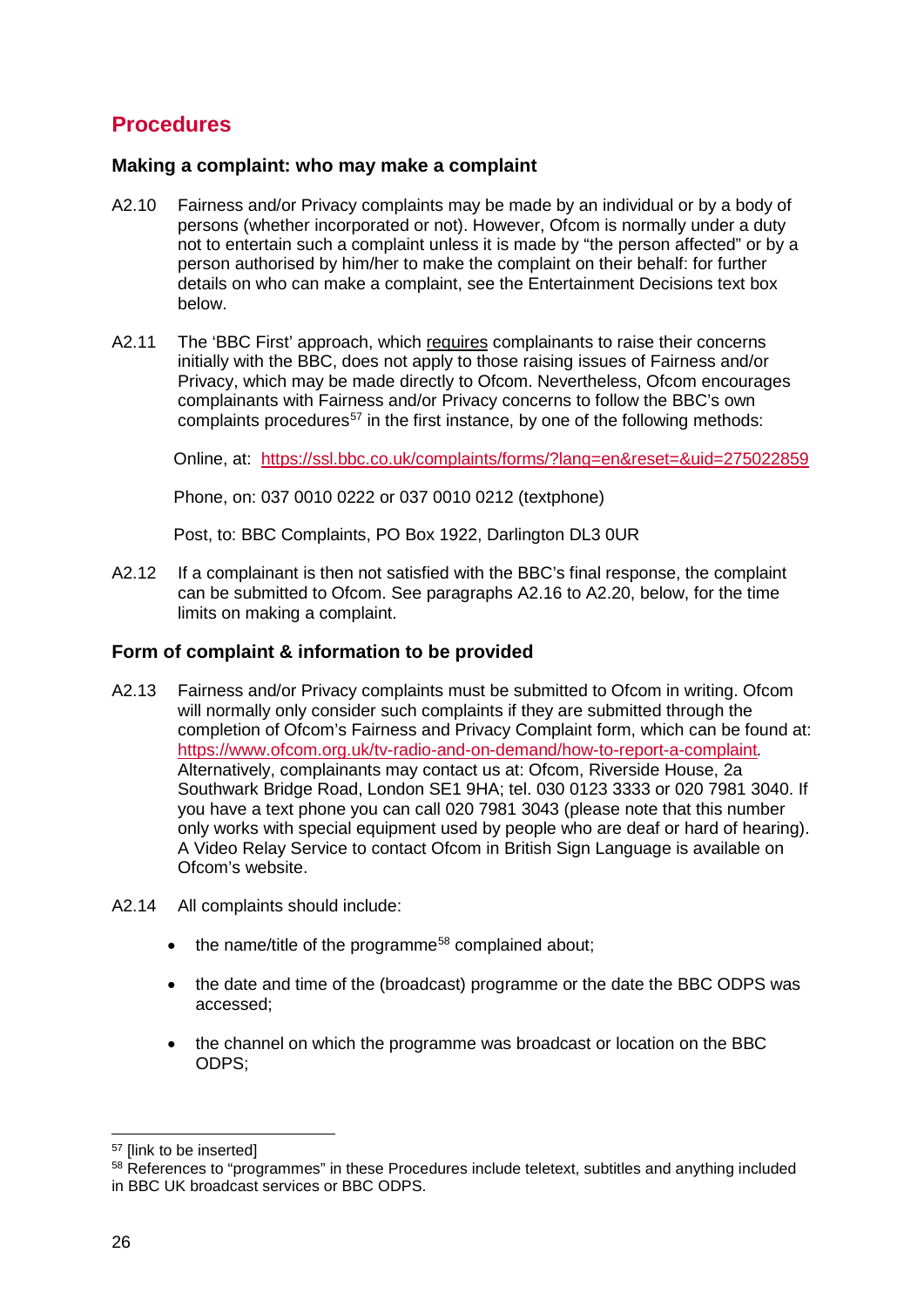- the standing of the complainant (i.e. whether the complainant is "the person affected" or authorised by "the person affected" to make the complaint for them: see the "Entertainment Decision" text box below);
- the nature of the complaint and (where possible) the particular parts of the programme complained about;
- the complainant's full contact details (including email address where appropriate);
- whether (and, if so, when) the complainant has submitted a complaint to the BBC (and full details of it, including the BBC's response); and
- any supporting material/evidence that the complainant considers relevant to the substance of the complaint and/or their standing to make it.
- A2.15 It is very important that the complainant provides as many of these details as possible when making a complaint. Failure to provide these details may prevent Ofcom from identifying the programme/material within a reasonable time and otherwise delay or prevent Ofcom being able to consider the complaint.

## **Time limits on making a complaint**

- A2.16 Ofcom may refuse to entertain a Fairness and/or Privacy complaint if it appears not to have been made within a reasonable time after the last occasion when the relevant programme was broadcast (or made available on BBC ODPS): section 111(5) of the 1996 Act. Accordingly, complainants should submit their complaint to Ofcom within 20 working days after broadcast of the relevant programme or after the date on which it was accessed on the BBC ODPS. Ordinarily, Ofcom will not accept a complaint which is submitted after this deadline.
- A2.17 Where a complaint is submitted later than 20 working days after broadcast or after the programme was accessed on the BBC ODPS, complainants should explain why the complaint was not submitted earlier. Ofcom will then weigh up all relevant factors (including the complainant's explanation for the delay in submitting the complaint) and decide whether or not it is appropriate for it to consider the complaint despite the delay in its submission.
- A2.18 Where a complainant has previously complained directly to the BBC, the complainant should wait to see if he/she is satisfied with the BBC's final response (in accordance with its own complaints procedures) before referring it to Ofcom[59.](#page-29-0) If the complainant is not satisfied, the complainant should refer his/her complaint to Ofcom (with the BBC's final response) as soon as possible, and in any event within 20 working days of the final response by the BBC under its procedures. If the complainant has not received a final response from the BBC concerning his/her complaint, the complainant should submit the complaint to Ofcom within 20 working days of the deadline for the BBC's final response under its procedures.
- A2.19 Where a complainant submits a complaint simultaneously to the BBC and to Ofcom, Ofcom will not normally proceed to consider the complaint until the BBC has first

<span id="page-29-0"></span><sup>&</sup>lt;sup>59</sup> The BBC is required to ensure that Ofcom's functions in relation to Fairness and/or Privacy complaints are brought to the attention of the public. (These include functions that enable complainants to ask Ofcom to consider complaints where they are dissatisfied with the BBC's consideration of the complaint. Amongst other things, the BBC should make clear to complainants the time limits that apply for pursuing complaints with Ofcom).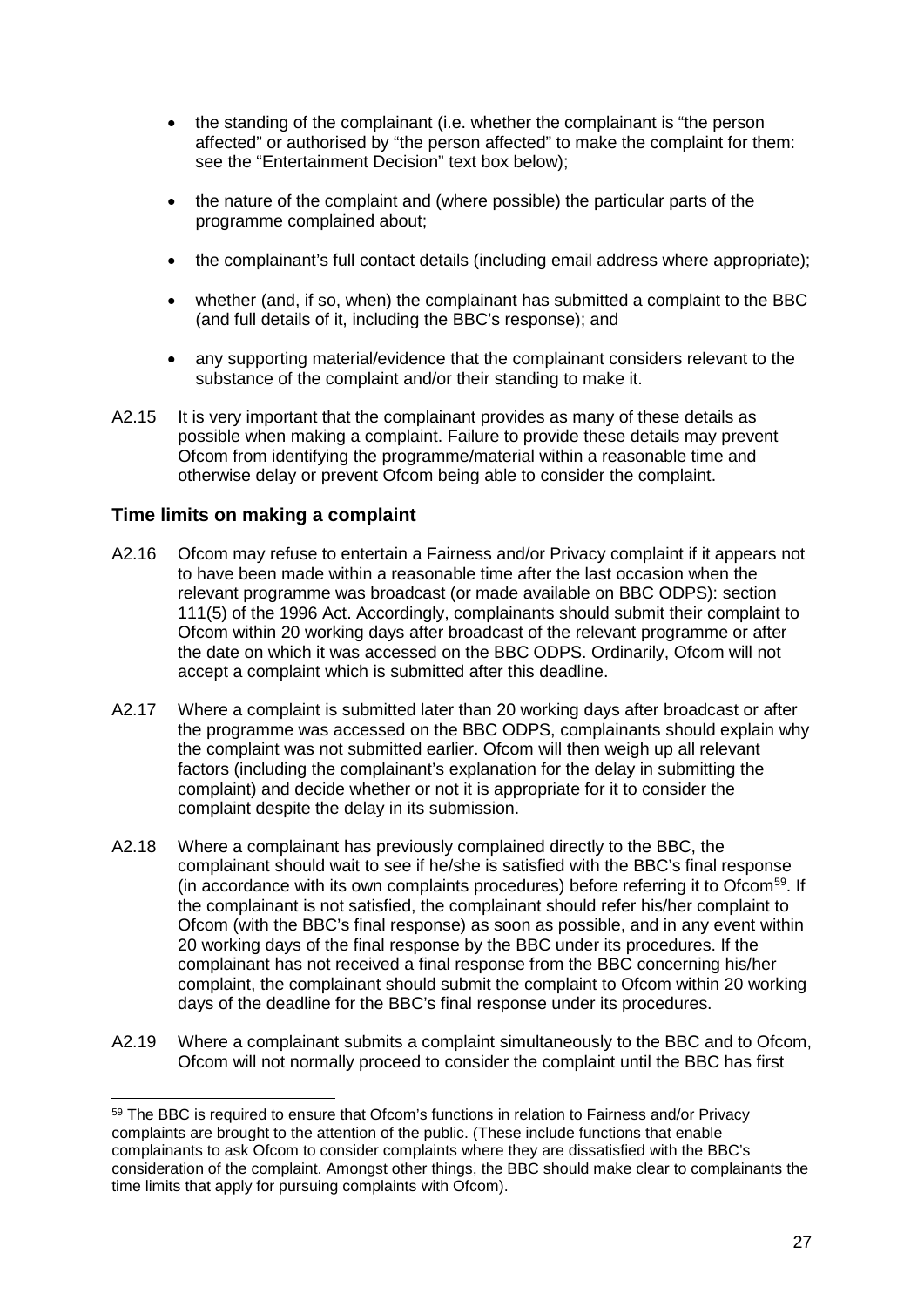had an opportunity to resolve the complaint itself under its procedures. In such a case, the complainant should inform Ofcom when he/she has received the BBC's final response, and confirm whether he/she wishes proceed with his/her complaint. (Time will start to run from the date of the BBC's final response as set out in paragraph A2.18, above).

A2.20 In cases where a complaint is made under the BBC's own complaints procedures, the BBC must retain the relevant recordings, and any related material, for at least 90 days in the case of television, and at least 42 days in the case of radio and BBC ODPS, running from the date on which the BBC may reasonably expect the complainant to have received its final response<sup>[60](#page-30-0)</sup>.

### **Assessing whether to entertain a complaint**

- A2.21 On receiving a complaint Ofcom will forward a copy of the complaint to the BBC and ask it to provide a recording of the programme within five working days $61$ . At this stage, we will not normally request the BBC to provide written representations on the substance of the complaint.
- A2.22 If Ofcom considers that it requires further information from the complainant at this stage (for example, about their standing to make a complaint on their own or some other person's behalf, or about the substance of their complaint), it will write to the complainant requesting such information and will also provide it to the BBC.
- A2.23 Ofcom will then decide whether or not to entertain the complaint. This decision about the complaint is called the Entertainment Decision.
- A2.24 Ofcom aims to assess and decide whether to entertain a complaint within 25 working days of receipt of the complaint and any further information requested from the complainant (as set out in paragraph A2.14).

#### **Entertainment Decisions**

As explained above, Fairness and/or Privacy complaints are complaints about unjust or unfair treatment in programmes, or about unwarranted infringements of privacy in programmes (or in connection with the obtaining of material included in them).

These complaints may be made by an individual or by a body of persons (whether incorporated or not). However, Ofcom shall not entertain such a complaint unless it

<span id="page-30-0"></span> $60$  Section 117 of the 1996 Act requires the BBC to retain a recording of every television programme for 90 days from broadcast and every radio programme for 42 days from broadcast for the purposes of section 115 of that Act. Under the BBC Agreement, the BBC must retain recordings of programmes for a period determined by Ofcom. Ofcom has determined that the BBC must retain recordings of radio programmes for at least 42 days after broadcast; recordings of television programmes for at least 90 days after broadcast; and copies of programmes made available on BBC ODPS for at least 42 days after they cease to be available for viewing. If a complaint is made, the BBC must retain the relevant recordings or copies, and any related material, for those periods of days, running from the date on which the BBC may reasonably expect the complainant to have received its final response to the complaint.

<span id="page-30-1"></span><sup>&</sup>lt;sup>61</sup> Under the BBC Agreement, the BBC must comply with any request to produce recordings of programmes to Ofcom.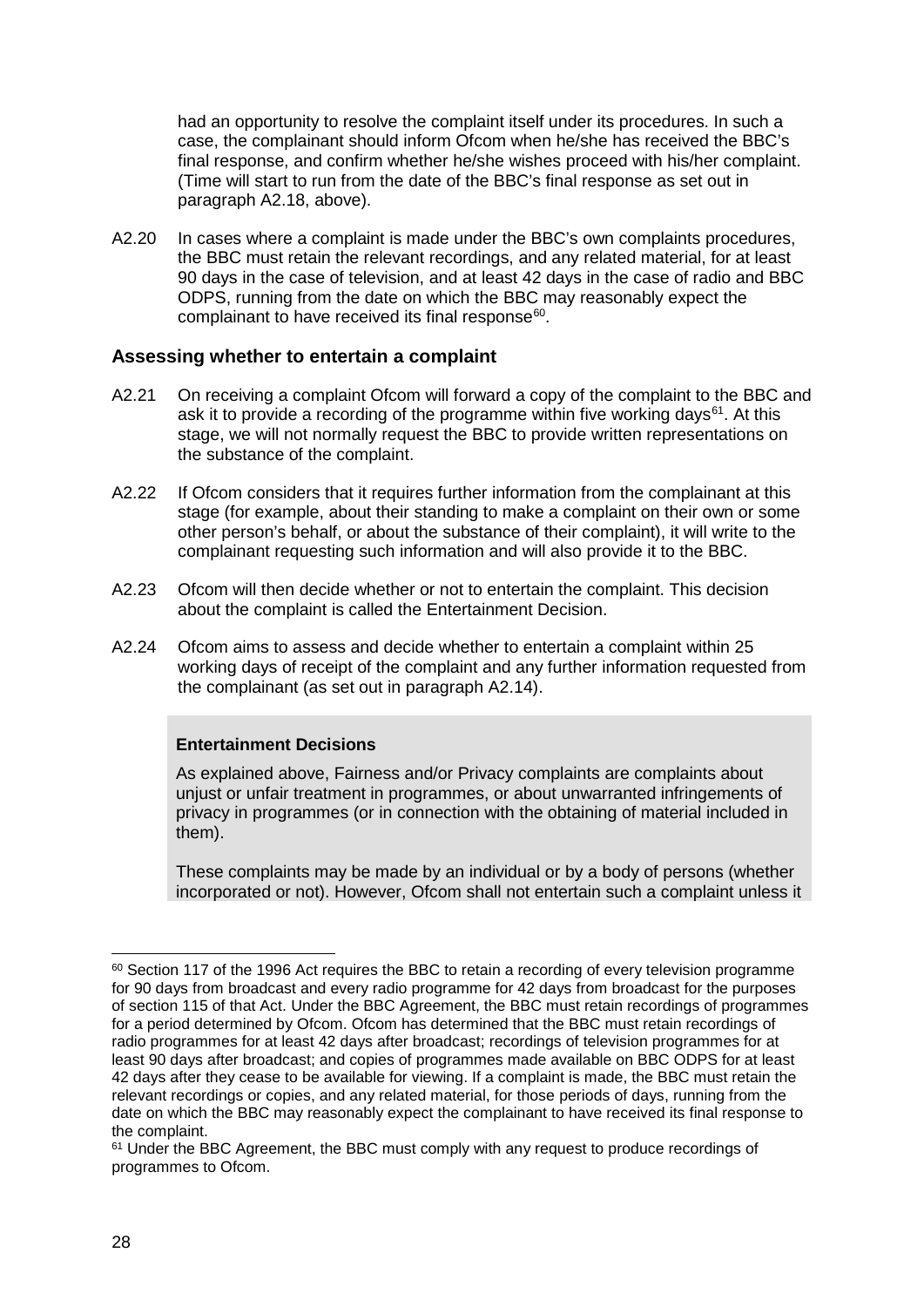is made by "the person affected" or by a person authorised by "the person affected" to make the complaint for him/her: section 111(1) of the 1996 Act<sup>62</sup>.

"The Person Affected" is a statutory term defined by section 130 of 1996 Act.

In relation to a Fairness complaint, i.e. a complaint of unjust or unfair treatment in a programme, "the person affected" means:

- a participant in the programme in question who was the subject of that treatment ("Participant" means a person who appeared, or whose voice was heard, in the programme); or
- a person who, whether such a participant or not, had a direct interest in the subject-matter of that treatment.

In relation to a Privacy complaint, i.e. a complaint of unwarranted infringement of privacy in a programme(s), or in connection with the obtaining of material included in a programme(s), "the person affected" means a person whose privacy was infringed.

The 1996 Act then sets out a number of other statutory criteria that must be satisfied before Ofcom may entertain or proceed to consider a Fairness and/or Privacy complaint. In particular, Ofcom is under a duty not to entertain a complaint where it appears to Ofcom that:

- the matter complained of is the subject of proceedings in a court of law in the UK; or
- the matter complained of is a matter in respect of which the complainant or the person affected has a remedy by way of proceedings in a court of law in the UK, and that in the particular circumstances it is not appropriate for Ofcom to consider a complaint about it; or
- the complaint is frivolous; or
- for any other reason it is inappropriate for Ofcom to entertain or proceed with consideration of the complaint.

(If any of the above matters become apparent to Ofcom in the course of considering a complaint, it may cease to proceed with consideration of the complaint).

<span id="page-31-0"></span><sup>&</sup>lt;sup>62</sup> This is subject to exceptions. Where "the person affected" is an individual who has died, a Fairness and/or Privacy complaint may be made by his personal representative or by a member of the family of the person affected, or by some other person or body closely connected with him (whether as his employer, or as a body of which he was at his death a member, or in any other way). Equally, where "the person affected" is an individual who is for any reason both unable to make a complaint him/herself and unable to authorise another person to do so for him/her, a fairness complaint may be made by a member of the family of "the person affected", or by some other person or body closely connected with him (whether as his employer, or as a body of which he is a member, or in any other way): see section 111(2)&(3). (This will be appropriate if "the person affected" is unable to give his/her authority, because, for example, he/she is under the age of 16).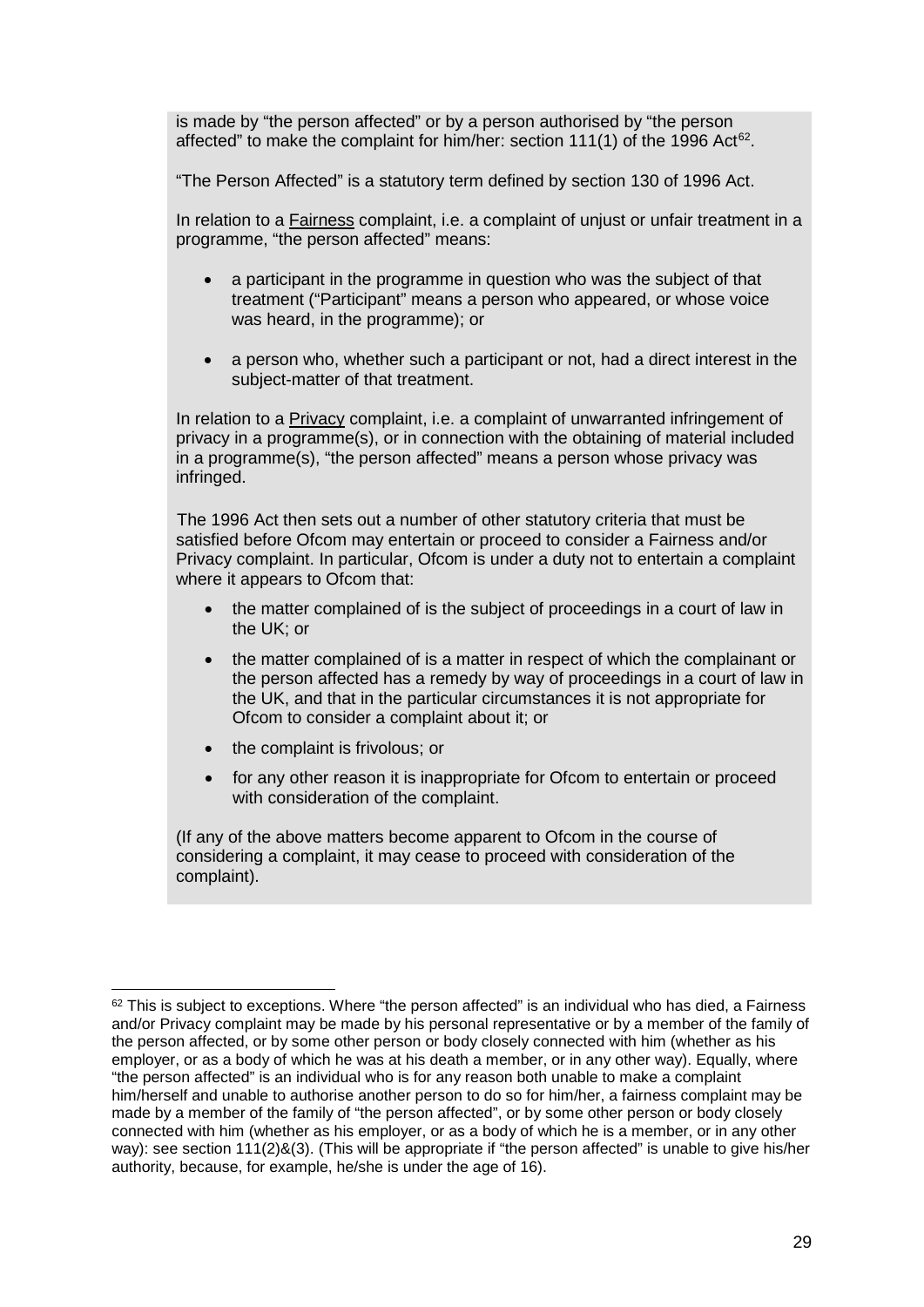- A2.25 The complainant and the BBC will be provided with a copy of Ofcom's Entertainment Decision indicating whether (and to what extent) Ofcom will be proceeding with consideration of the complaint<sup>[63](#page-32-0)</sup>.
- A2.26 Not all complaints (or all parts of complaints) received will fall into Ofcom's Fairness and Privacy remit. If Ofcom considers that the complaint raises other (i.e. non-Fairness and Privacy) matters that are within Ofcom's wider remit, the complainant may be asked to refer those matters, in the first instance, to the BBC $64$ .

## **Representations**

- A2.27 If a complaint is entertained by Ofcom, then at the same time that it provides the Entertainment Decision to the BBC (under paragraph A2.25, above), Ofcom will also ask the BBC to provide a statement in response to the complaint within 20 working days. In doing so, Ofcom will set out the provisions of the Broadcasting Code which it considers are relevant and applicable to its subsequent consideration of the complaint, and seek representations from the BBC on that basis. Ofcom may also request a transcript of the relevant programme to be provided by the BBC, together with any other relevant material or documentation<sup>[65](#page-32-2)</sup>.
- A2.28 On receipt of the BBC's statement/representations, Ofcom will provide a copy of it to the complainant.

## **Preparation of Ofcom's Preliminary View**

- A2.29 Ofcom will then prepare its "Preliminary View" on the substance of the complaint, having taken account of the BBC's statement/representations where provided. This preliminary view is only provisional and may be subject to change in the light of subsequent representations/material provided by the complainant and the BBC<sup>66</sup>: see paragraphs 2.31 and 2.32, below.
- A2.30 All draft Preliminary Views will be provided to a panel of Ofcom's Content Board members<sup>[67](#page-32-4)</sup> for their advisory opinion. The decision on Ofcom's Preliminary View will be taken by a senior member of Ofcom's Executive with appropriate Board delegated authority. Typically, this would be the person who is responsible for overseeing the investigation. The Preliminary View will contain:
	- a summary of the entertained complaint (or the particular parts of the complaint which have been entertained) as set out in the relevant Entertainment Decision;

<http://stakeholders.ofcom.org.uk/enforcement/audience-complaints/>

<span id="page-32-0"></span><sup>&</sup>lt;sup>63</sup> Details of all programmes being investigated (i.e. if a Fairness and/or Privacy complaint has been entertained) will be published on Ofcom's website at:

<span id="page-32-1"></span><sup>&</sup>lt;sup>64</sup> In accordance with the 'BBC First' approach, complaints other than Fairness and/or Privacy complaints should normally in the first instance be resolved by the BBC.

<span id="page-32-2"></span><sup>&</sup>lt;sup>65</sup> Under Article 47 of the BBC Charter, Ofcom may require the BBC and any other person to provide information for the purposes of the carrying out by Ofcom of their functions. We are considering whether we require further quidelines on our information gathering powers generally and this will include a consideration of whether we require such quidelines for third parties.

<span id="page-32-4"></span><span id="page-32-3"></span><sup>&</sup>lt;sup>66</sup> including any relevant third party (see "Representations from third parties" text box below).  $67$  The Content Board is a committee of the main Ofcom Board established by the Communications Act 2003. It includes members with extensive broadcasting experience. See <https://www.ofcom.org.uk/about-ofcom/how-ofcom-is-run/content-board>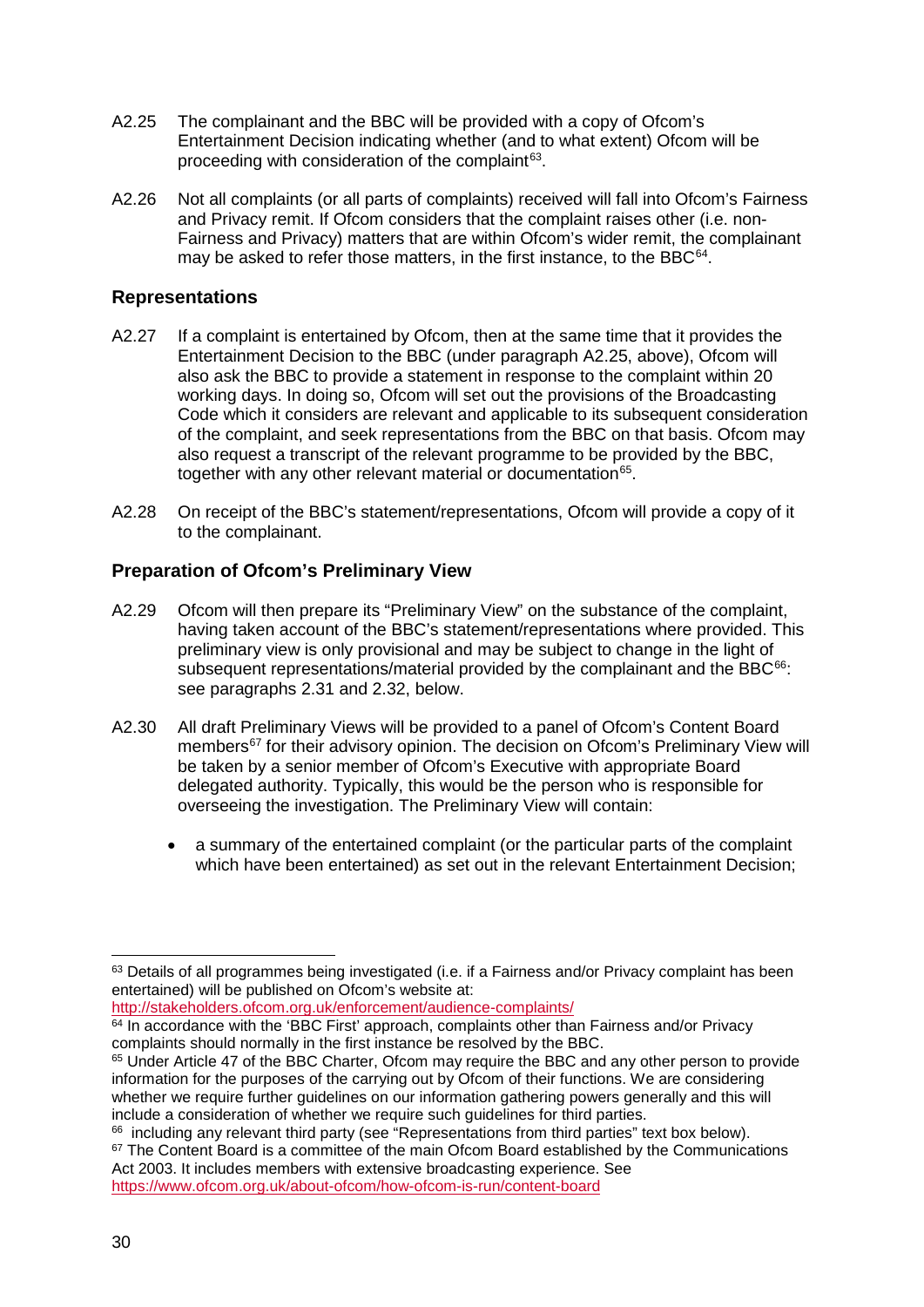- a summary of the material parts of the programme(s) to which the complaint relates;
- the particular provisions of the Broadcasting Code which Ofcom considers are relevant and applicable to the entertained complaint;
- a summary of the BBC's statement of representations in response; and
- Ofcom's preliminary assessment of whether any breaches of those provisions have occurred and the reasons for that assessment.
- A2.31 Ofcom will then provide the Preliminary View to the complainant and request representations within 10 working days. After receiving any representations from the complainant Ofcom will provide both the Preliminary View and those representations to the BBC, requesting its representations within 10 working days. In some circumstances, Ofcom may decide that it is appropriate, fair and necessary to hold a hearing before reaching a decision $68$  (see "Hearings" box below). Where it does so, Ofcom will prepare its Preliminary View after it has held the hearing.
- A2.32 Once Ofcom has received and considered the BBC's and complainant's representations (or any representations from relevant third parties (see relevant text below) on its Preliminary View, it will then make its final Adjudication. If Ofcom considers that it is necessary to obtain further information from either party<sup>[69](#page-33-1)</sup> to ensure that it can fairly and properly adjudicate on the complaint (for example, if there is a significant dispute of fact between the complainant and the BBC), Ofcom may seek such further information.
- A2.33 Ofcom aims to complete the consideration and adjudication of Fairness and Privacy complaints within 90 working days of the complaint being entertained.

### **Hearings**

Fairness and/or Privacy complaints made to Ofcom shall be considered either at a hearing, or if Ofcom thinks fit, without a hearing. Ofcom will normally hold an oral hearing if it considers that one is necessary to ensure that it can fairly and properly adjudicate on the complaint. For example, if there is a significant dispute of fact between the complainant and the BBC, or the complainant and/or the BBC requests a hearing. Ofcom will normally give at least 15 working days' notice of the hearing date to the parties. Hearings may take place in England, Northern Ireland, Scotland, or Wales, as appropriate.

Hearings are held in private and each of the following shall be given an opportunity to attend and to make oral representations:

- (a) the complainant;
- (b) the BBC;

<span id="page-33-0"></span> <sup>68</sup> The final decision maker would chair any oral hearing

<span id="page-33-1"></span> $69$  or a relevant third party. Under Article 47 of the BBC Charter, Ofcom may require the BBC and any other person to provide information for the purposes of the carrying out by Ofcom of their functions (see footnote 65).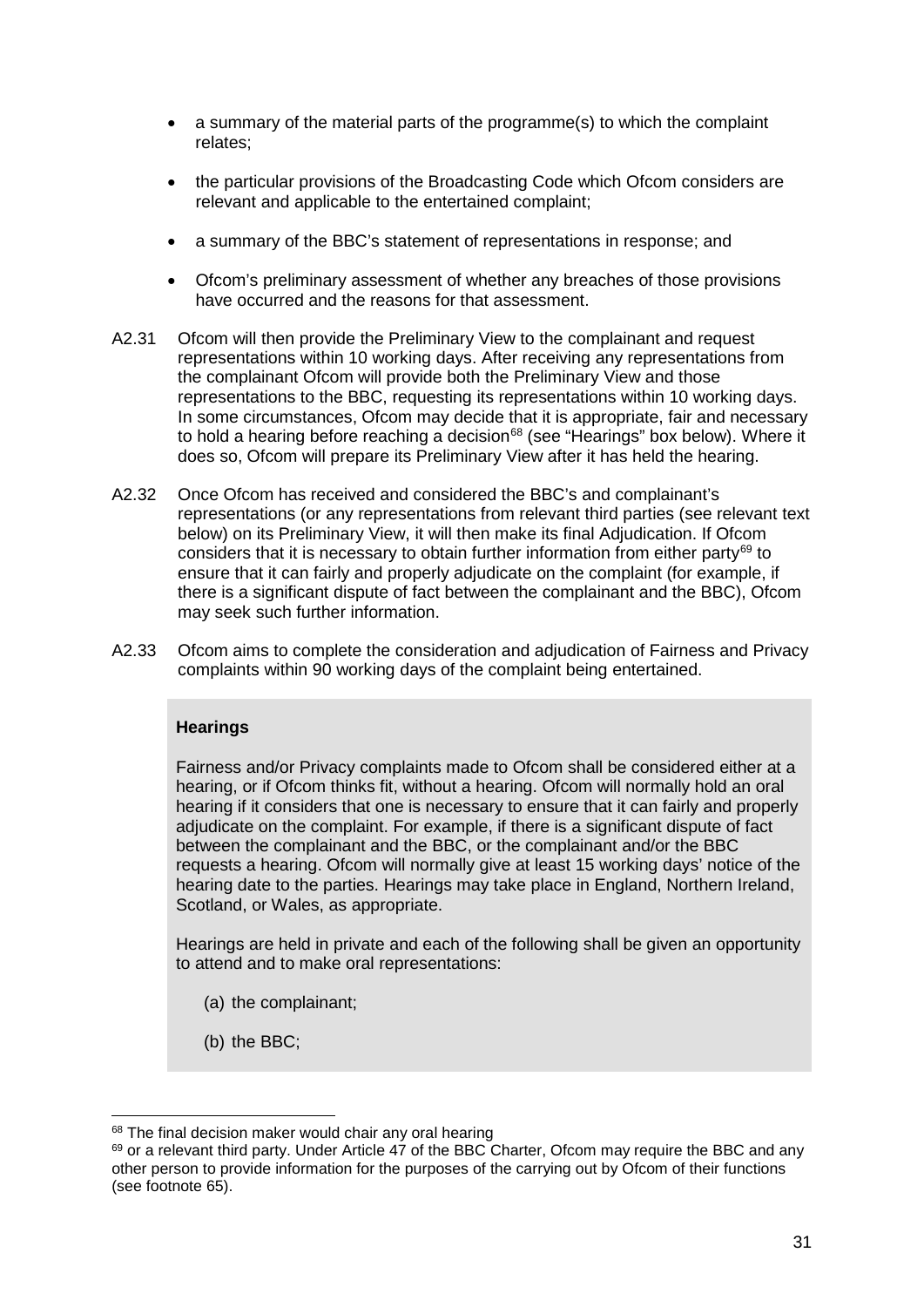- (c) the programme-maker responsible for the making of the programme complained about (if not the BBC); and
- (d) any other person who Ofcom considers might be able to assist at the hearing.

Each of the parties may bring to the hearing any other person (normally up to a maximum of three other people). Their names, connection to the case and a description of the role they intend to play at the hearing, should be given to Ofcom at least five working days before the hearing. Ofcom must also be informed if any person to attend a hearing is under the age of 16.

The procedure at the hearing will be at the discretion of Ofcom. Ofcom will write to the parties in advance of any hearing to set out what the procedure will be.<sup>[70](#page-34-0)</sup>

## **Late submission of material/representations**

- A2.34 Parties should only submit representations and relevant material/evidence to Ofcom when requested to do so at the appropriate stages of these Procedures. Ofcom will not normally accept submission of any additional representations or material once it has proceeded to draft its final Adjudication (see paragraph A2.35, below).
- A2.35 Whether such material is admitted will be at Ofcom's discretion. If unsolicited material is admitted it will be provided to the other party who will then be given an opportunity to comment on it.

### **Representations from third parties**

Ofcom recognises that there may be persons/bodies who may be directly affected by the outcome of Ofcom's consideration and adjudication of a complaint and who may have interests independent of the BBC (for example, presenters, producers and/or independent programme-makers). Wherever possible, the BBC should seek to take account of and include the representations of such persons/bodies in their submissions in response to a complaint and confirm to Ofcom that they have done so.

However, such persons/bodies may make representations on their own behalf direct to Ofcom in respect of a complaint which Ofcom proceeds to investigate. In such a case, persons should seek to make representations to Ofcom as early in an investigation of a complaint as possible, setting out if/to what extent their representations differ from those of the BBC. Ofcom will, as appropriate, take those representations into account and include those persons/bodies in its decision-making process under these Procedures.

Details of all programmes being investigated (i.e. if a Fairness and/or Privacy complaint has been entertained) are published on Ofcom's website at: <http://stakeholders.ofcom.org.uk/enforcement/audience-complaints/>

<span id="page-34-0"></span> <sup>70</sup> Together with details of who from Ofcom, including any Non-Executive members of Ofcom's Content Board, will attend.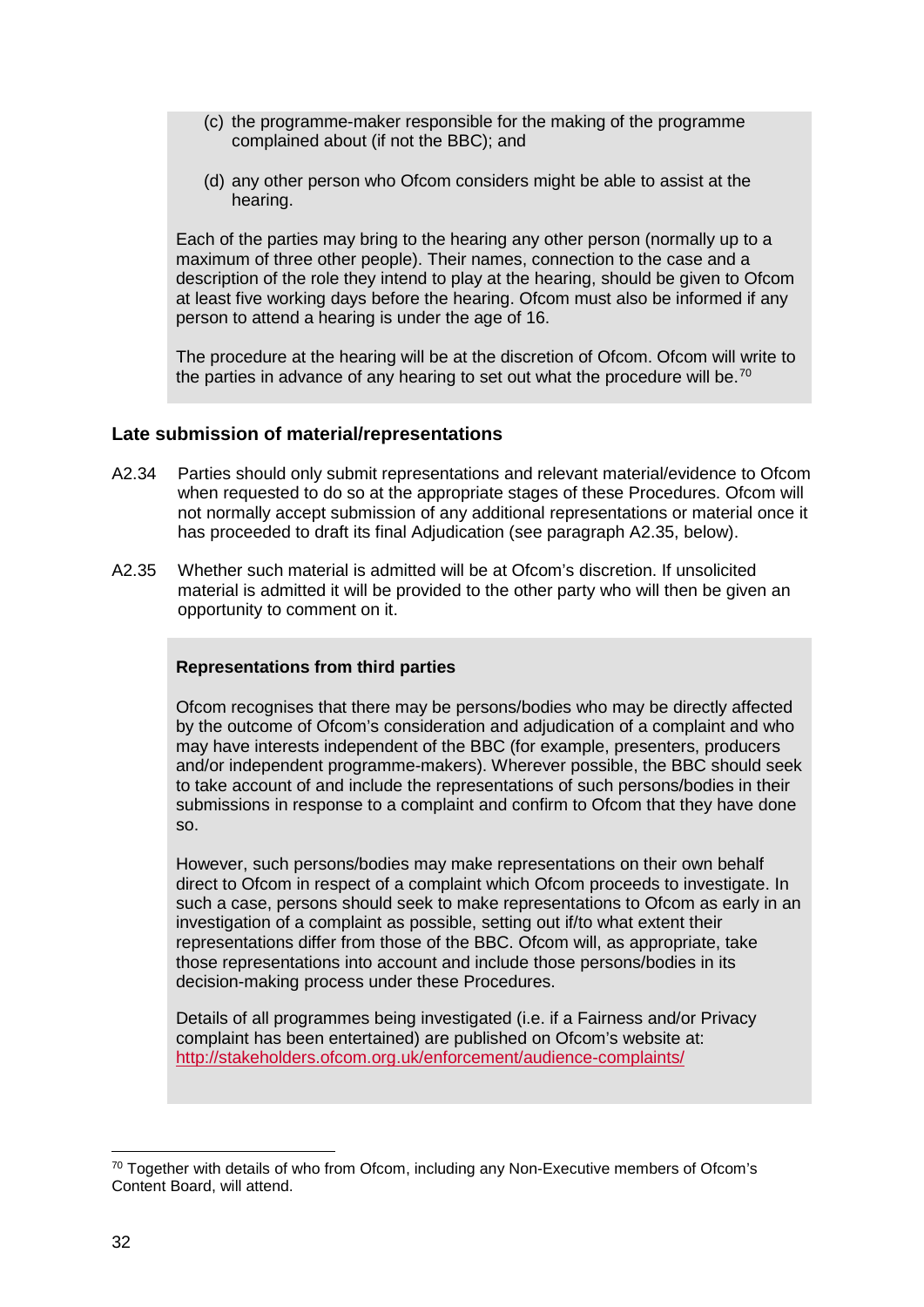## **Publication of Adjudication**

- A2.36 Once Ofcom has gathered and considered the relevant evidence and (written/oral) representations submitted by the parties, Ofcom will conclude its consideration of a complaint by preparing a final Adjudication setting out whether the complaint is upheld, not upheld, or upheld in part. All draft Adjudications will be provided to a panel of Ofcom's Content Board members (who have not been involved in the preparation of the Preliminary View) for their advisory opinion before a final Adjudication is taken. The decision on the final Adjudication will be taken by a senior member of Ofcom's executive with appropriate Board-delegated authority who will have overseen the preparation of the draft Adjudication and who will not have been involved in the investigation and/or preparation of the Entertainment Decision and/or the Preliminary View.
- A2.37 Before publishing its final Adjudication, Ofcom will provide the BBC and complainant, for information only with an embargoed draft copy of the final Adjudication one working day before publication.
- A2.38 Adjudications will be published in Ofcom's Broadcast and On Demand Bulletin on its website at<http://stakeholders.ofcom.org.uk/enforcement/broadcast-bulletins/>
- A2.39 If a complaint is upheld or partly upheld, Ofcom may direct the BBC to broadcast a summary of its Adjudication. Ofcom will normally make such a direction where there has been a breach of the Fairness and/or Privacy sections of the Ofcom Broadcasting Code which has resulted in a complainant's legitimate interests being seriously damaged and requires publication over and above publication in the Ofcom Broadcast and On Demand Bulletin $<sup>71</sup>$ . Any decision to direct will reflect</sup> Ofcom's duties to be proportionate, consistent and targeted only at cases on which, in Ofcom's view, action is merited.

## **Non Disclosure**

A2.40 It is an essential part of the integrity of Ofcom's processes and its ability to adjudicate fairly that all parties concerned abide by Ofcom's published rules and procedures, including those relating to non disclosure below.

### **Non Disclosure**

Parties to a complaint (complainants, the BBC, Ofcom and any relevant third party) may, unless otherwise indicated, make public the fact that a complaint has been made or that Ofcom is investigating a case. They may also use information which is already in the public domain.

However, parties should not disclose any correspondence, documents or other material concerning the complaint during the course of the investigation<sup>72</sup>. Prior to

<span id="page-35-0"></span> <sup>71</sup> But Ofcom may also make such a direction in other cases in which it considers publication over and above publication in the Ofcom Broadcast and On Demand Bulletin is appropriate.

<span id="page-35-1"></span><sup>72</sup> Ofcom is obliged to meet various statutory obligations relating to the disclosure of information (for example, under the Freedom of Information Act 2000 and the Environmental Information Regulations 2004). Information provided to Ofcom as part of a complaint may need to be disclosed by Ofcom in order to meet such obligations.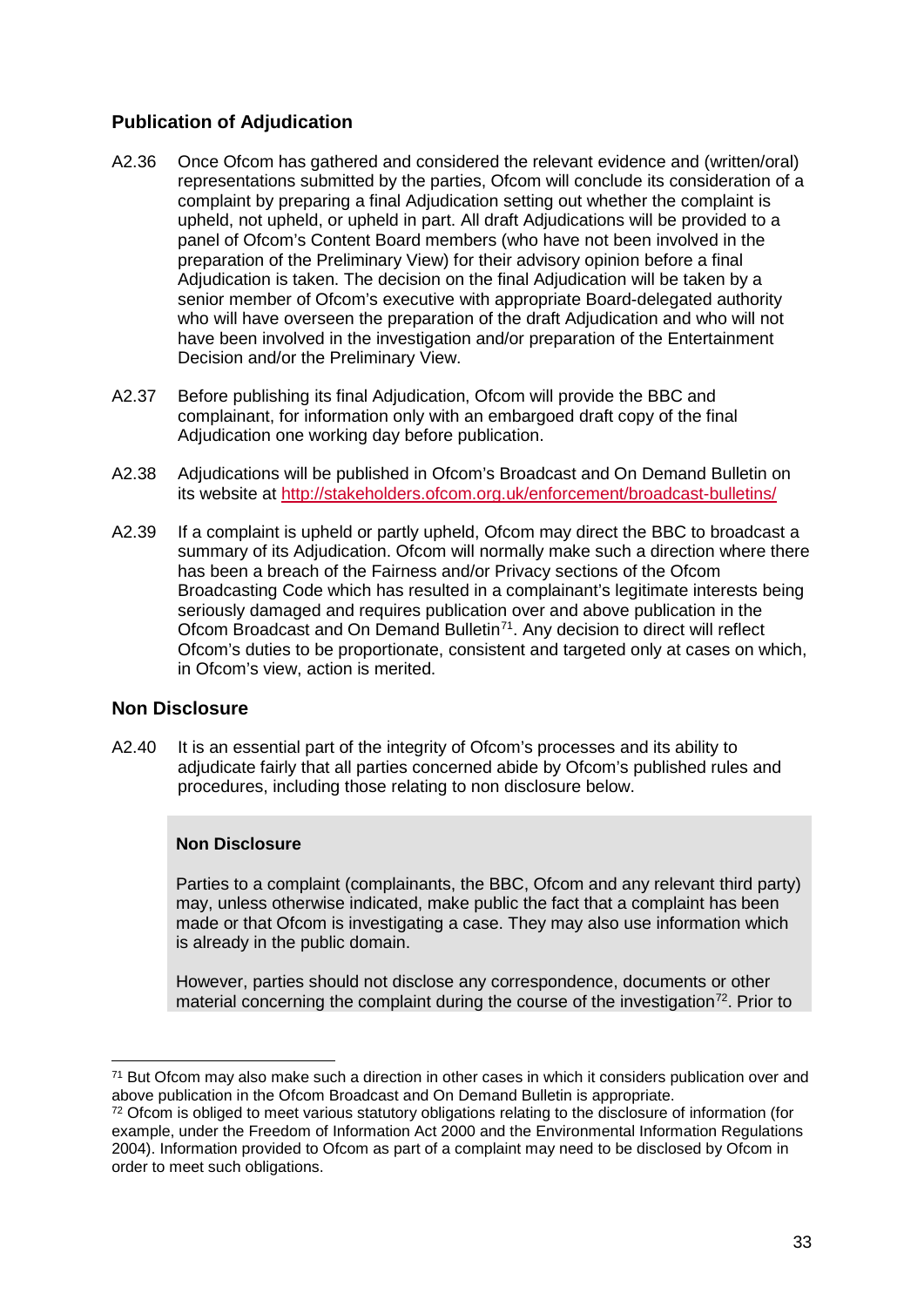Ofcom's final decision, the identity of a complainant may only be disclosed by the BBC or a third party to those with a direct interest in the matter complained of.

Failure to follow this requirement may result in Ofcom ceasing to consider the party's representations. This does not limit what Ofcom can publish in its decision at the end of the investigation $73$ .

## **Time limits**

A2.41 Complainants and the BBC should keep to the time limits specified in these Procedures. However, Ofcom may consider it appropriate (in the interests of fairness and/or properly to consider a complaint) to amend or adapt the time limits set out in these Procedures in a particular case. If any complainant or the BBC seeks an extension of a time limit, they should explain in writing to Ofcom why they believe it is appropriate. Ofcom will then decide if an extension is appropriate and inform the other party/parties accordingly.

## **Sanctions**

A2.42 In the light of its adjudication of a Fairness and/or Privacy complaint, Ofcom may consider that it justifies consideration of a sanction against the BBC. If so, then Ofcom will make that clear in its Adjudication and the "Procedures for the consideration of sanctions for breaches of content standards in the context of BBC services" will then apply (see Annex 3 of this document).

<span id="page-36-0"></span> $73$  Ofcom may (in investigating and publishing its Adjudication) withhold material it believes to be confidential, market sensitive or legally privileged or that it is under some other legal obligation to protect from disclosure. In such cases, the BBC will be notified that relevant material has been withheld and the reasons why.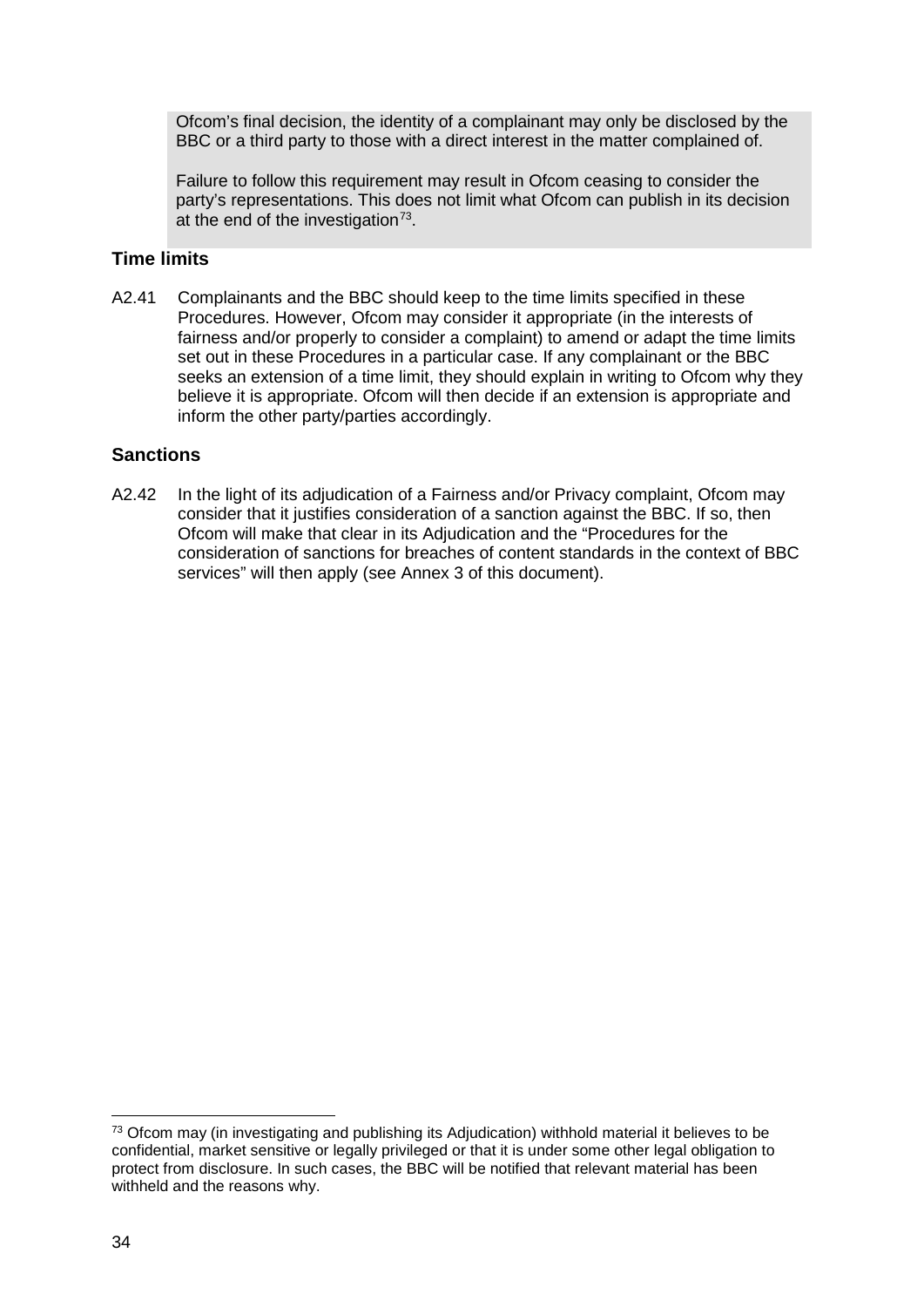## **Annex 3**

# <span id="page-37-0"></span>Procedures for the consideration of sanctions for breaches of content standards on BBC broadcasting services and BBC on demand programme services

## **Introduction**

- A3.1 This document outlines the Procedures that Ofcom will normally follow when considering the determination of a sanction against the BBC in relation to a breach of content standards (including in relation to Fairness and Privacy) on UK Public Broadcasting Services ("BBC broadcasting services") and UK Public On Demand Programme Services ("BBC ODPS")<sup>74</sup> provided by the BBC $^{75}$  $^{75}$  $^{75}$ . These Procedures are effective from 3 April 2017.
- A3.2 If Ofcom considers it would be fairer and more appropriate to follow a different procedure in any particular case, we will explain to the BBC our reasons for departing from these Procedures. (The urgency of addressing potential ongoing harm where material remains available on BBC ODPS is one example of a reason why it might be appropriate for Ofcom to depart from these Procedures.)

# **Statutory framework**

- A3.3 Ofcom's duties in relation to broadcasting include securing the application, in the case of all television and radio services, of standards that provide adequate protection:
	- to members of the public from offensive or harmful material in such services: section 3(2)(e) of the Communications Act 2003 ("the 2003 Act"); and
	- to members of the public and all other persons from both unfair treatment in programmes included in such services and unwarranted infringements of privacy resulting from activities carried on for the purposes of such services: section 3(2)(f) of the 2003 Act.
- A3.4 By virtue of section 3(4)(g) of the 2003 Act, Ofcom must have regard to the need to secure that the application of those standards is in the manner that best guarantees an appropriate level of freedom of expression.
- A3.5 More specifically, Ofcom has a duty under section 319 of the 2003 Act to set such standards for the content of programmes to be included in television and radio services as appear to Ofcom best calculated to secure certain "standards

<span id="page-37-2"></span><span id="page-37-1"></span> <sup>74</sup> Such as the BBC iPlayer and iPlayer Kids (both audiovisual and sound programmes). <sup>75</sup> Sanctions procedures applying to services provided by BBC companies are available on the Ofcom website: [https://www.ofcom.org.uk/tv-radio-and-on-demand/information-for-](https://www.ofcom.org.uk/tv-radio-and-on-demand/information-for-industry/guidance/procedures)

[industry/guidance/procedures](https://www.ofcom.org.uk/tv-radio-and-on-demand/information-for-industry/guidance/procedures) Ofcom has no remit to consider complaints concerning the BBC World Service and these procedures do not apply to material broadcast on the World Service.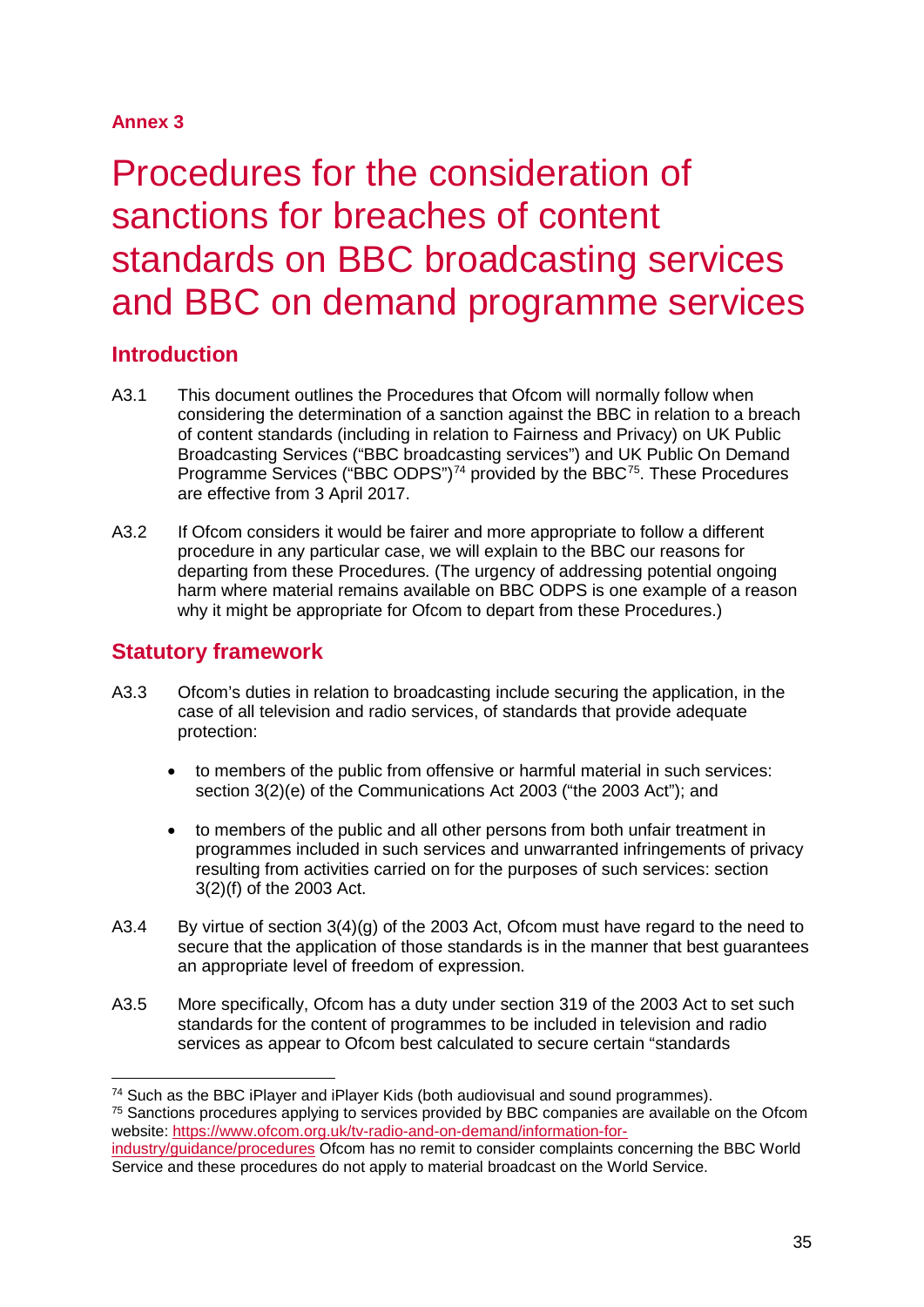objectives", which are set out in section 319(2). Ofcom is required to establish codes containing these standards. To meet this duty, Ofcom applies the provisions of the Ofcom Broadcasting Code ("the Broadcasting Code")<sup>76</sup>.

- A3.6 Similarly, Ofcom has a specific duty under section 107 of the Broadcasting Act 1996 ("the 1996 Act") to draw up a code giving guidance as to the principles to be observed and the practices to be followed by broadcasters in connection with the avoidance of unjust or unfair treatment $77$  in programmes and unwarranted infringement of privacy in programmes (or in connection with the obtaining of material included in them). To meet that duty, Ofcom applies Sections Seven ("Fairness") and Eight ("Privacy") of the Broadcasting Code.
- A3.7 Ofcom regulates the BBC's services by virtue of section 198 of the 2003 Act to the extent that provision to do so is contained in the BBC Charter and Agreement<sup>78</sup>, the 2003 Act and Part 5 of the 1996 Act. The Charter and Agreement set out the BBC's obligations to comply with the Broadcasting Code and Ofcom's powers to investigate and enforce compliance by the BBC. Under the BBC Charter and Agreement, in addition to the BBC's broadcast services, BBC ODPS must comply with the Broadcasting Code so far as Ofcom determines the standards are relevant to the provision of BBC ODPS<sup>79</sup>.
- A3.8 The BBC Charter provides that if Ofcom is satisfied that the BBC has failed to comply with a specified requirement, Ofcom may:
	- a) direct the BBC, or accept undertakings from the BBC, to take such steps as Ofcom considers will:
		- (i) remedy the failure to comply;
		- (ii) ensure that the BBC complies with its requirements properly in future,
	- b) serve on the BBC a notice requiring it to pay them, within a specified period, a specified financial penalty. The maximum penalty that may be imposed on any occasion is  $£250,000^{80}$ .

# **Ofcom's exercise of its enforcement powers**

A3.9 The imposition of a sanction is a serious matter. Ofcom may, following due process, impose a sanction if it considers that the BBC has (in relation to any of its broadcast services and/or BBC ODPS) seriously, deliberately, repeatedly<sup>[81](#page-38-5)</sup> or recklessly breached a requirement of the Broadcasting Code.

<span id="page-38-0"></span> <sup>76</sup> Ofcom's concurrent Broadcasting Code consultation can be found at:

[https://www.ofcom.org.uk/\\_\\_data/assets/pdf\\_file/0027/95760/Broadcasting-Code-Review.pdf](https://www.ofcom.org.uk/__data/assets/pdf_file/0027/95760/Broadcasting-Code-Review.pdf) <sup>77</sup> Unjust or unfair treatment is defined by section 130 of the 1996 Act as including treatment which is

<span id="page-38-1"></span>unjust or unfair because of the way in which material included in a programme has been selected or arranged.

<span id="page-38-2"></span><sup>78</sup> <https://www.gov.uk/government/publications/bbc-charter-and-framework-agreement>

<span id="page-38-3"></span><sup>79</sup> BBC ODPS are also subject to certain statutory requirements under Part 4A of the 2003 Act, including rules in relation to harmful material and product placement.

<span id="page-38-4"></span><sup>80</sup> The maximum is specified in section 198(5) of the 2003 Act.

<span id="page-38-5"></span><sup>&</sup>lt;sup>81</sup> A repeated breach would include, for example: a repeat of the breach of the same requirement as has already been recorded; repetition of the same or similar conduct as that which earlier contravened a requirement; or multiple breaches of other requirements.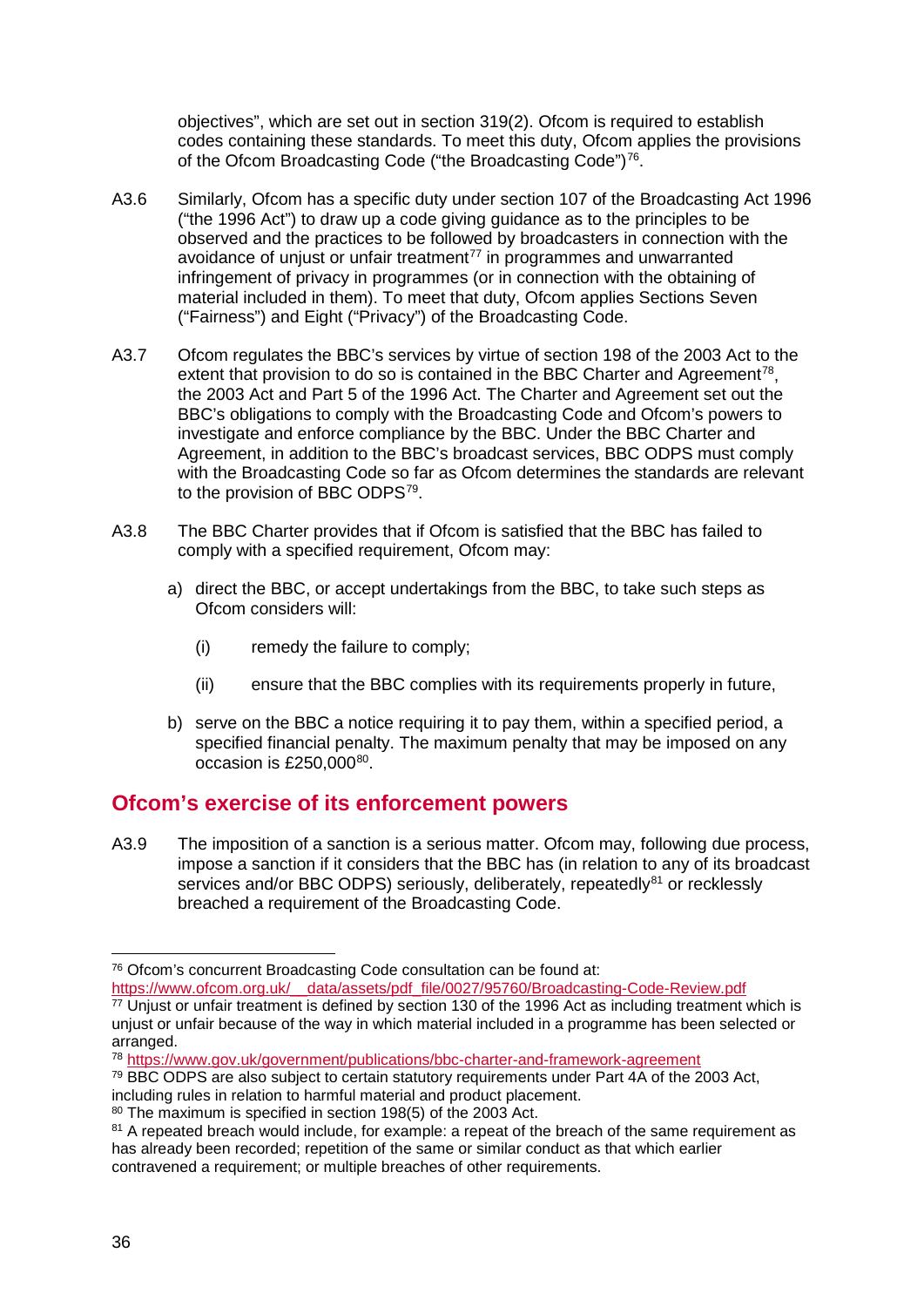- A3.10 Examples of the sanctions Ofcom may impose include a decision to:
	- issue a direction not to repeat a programme;
	- issue a direction to include a correction or a statement of Ofcom's findings (or both);
	- issue a direction to restrict access to a programme on BBC ODPS;
	- issue a direction to provide additional information to users prior to the selection of a specified programme on BBC ODPS; and/or<sup>[82](#page-39-0)</sup>
	- impose a financial penalty.
- A3.11 In accordance with the BBC Charter, Ofcom may direct the BBC, or accept undertakings from the BBC, to take such other steps as it considers appropriate in the circumstances of the case.

### **Direction not to repeat a programme**

A3.12 If Ofcom is satisfied that the inclusion by the BBC of a programme in any of its broadcasting services and/or BBC ODPS involved a breach of the Broadcasting Code, it may direct the BBC not to include that programme in the service(s) on any future occasion.

#### **Direction to include a correction or statement of findings**

- A3.13 If Ofcom is satisfied:
	- a) that the BBC has, in relation to any of its broadcasting services and/or BBC ODPS, breached the Broadcasting Code; and
	- b) that the breach can be appropriately remedied by the inclusion in the relevant service(s) of a correction or statement of findings (or both),

Ofcom may direct the BBC to include a correction or statement of findings (or both) in the service(s).

- A3.14 A direction may require the correction or statement of findings to be in such form, and to be included in programmes at such times, as Ofcom may determine.
- A3.15 Where the BBC includes a correction or statement of findings in a service in pursuance of such a direction it may announce that it is doing so in pursuance of a direction.

<span id="page-39-0"></span><sup>82</sup> In some cases, Ofcom may impose more than one sanction.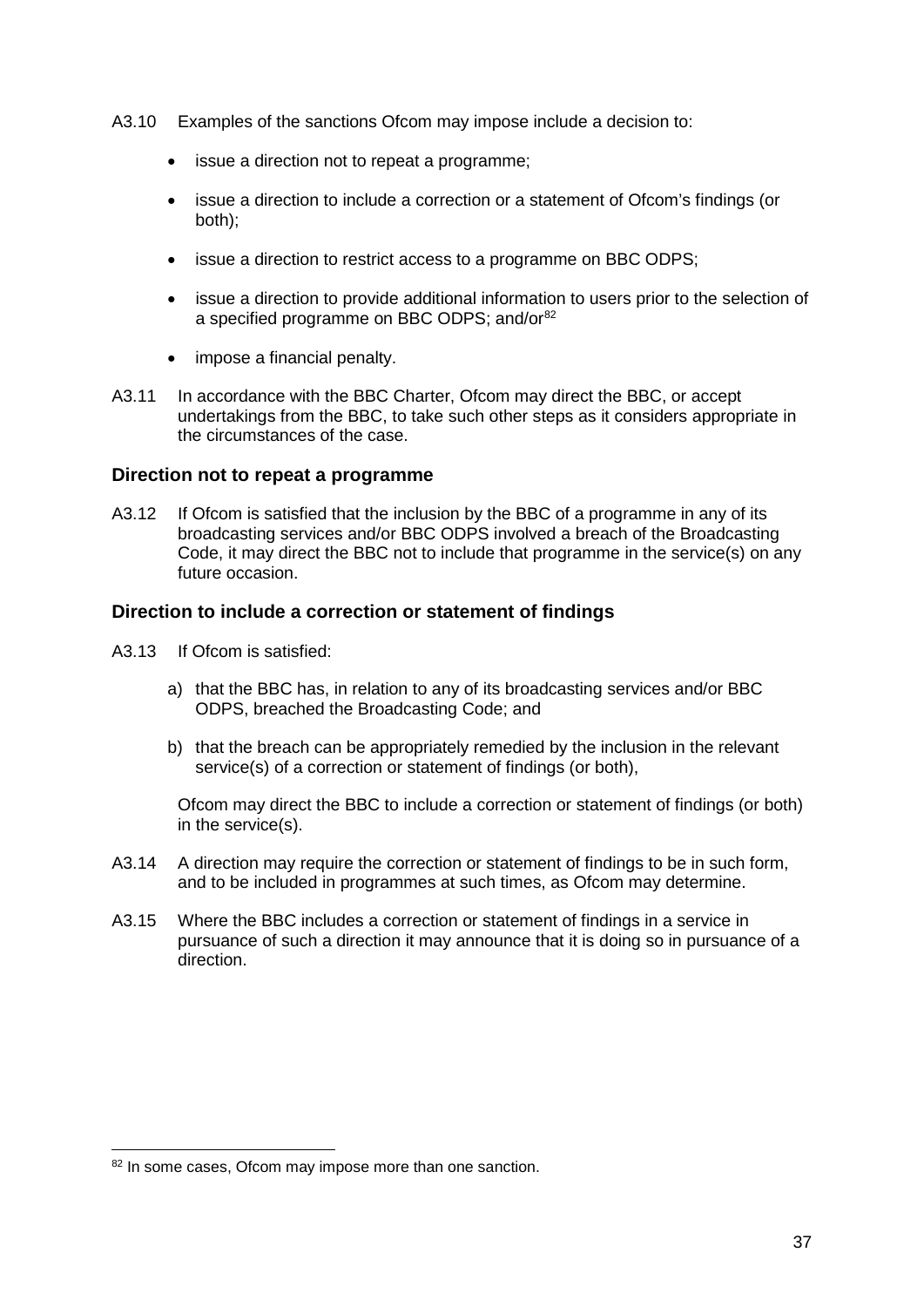## **Financial penalty[83](#page-40-0)**

- A3.16 If Ofcom is satisfied the BBC has, in relation to any of its broadcast services and/or BBC ODPS, breached the Broadcasting Code, it may impose a financial penalty on the BBC.
- A3.17 The imposition of a financial penalty does not preclude the imposition of any other sanction in respect of the same breach(es).

## **Decision-making under these Procedures**

- A3.18 In accordance with the BBC Charter, Ofcom will not impose a sanction on the BBC unless it has given the BBC a reasonable opportunity of making representations about the matters appearing to Ofcom to provide grounds for the imposition of the sanction.
- A3.19 In sanctions cases under these Procedures, decisions on sanction will be made by two senior members of the Ofcom Executive who have been given appropriate delegated authority by the Ofcom Board (one of whom will be the final decision maker on the breach), together with a Non-Executive member of Ofcom's Content Board.
- A3.20 A decision maker in a sanctions case will not have been involved in the investigation of the breach, up to and including the preparation of the Preliminary View on the breach.
- A3.21 When Ofcom writes to the BBC in accordance with paragraph A3.24 below, it will identify the decision maker(s).

## **Procedures**

### **Consideration of sanctions**

- A3.22 The consideration of a sanction under these Procedures follows a decision by Ofcom that the BBC has breached a requirement of the Broadcasting Code. A case will normally be considered for the imposition of a sanction when Ofcom considers that the BBC has seriously, deliberately, repeatedly, or recklessly breached the Broadcasting Code.
- A3.23 Ofcom aims to conclude the consideration of the imposition of a sanction within 60 working days from the date Ofcom records the breach(es) of the Broadcasting Code. However, the circumstances of individual cases can vary considerably and completion may in some cases take longer.
- A3.24 If Ofcom considers that a sanction may be appropriate, it will write to the BBC with the following information, as appropriate:
	- details of the breach(es);
	- comments on any issue raised by the BBC that is material to the case;

<span id="page-40-0"></span><sup>83</sup> Ofcom's Penalty guidelines, which set out how it proposes to determine the amount of the penalties it imposes, can be found at: [https://www.ofcom.org.uk/\\_\\_data/assets/pdf\\_file/0032/49685/penalty\\_guidelines\\_2015.pdf](https://www.ofcom.org.uk/__data/assets/pdf_file/0032/49685/penalty_guidelines_2015.pdf)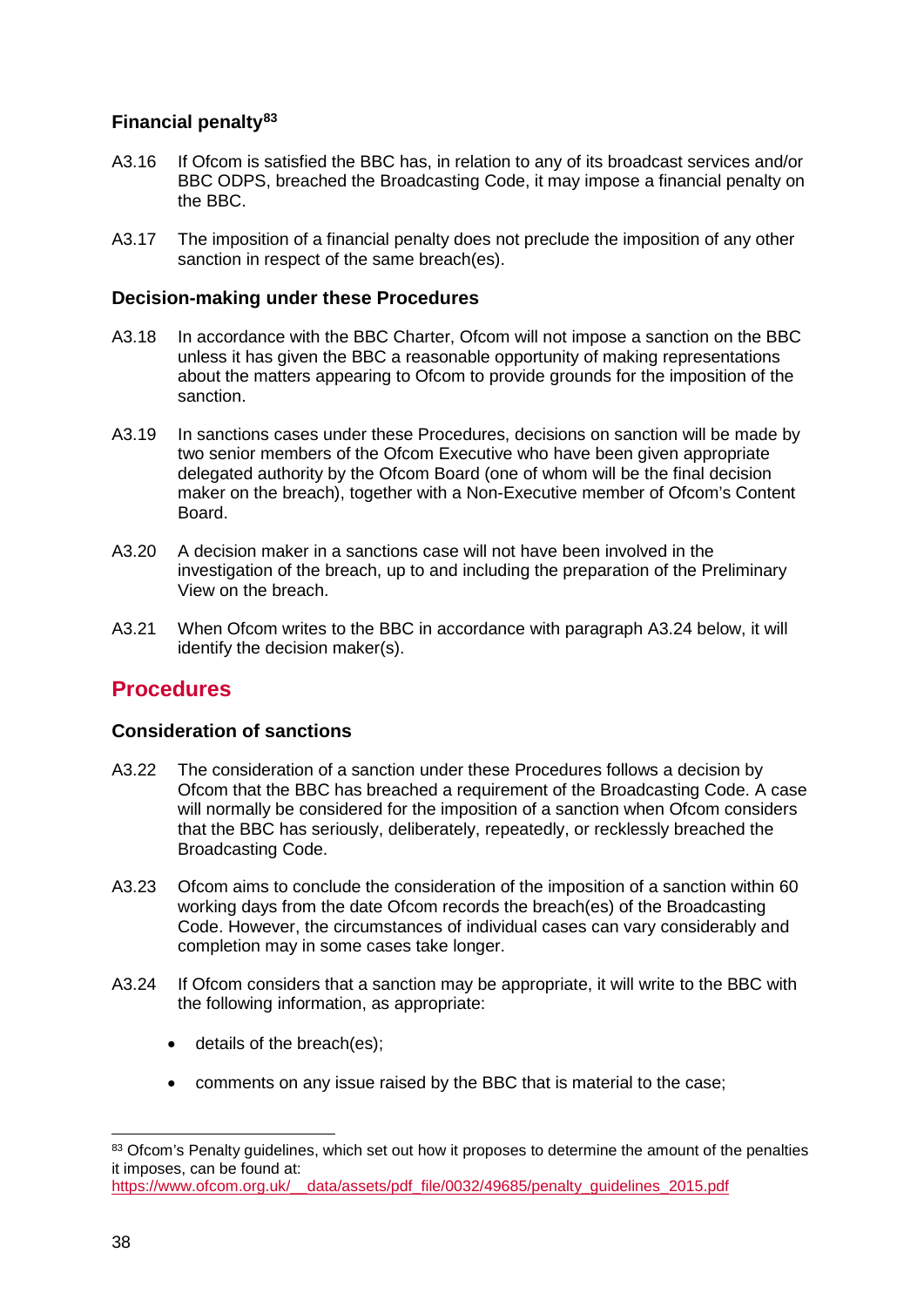- details of any relevant cases on which Ofcom has already adjudicated;
- details of the BBC's recent compliance history;
- details of Ofcom's preliminary view that a sanction may be appropriate;
- details of Ofcom's preliminary view on the type and level of any sanction considered to be appropriate and proportionate;
- a summary of the material on which it has relied in reaching its preliminary view; and
- a copy of the relevant documentation<sup>[84](#page-41-0)</sup> that Ofcom has taken into account.
- A3.25 Where, at this stage, Ofcom's Preliminary View is that the appropriate sanction should include a financial penalty, it will, as appropriate, consider the penalty in accordance with the Penalty Guidelines published by Ofcom at: https://www.ofcom.org.uk/\_\_data/assets/pdf\_file/0032/49685/penalty\_quidelines\_20 [15.pdf.](https://www.ofcom.org.uk/__data/assets/pdf_file/0032/49685/penalty_guidelines_2015.pdf)
- A3.26 Ofcom will invite the BBC to make representations on its Preliminary View that a sanction may be appropriate and of the type and level of any sanction being considered. Depending on the type and level of any sanction, this may be by written and/or oral representations as Ofcom may consider appropriate (see paragraphs A3.27 to A3.29 below).

## **Written representations**

A3.27 The BBC will have the opportunity to make written representations on Ofcom's Preliminary View that a sanction may be appropriate and on the type and level of any sanction being considered. The period for written representations will normally be 15 working days, unless otherwise specified. In some circumstances, Ofcom may, if it considers appropriate, seek further information or representations from the  $BBC<sup>85</sup>$  $BBC<sup>85</sup>$  $BBC<sup>85</sup>$ .

## **Oral representations**

A3.28 In addition, Ofcom will offer the BBC the opportunity to attend an oral hearing to make oral representations on the matters referred to in Ofcom's Preliminary View. Ofcom will normally give the BBC at least 15 working days' notice of the date for making those representations. The hearing will be in private and may take place in England, Northern Ireland, Scotland, or Wales, as appropriate. The hearing will be transcribed and the transcript will be provided to the broadcaster. The BBC may bring legal advisers to the oral hearing to assist in presenting its oral representations, although Ofcom may ask that the BBC limits the number of persons attending the oral hearing on its behalf to a reasonable number.

<span id="page-41-0"></span><sup>84</sup> Ofcom may withhold material it believes to be confidential, market sensitive or legally privileged or that it is under some other legal obligation to protect from disclosure. In such cases, the BBC will be notified that relevant material has been withheld and the reasons why.

<span id="page-41-1"></span><sup>&</sup>lt;sup>85</sup> Under Article 47 of the BBC Charter, Ofcom may require the BBC and any other person to provide information for the purposes of the carrying out by Ofcom of their functions. We are considering whether we require further quidelines on our information gathering powers generally and this will include a consideration of whether we require such guidelines for third parties.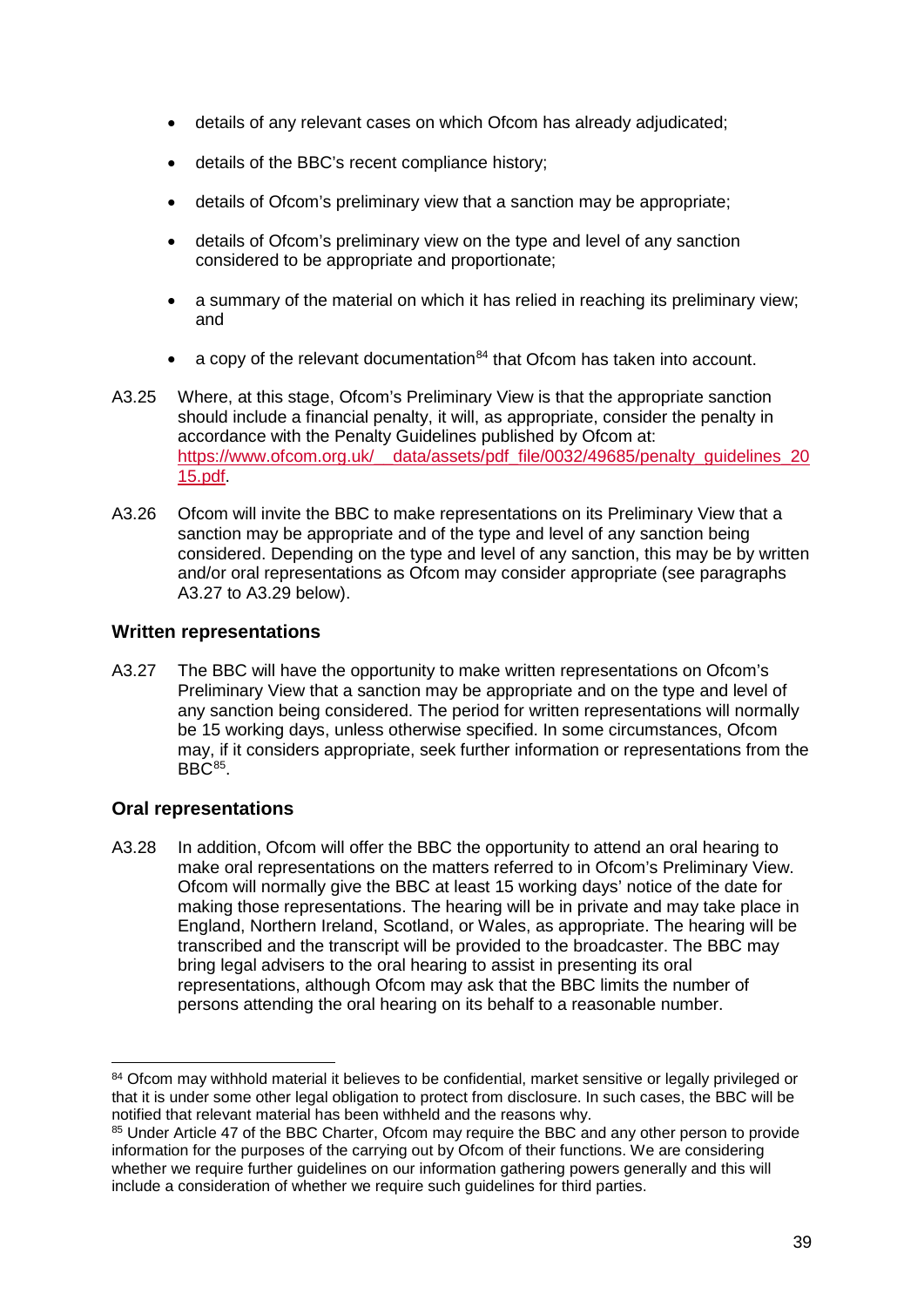A3.29 The procedure for making oral representations will be at the discretion of Ofcom. Ofcom will write to the BBC in advance of the date for hearing the representations, to set out what the procedure will be.

## **Disposal**

A3.30 After consideration of written and/or oral representations from the BBC, Ofcom may decide that no sanction is appropriate in a particular case. The BBC will then receive written notification to this effect and notification will be published in Ofcom's Broadcast and On Demand Bulletin.

## **Sanctions decision**

A3.31 If, after considering all the evidence and representations from the BBC, Ofcom believes that a sanction is appropriate, it shall consider and decide which of the available sanctions is appropriate. If Ofcom decides that the sanction should include a financial penalty, it will, as appropriate, have regard to the Ofcom Penalty Guidelines published at: https://www.ofcom.org.uk/\_\_data/assets/pdf\_file/0032/49685/penalty\_quidelines\_20 [15.pdf.](https://www.ofcom.org.uk/__data/assets/pdf_file/0032/49685/penalty_guidelines_2015.pdf)

## **Publication of Sanction Decision**

- A3.32 The Sanction Decision, with a statement of reasons, will be sent to the BBC, for information only, one working day before its publication.
- A3.33 Ofcom will publish its decision on its website. A summary of the Sanction Decision will normally be published in Ofcom's Broadcast and On Demand Bulletin at: [http://stakeholders.ofcom.org.uk/enforcement/broadcast-bulletins/.](http://stakeholders.ofcom.org.uk/enforcement/broadcast-bulletins/)

## **Non Disclosure**

A3.34 It is essential to the integrity of Ofcom's processes and its ability to regulate fairly that all parties abide by Ofcom's published rules and procedures, including those relating to non disclosure below<sup>86</sup>.

<span id="page-42-0"></span><sup>86</sup> Ofcom is obliged to meet various statutory obligations relating to the disclosure of information (for example, under the Freedom of Information Act 2000 and the Environmental Information Regulations 2004). Information provided to Ofcom may need to be disclosed by Ofcom in order to meet such obligations.